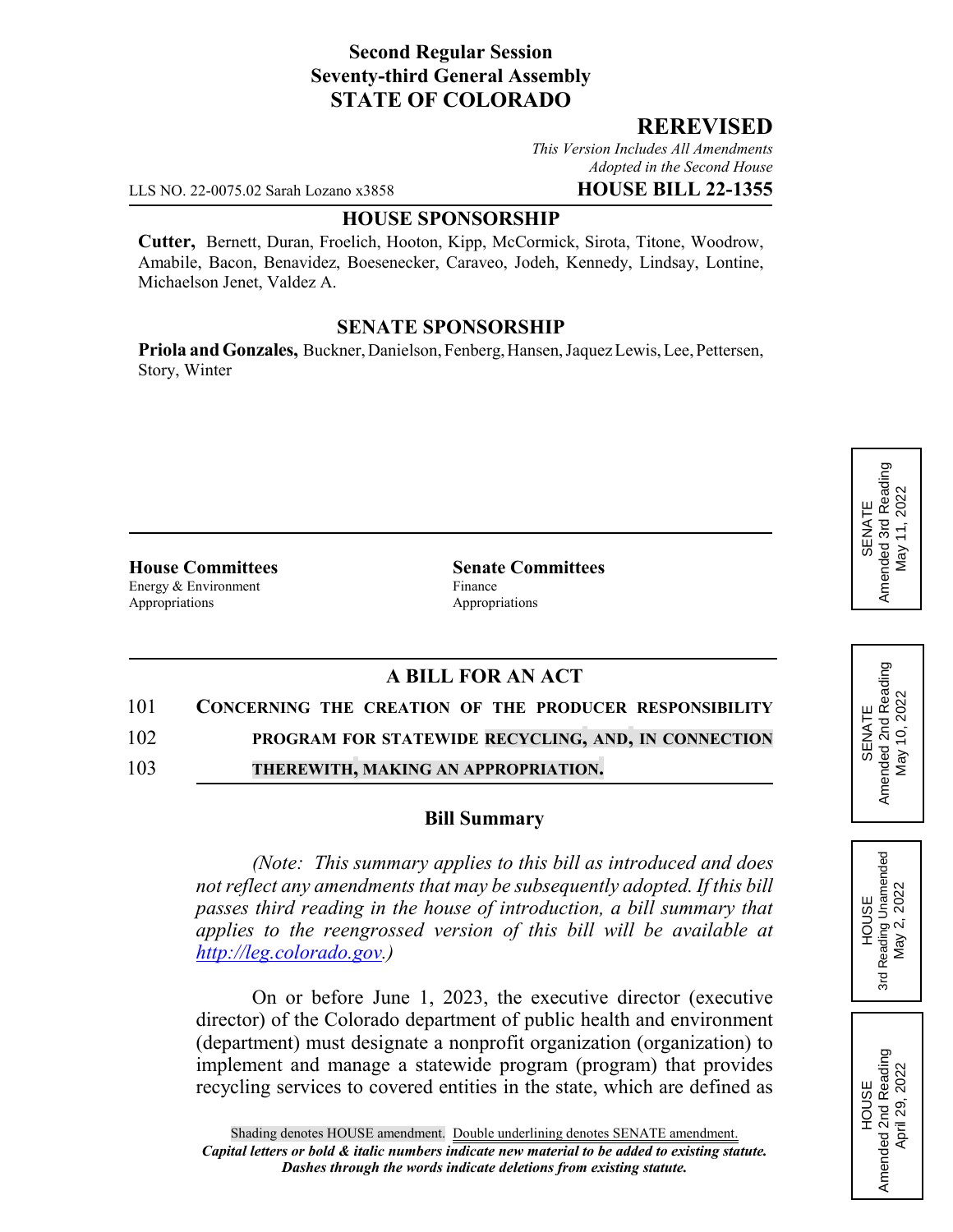residences, businesses, schools, government buildings, and public places. The program is funded by annual dues (producer responsibility dues) paid by producers of products that use covered materials (producers). Covered materials are defined as packaging materials and paper products that are sold, offered for sale, or distributed in the state.

The bill creates the producer responsibility program for statewide recycling advisory board (advisory board) that consists of members who have expertise in recycling programs and are knowledgeable about recycling services in the different geographic regions of the state.

Prior to the implementation of the program, the organization must:

- ! On or before September 1, 2023, hire an independent third party to conduct an assessment of the recycling services currently provided in the state and the recycling needs in the state that are not being met (needs assessment);
- ! On or before April 1, 2024, report the results of the needs assessment to the advisory board and the executive director; and
- ! On or before February 1, 2025, after soliciting input from the advisory board and other key stakeholders, submit a plan proposal for the program (plan proposal) to the advisory board and executive director.

The plan proposal will initially cover recycling services only for residential covered entities. The plan proposal must:

- Describe how the organization will meet certain convenience standards and statewide recycling, collection, and postconsumer-recycled-content rates (rates);
- Establish a funding mechanism through the collection of producer responsibility dues that covers the organization's costs in implementing the program and the costs of the department in overseeing the program;
- Establish an objective formula to reimburse 100% of the net recycling services costs of public and private recycling service providers (providers) performing services under the program;
- Provide a list of covered materials (minimum recyclable list) that providers performing services under the program must collect to be eligible for reimbursement under the program;
- Set minimum rate targets that the state will strive to meet by January 1, 2030, and January 1, 2035, and describe how the state can meet increased rates after 2035; and
- Describe a process and timeline, beginning no later than 2028, to expand recycling services to applicable nonresidential covered entities.

As part of the program, the organization must: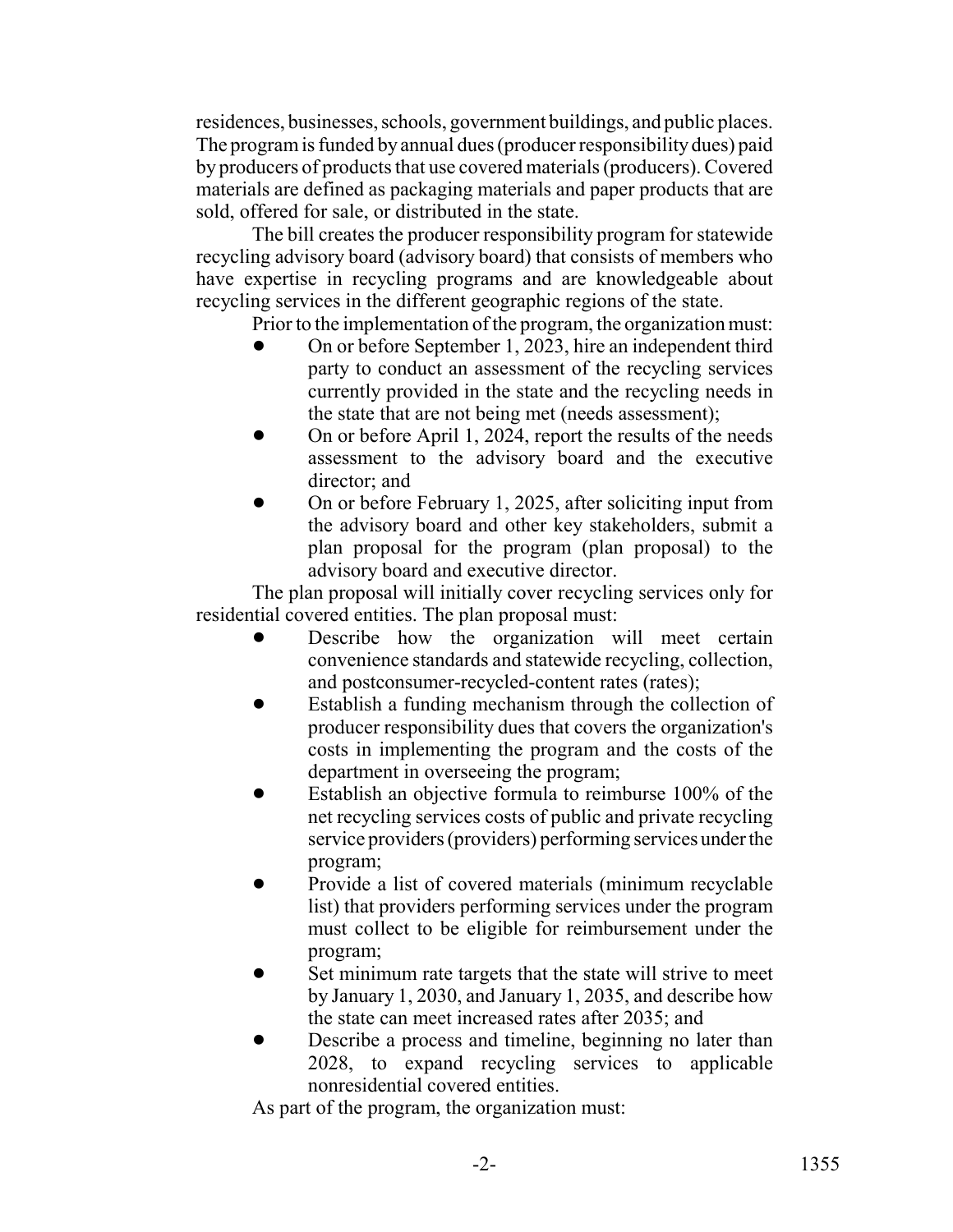- Utilize and expand on providers' existing recycling services to provide statewide recycling services at no charge to covered entities for all covered materials on the minimum recyclable list;
- ! Develop and implement a statewide education and outreach program on the recycling and reuse of covered materials;
- ! Contract with an independent third party to conduct an annual audit of the program; and
- Submit an annual report to the advisory board and the executive director describing the progress of the program (annual report).

Effective July 1, 2025, a producer may not sell or distribute any products that use covered materials in the state unless the producer is participating in the program or, after January 1, 2029, as set forth in an additional producer responsibility program that has been approved by the executive director.

The advisory board has the following duties:

- Advise the organization on the needs assessment;
- Review the needs assessment:
- Review the plan proposal and make recommendations to the executive director regarding its approval or rejection;
- Review any necessary amendments to the program, make recommendations on the amendments to the organization, and then make recommendations to the executive director regarding approval or rejection of the amendments;
- Review the annual report submitted by the organization; and
- ! Consult with the organization on the development and updating of the minimum recyclable list.

The bill establishes an administrative penalty for the organization's or a producer's violation of the relevant statutes and rules. The collected penalties are deposited into the recycling resources economic opportunity fund.

1 *Be it enacted by the General Assembly of the State of Colorado:*

2 **SECTION 1.** In Colorado Revised Statutes, **add** part 6 to article

3 17 of title 25 as follows:

# 4 PART 6 5 PRODUCER RESPONSIBILITY PROGRAM 6 FOR STATEWIDE RECYCLING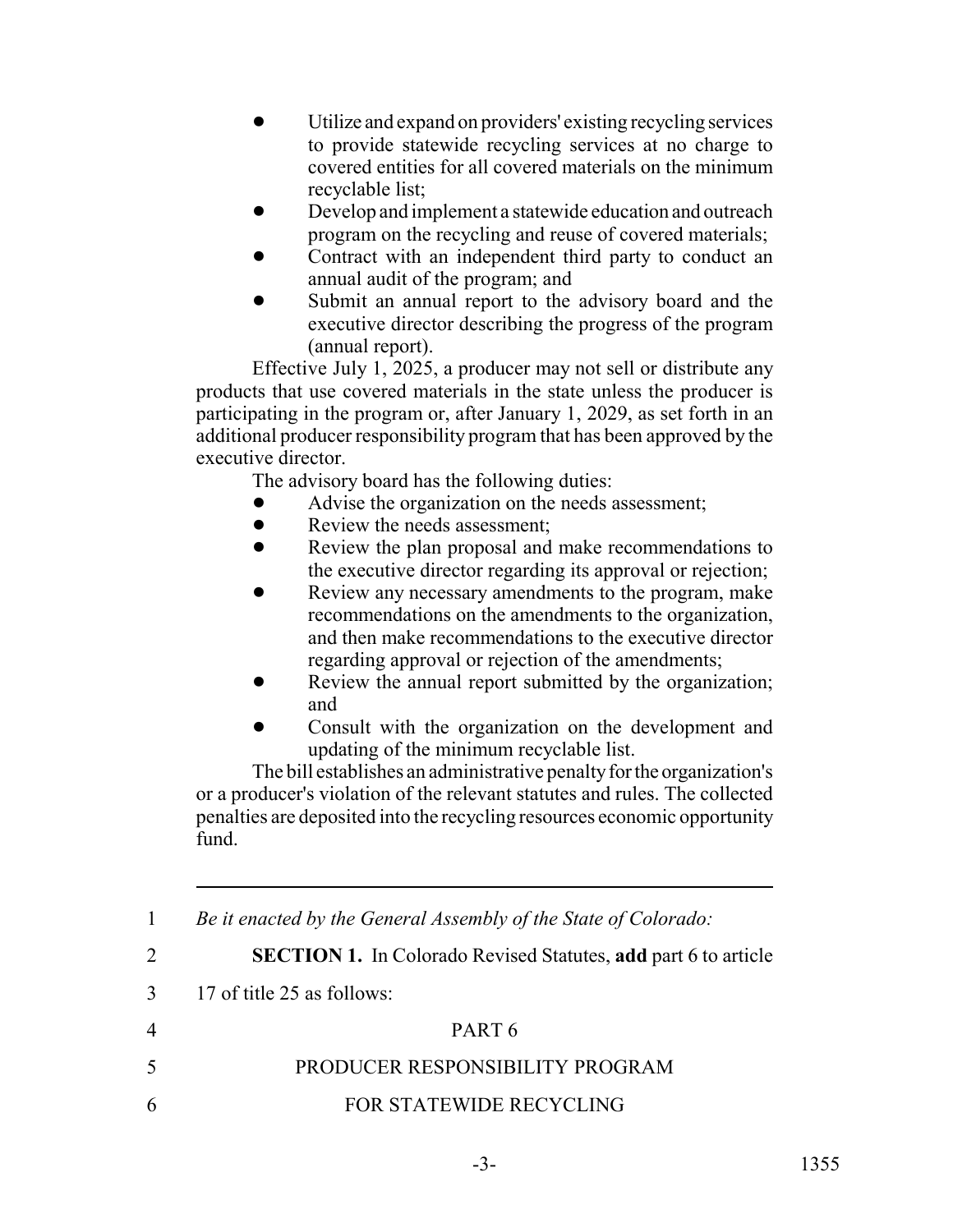**25-17-601. Short title.** THE SHORT TITLE OF THIS PART 6 IS THE "PRODUCER RESPONSIBILITY PROGRAM FOR STATEWIDE RECYCLING ACT".

 **25-17-602. Legislative declaration.** (1) THE GENERAL ASSEMBLY HEREBY FINDS AND DECLARES THAT:

 (a) RECYCLING HAS A POSITIVE IMPACT ON THE ENVIRONMENT AND PUBLIC HEALTH BY SAVING ENERGY, CONSERVING NATURAL RESOURCES, AND REDUCING GREENHOUSE GAS EMISSIONS;

 (b) RECYCLING HAS A POSITIVE BENEFIT ON COLORADO'S ECONOMY, WITH THE RECYCLING, REMANUFACTURING, AND REUSE INDUSTRIES AFFECTING EIGHTY-SIX THOUSAND JOBS IN COLORADO AND CONTRIBUTING OVER EIGHT BILLION DOLLARS IN ECONOMIC BENEFITS ANNUALLY;

 (c) IN 2020,COLORADO ONLY RECYCLED FIFTEEN PERCENT OF ITS WASTE, WHICH IS LESS THAN HALF OF THE NATIONAL AVERAGE;

 (d) COLORADO IS NOT ON TRACK TO MEET THE STATEWIDE RECYCLING AND WASTE DIVERSION GOALS THAT THE POLLUTION PREVENTION ADVISORY BOARD ASSISTANCE COMMITTEE, CREATED IN SECTION 25-16.5-105.5 (2), ADOPTED IN 2016 AND SET FORTH IN AN INTEGRATED SOLID WASTE AND MATERIALS MANAGEMENT PLAN;

 (e) THERE CAN BE NEGATIVE ENVIRONMENTAL, SOCIAL, ECONOMIC, AND HEALTH IMPACTS IN THE PRODUCTION, CONSUMPTION, AND END-OF-USE MANAGEMENT OF CONSUMER PRODUCTS AND PACKAGING ACROSS THEIR LIFE CYCLES;

 (f) ALL PARTIES HAVE THE OBLIGATION TO SHARE IN THE RESPONSIBILITY TO REDUCE NEGATIVE IMPACTS OF END-OF-USE MANAGEMENT FOR COVERED MATERIALS BY BUILDING A SYSTEM

-4- 1355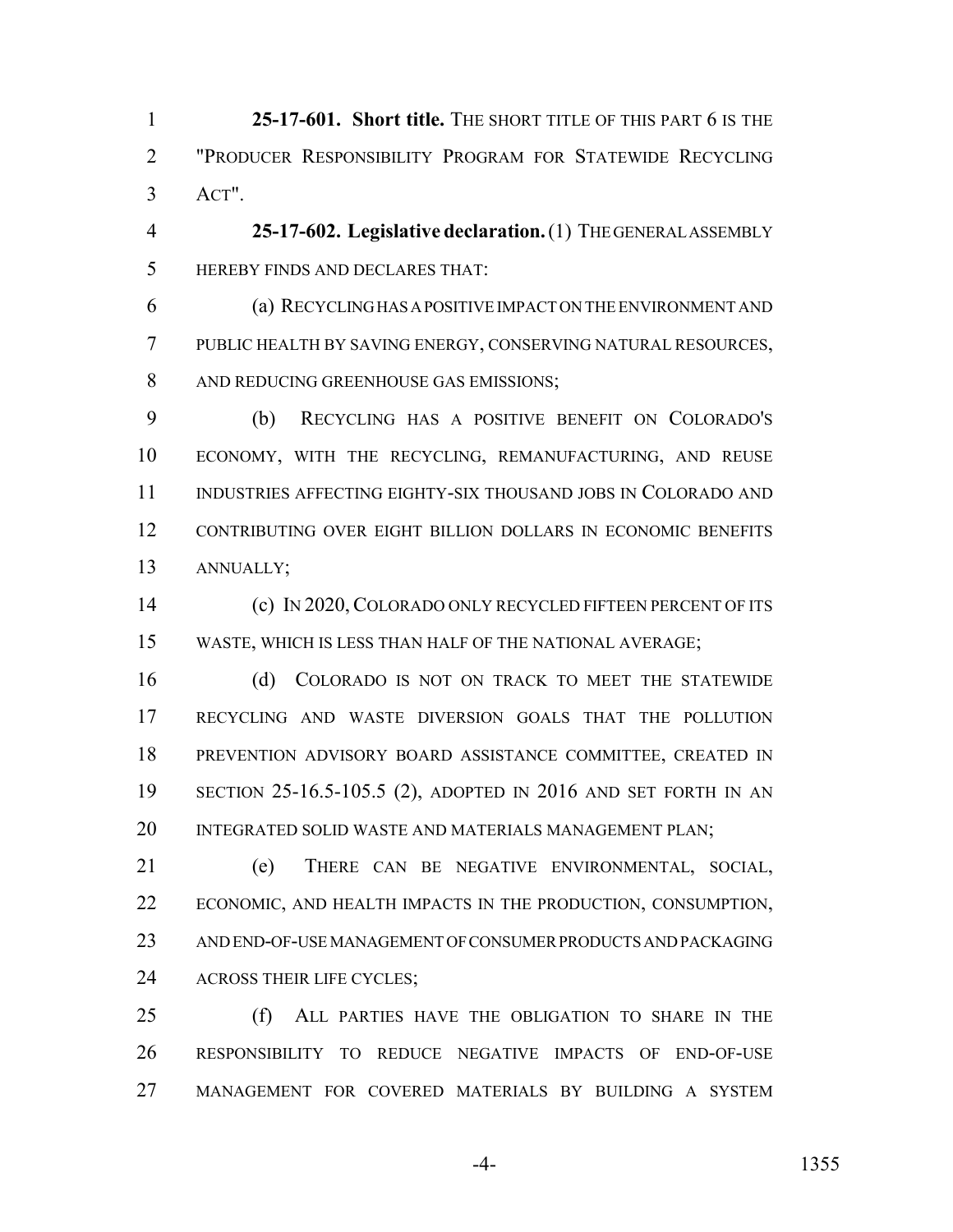DESIGNED TO MINIMIZE WASTE AND TO INCREASE REUSE AND RECYCLING OF PRODUCTS AND PACKAGING; AND

 (g) A PRODUCER RESPONSIBILITY PROGRAM IN COLORADO WOULD: (I) ESTABLISH A CENTRALIZED SYSTEM FOR MANAGING RECYCLING IN THE STATE THAT IS FUNDED THROUGH ANNUAL PRODUCER RESPONSIBILITY DUES PAID BY THE PRODUCERS OF COVERED MATERIALS;

 (II) ESTABLISH A CLEAR AND UNIFORM STATEWIDE LIST OF READILY RECYCLABLE MATERIALS;

 (III) PROVIDE A SUSTAINABLE FUNDING MECHANISM FOR RECYCLING SERVICES AND RECYCLING INFRASTRUCTURE ACROSS ALL AREAS OF COLORADO;

 (IV) PROMOTE THE INCREASED USE OF READILY RECYCLABLE MATERIALS IN NEW PRODUCTS AND PACKAGING;

 (V) ENCOURAGE PRODUCERS TO DESIGN AND MANAGE COVERED MATERIALS TO PREVENT OR MINIMIZE THEIR NEGATIVE ENVIRONMENTAL, SOCIAL, ECONOMIC, AND HEALTH IMPACTS;

 (VI) BE MANAGED BY AN INDEPENDENT NONPROFIT ORGANIZATION THAT CONSULTS WITH AN ADVISORY BOARD OF RECYCLING EXPERTS AND WOULD BE OVERSEEN BY THE DEPARTMENT;

 (VII) INVEST IN RECYCLING END-MARKET DEVELOPMENT AND 21 INNOVATIONS THAT COULD ATTRACT NEW BUSINESSES TO COLORADO AND 22 CREATE A MORE RESILIENT DOMESTIC SUPPLY CHAIN; AND

 (VIII) LEVERAGE EXISTING RECYCLING SYSTEMS AND INFRASTRUCTURE BY WORKING WITH BOTH PUBLIC AND PRIVATE SERVICE PROVIDERS.

26 (2) THE GENERAL ASSEMBLY THEREFORE DECLARES THAT IT IS IN THE PUBLIC INTEREST OF COLORADO TO REQUIRE PRODUCERS TO FINANCE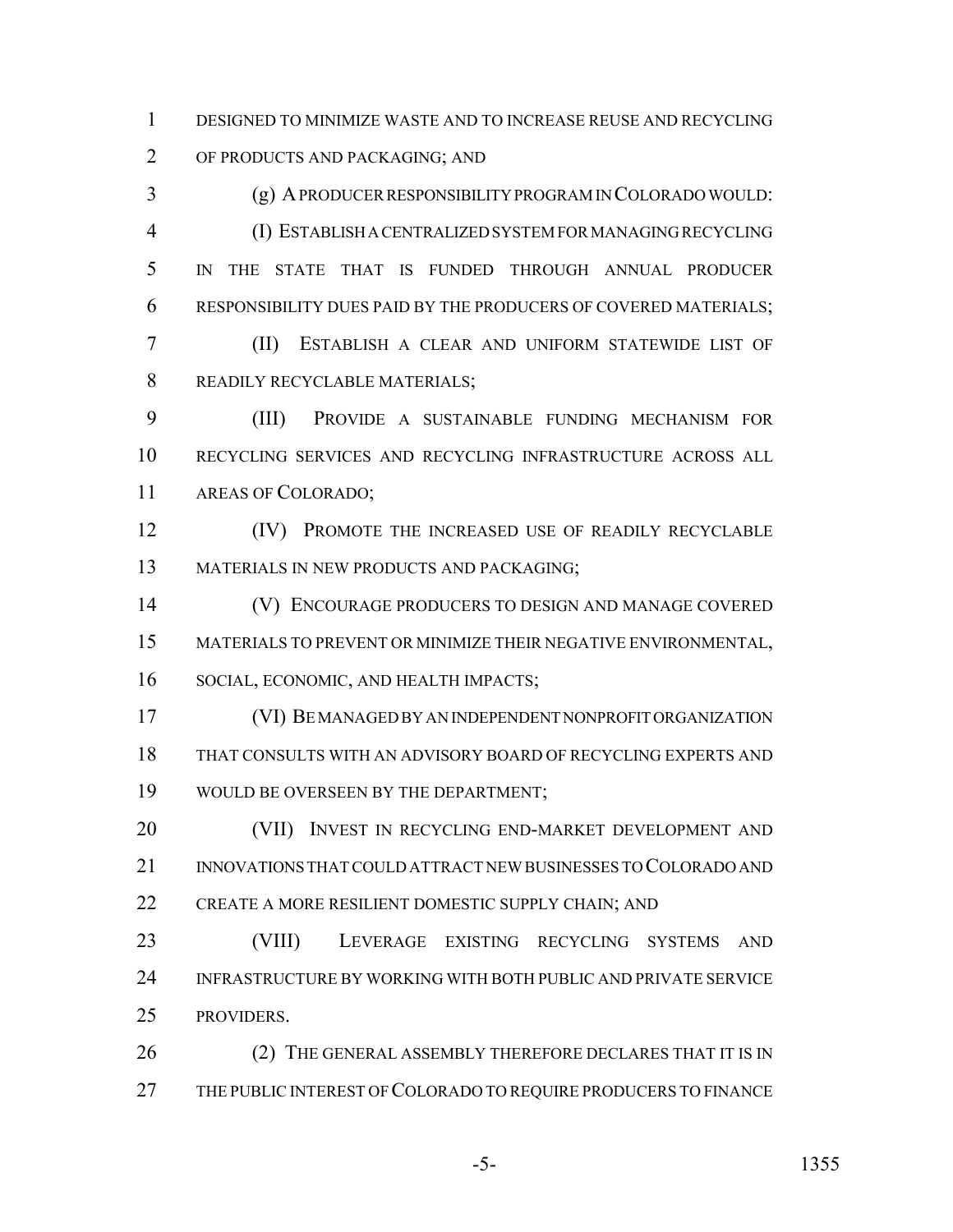A PRODUCER RESPONSIBILITY PROGRAM THAT PROVIDES STATEWIDE RECYCLING SERVICES FOR COVERED MATERIALS.

 **25-17-603. Definitions.** AS USED IN THIS PART 6, UNLESS THE CONTEXT OTHERWISE REQUIRES:

 (1) "ADDITIONAL PRODUCER RESPONSIBILITY ORGANIZATION" MEANS A NONPROFIT ORGANIZATION DESIGNATED BY THE DEPARTMENT AS AN ADDITIONAL PRODUCER RESPONSIBILITY ORGANIZATION PURSUANT TO SECTION 25-17-608 (2)(b).

 (2) "ADVISORY BOARD" MEANS THE PRODUCER RESPONSIBILITY PROGRAM FOR STATEWIDE RECYCLING ADVISORY BOARD CREATED IN SECTION 25-17-604 (1).

 (3) "AMENDED PLAN PROPOSAL" MEANS AN AMENDED PLAN PROPOSAL FOR THE IMPLEMENTATION OF THE PROGRAM SUBMITTED TO THE ADVISORY BOARD AFTER THE ADVISORY BOARD'S INITIAL REVIEW OF 16 THE PLAN PROPOSAL IN ACCORDANCE WITH SECTION 25-17-605 (5).

 (4) "COLLECTION" MEANS THE GATHERING AND TRANSPORTATION OF COVERED MATERIALS FROM COVERED ENTITIES FOR THE PURPOSE OF RECYCLING.

20 (5) "COLLECTION RATE" MEANS THE WEIGHT OF COVERED MATERIALS THAT ARE COLLECTED UNDER THE PROGRAM IN A CALENDAR YEAR DIVIDED BY THE WEIGHT OF COVERED MATERIALS USED FOR 23 PRODUCTS SOLD OR DISTRIBUTED BY PRODUCERS WITHIN OR INTO THE 24 STATE IN THE SAME CALENDAR YEAR, EXPRESSED AS A PERCENTAGE.

 (6) "COMMISSION" MEANS THE SOLID AND HAZARDOUS WASTE 26 COMMISSION CREATED UNDER SECTION 25-15-302 (1)(a).

**(7) "COMPOST" MEANS THE MATERIAL OR PRODUCT THAT IS**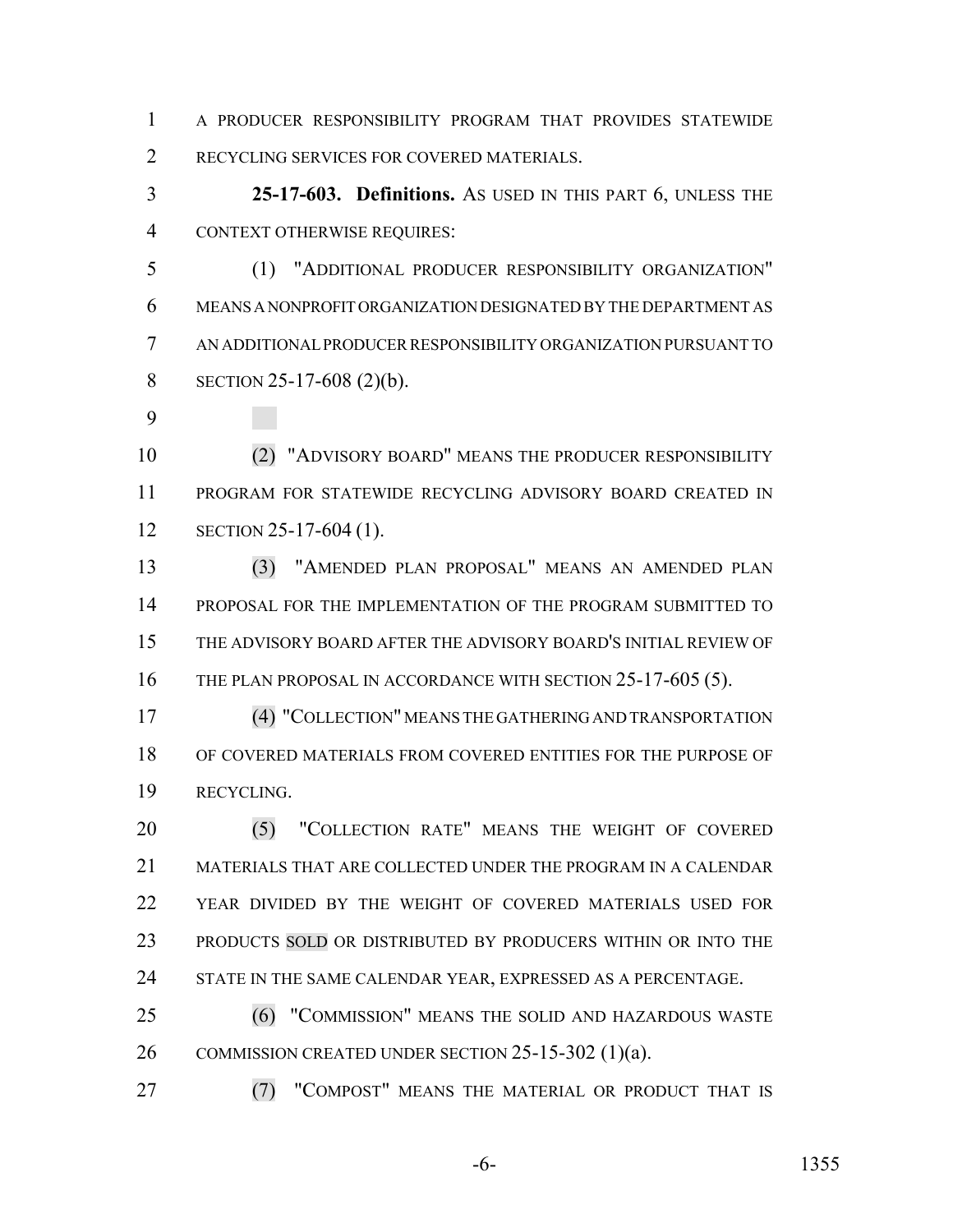DEVELOPED UNDER CONTROLLED CONDITIONS AND THAT RESULTS FROM BIOLOGICAL DEGRADATION PROCESSES BY WHICH ORGANIC WASTES DECOMPOSE.

 (8) (a) "COMPOST FACILITY" MEANS A SITE WHERE COMPOST IS PRODUCED.

 (b) "COMPOST FACILITY" INCLUDES ONLY THOSE COMPOST FACILITIES THAT READILY ACCEPT AND PROCESS PACKAGING MATERIAL COLLECTED FROM CONSUMERS.

 (9) "COMPOSTABLE" MEANS A COVERED MATERIAL ASSOCIATED WITH ORGANIC WASTE STREAMS THAT IS CAPABLE OF UNDERGOING AEROBIC BIOLOGICAL DECOMPOSITION IN A CONTROLLED COMPOSTING 12 SYSTEM AS DEMONSTRATED BY MEETING ASTM D6400 OR ASTM D6868, OR ANY SUCCESSOR STANDARDS.

 (10) "CONSUMER" MEANS ANY PERSON WHO PURCHASES OR RECEIVES COVERED MATERIALS IN THE STATE AND IS LOCATED AT A COVERED ENTITY.

 (11) "CONVENIENCE STANDARDS" MEANS THE STANDARDS FOR 18 THE PROGRAM AS DESCRIBED IN SECTION 25-17-606 (3).

**19 COVERED ENTITY" MEANS THE FOLLOWING LOCATIONS IN** 20 THE STATE FROM WHICH COVERED MATERIALS ARE COLLECTED:

 (a) ALL SINGLE-FAMILY OR MULTIFAMILY RESIDENCES IN THE STATE; AND

 (b) NONRESIDENTIAL LOCATIONS IDENTIFIED IN THE FINAL PLAN, INCLUDING PUBLIC PLACES; SMALL BUSINESSES; SCHOOLS, AS DEFINED IN SECTION 22-1-132 (2)(c); HOSPITALITY LOCATIONS; AND STATE AND LOCAL GOVERNMENT BUILDINGS.

(13) (a) "COVERED MATERIALS" INCLUDES: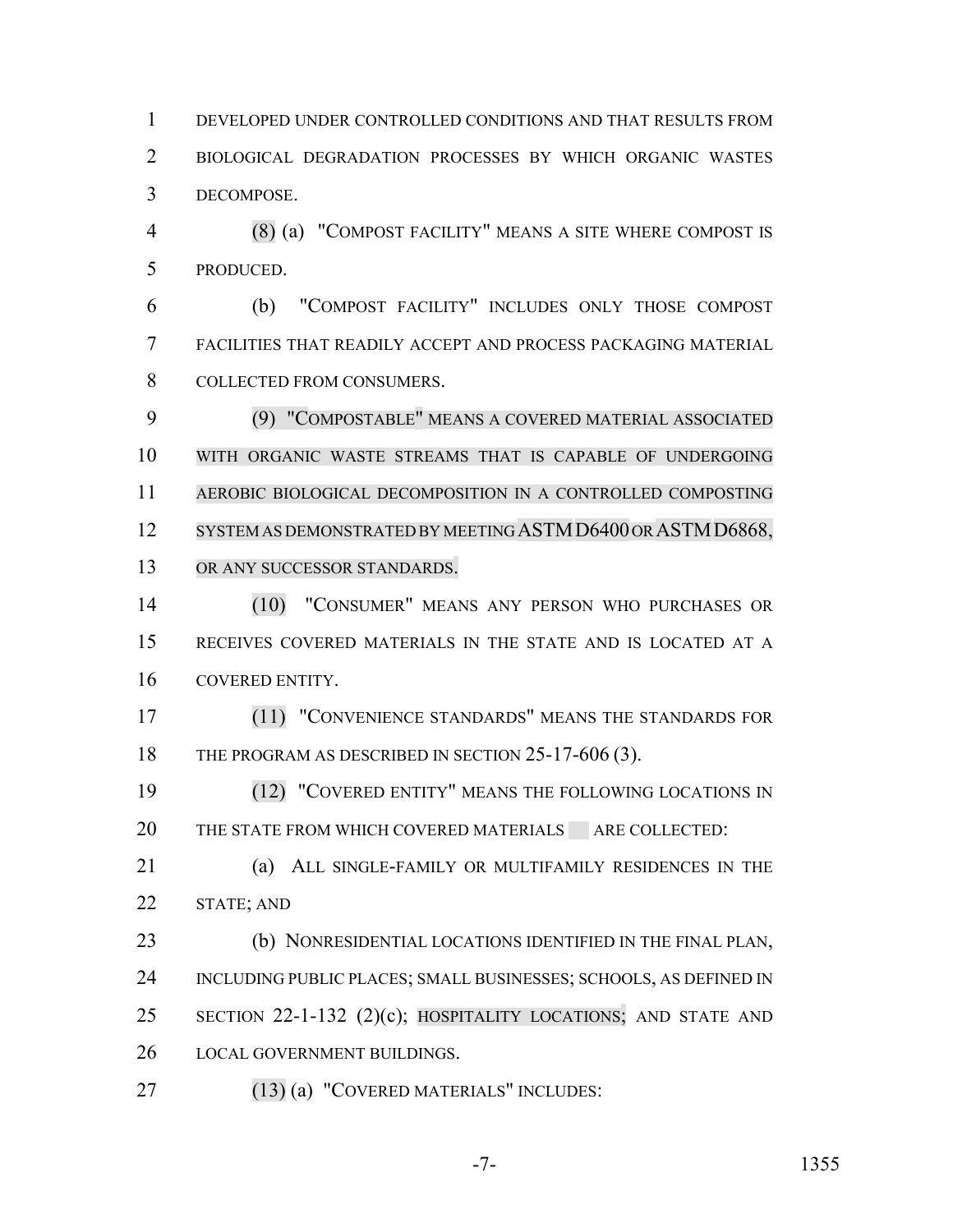(I) PACKAGING MATERIAL, EXCEPT AS SPECIFIED IN SUBSECTION  $2(13)(b)$  OF THIS SECTION; AND

 (II) PAPER PRODUCTS, EXCEPT AS SPECIFIED IN SUBSECTION (13)(b) OF THIS SECTION.

(b) "COVERED MATERIALS" DOES NOT INCLUDE:

 (I) PACKAGING MATERIALS INTENDED TO BE USED FOR THE LONG-TERM STORAGE OR PROTECTION OF A DURABLE PRODUCT AND THAT ARE INTENDED TO TRANSPORT, PROTECT, OR STORE THE PRODUCT FOR AT LEAST FIVE YEARS;

 (II) PAPER PRODUCTS THAT, THROUGH THEIR USE, COULD BECOME UNSAFE OR UNSANITARY TO HANDLE;

 (III) PRINTEDPAPER USED TO DISTRIBUTE FINANCIAL STATEMENTS, BILLING STATEMENTS, MEDICAL DOCUMENTS, OR OTHER VITAL 14 DOCUMENTS REQUIRED TO BE PROVIDED IN PAPER FORM BY APPLICABLE CONSUMER PROTECTIONS LAWS OR OTHER STATE OR FEDERAL LAWS;

(IV) BOUND BOOKS;

 (V) BEVERAGE CONTAINERS SUBJECT TO A RETURNABLE CONTAINER DEPOSIT, IF APPLICABLE;

 (VI) PACKAGING MATERIAL USED EXCLUSIVELY IN INDUSTRIAL OR MANUFACTURING PROCESSES;

 (VII) PACKAGING MATERIAL USED TO CONTAIN A PRODUCT THAT IS REGULATED AS A DRUG, MEDICAL DEVICE, OR DIETARY SUPPLEMENT BY THE FEDERAL FOOD AND DRUG ADMINISTRATION UNDER THE "FEDERAL FOOD, DRUG, AND COSMETIC ACT", 21 U.S.C. SEC. 301 ET SEQ., AS AMENDED, OR ANY FEDERAL REGULATION PROMULGATED UNDER THE ACT, OR ANY EQUIPMENT AND MATERIALS USED TO MANUFACTURE SUCH PRODUCTS;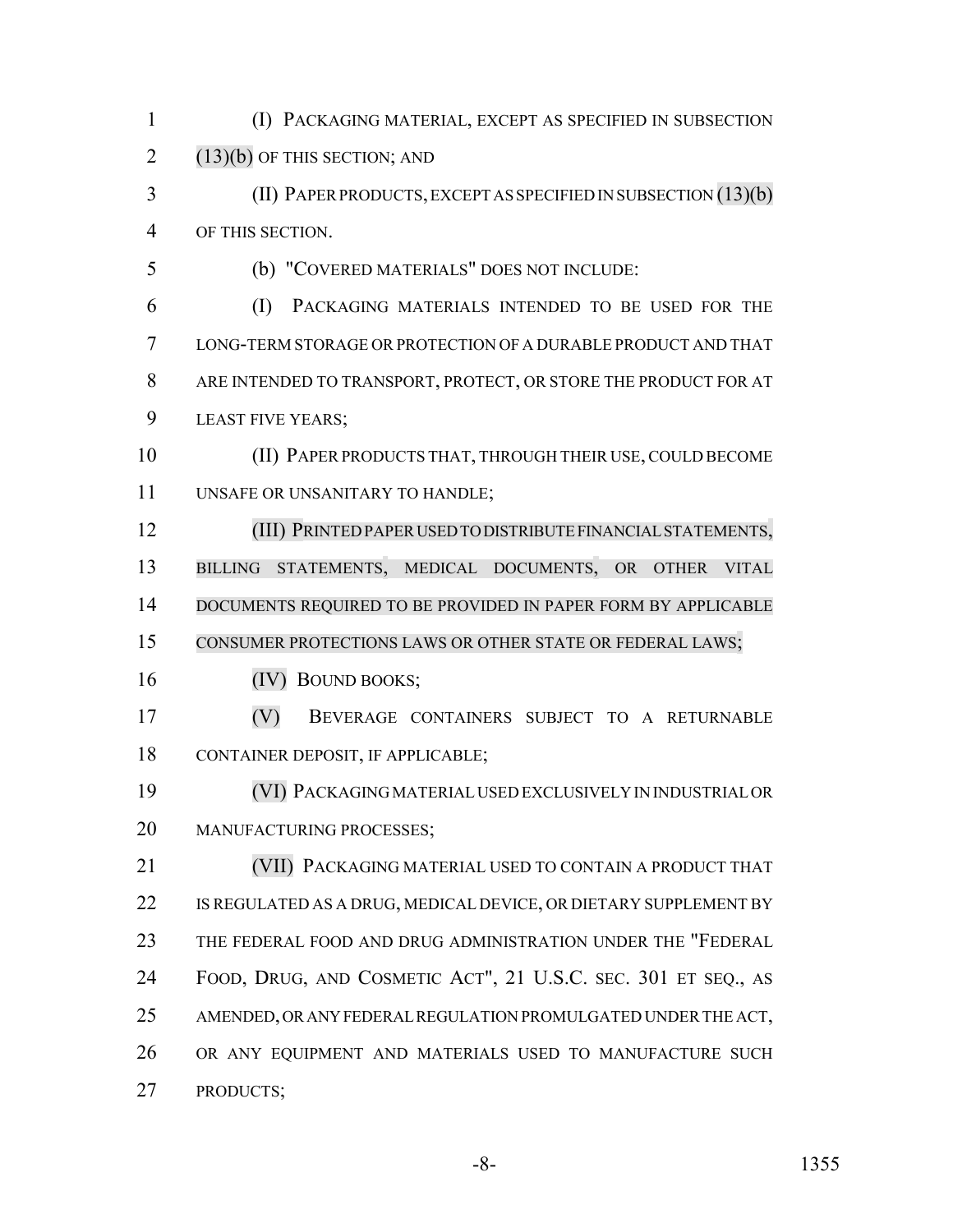(VIII) PACKAGING MATERIAL USED TO CONTAIN A PRODUCT THAT IS REGULATED AS ANIMAL BIOLOGICS, INCLUDING VACCINES, BACTERINS, ANTISERA, DIAGNOSTIC KITS, AND OTHER PRODUCTS OF BIOLOGICAL ORIGIN UNDER THE FEDERAL "VIRUS-SERUM-TOXIN ACT", 21U.S.C. SEC. 151 ET SEQ., AS AMENDED;

 (IX) PACKAGING MATERIAL USED TO CONTAIN A PRODUCT THAT IS REGULATED UNDER THE "FEDERAL INSECTICIDE, FUNGICIDE, AND 8 RODENTICIDE ACT", 7 U.S.C. SEC. 136 ET SEQ., AS AMENDED;

 (X) PACKAGING MATERIAL USED TO CONTAIN ARCHITECTURAL PAINT COVERED UNDER A PAINT STEWARDSHIP PROGRAM IN ACCORDANCE 11 WITH PART 4 OF THIS ARTICLE 17;

 (XI) PACKAGING MATERIAL USED TO CONTAIN A PRODUCT THAT 13 IS REQUIRED UNDER STATE LAW TO BE SOLD IN PACKAGING MATERIAL THAT MEETS THE STANDARDS SET FORTH IN THE "POISON PREVENTION PACKAGING ACT OF 1970", 15 U.S.C. SEC. 1471 ET SEQ., AS AMENDED.

 (XII) PACKAGING MATERIAL USED TO CONTAIN A PORTABLE 17 ELECTRONIC DEVICE, AS DEFINED IN SECTION 10-4-1501, THAT HAS BEEN REPAIRED AND RECONDITIONED TO BE SOLD AS A REFURBISHED PRODUCT; (XIII) PAPER PRODUCTS USED FOR A PRINT PUBLICATION THAT PRIMARILY INCLUDES CONTENT DERIVED FROM PRIMARY SOURCES RELATED TO NEWS AND CURRENT EVENTS;

 (XIV) PACKAGING MATERIAL USED TO CONTAIN A PRODUCT THAT 23 IS REGULATED AS INFANT FORMULA, AS DEFINED IN 21 U.S.C. SEC. 321 (z), 24 AS A MEDICAL FOOD, AS DEFINED IN 21 U.S.C. SEC. 360ee (b)(3), OR AS FORTIFIED NUTRITIONAL SUPPLEMENTS USED FOR INDIVIDUALS WHO REQUIRE SUPPLEMENTAL OR SOLE SOURCE NUTRITION TO MEET NUTRITIONAL NEEDS DUE TO SPECIAL DIETARY NEEDS DIRECTLY RELATED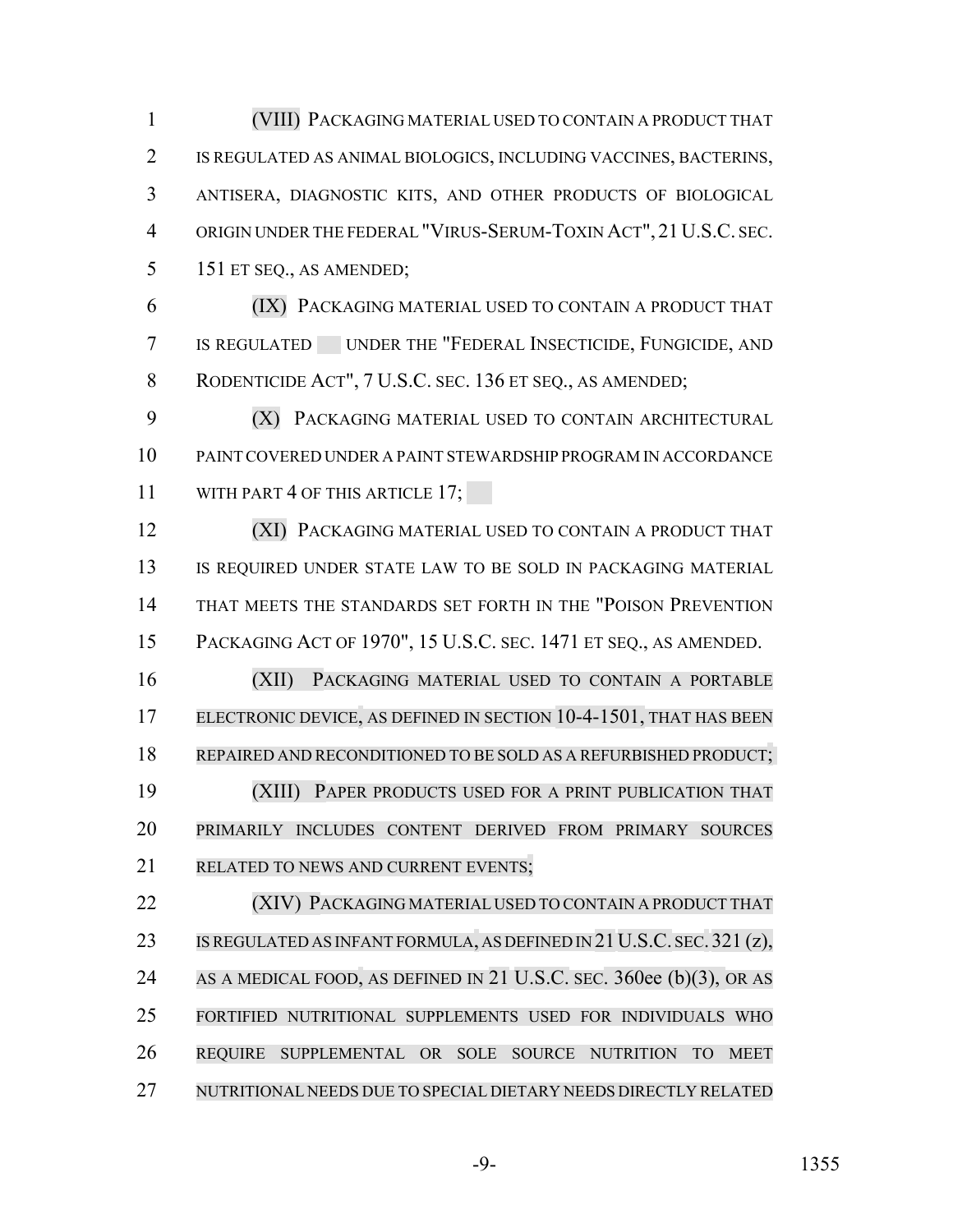TO CANCER, CHRONIC KIDNEY DISEASE, DIABETES, MALNUTRITION, OR FAILURE TO THRIVE, AS THOSE TERMS ARE DEFINED BY THE WORLD HEALTH ORGANIZATION'S "INTERNATIONAL CLASSIFICATION OF DISEASES" (TENTH REVISION), AS AMENDED OR REVISED, OR ANY OTHER MEDICALCONDITIONS AS DETERMINED BY THECOMMISSION BY RULE; AND (XV) ANY OTHER MATERIAL THAT,BASED ON AN ANALYSISBY THE ORGANIZATION OF THE OPERATIONAL AND FINANCIAL IMPACTS OF THE PROPOSED CHANGES AND AFTER CONSULTATION WITH THE ADVISORY BOARD, THE COMMISSION DETERMINES BY RULE TO NOT BE A COVERED MATERIAL. (14) "DEPARTMENT" MEANS THE DEPARTMENT OF PUBLIC HEALTH 12 AND ENVIRONMENT CREATED IN SECTION 24-1-119. (15) "ENVIRONMENTALLY SOUND MANAGEMENT PRACTICES" MEANS POLICIES THAT ENSURE COMPLIANCE WITH ALL APPLICABLE ENVIRONMENTAL LAWS, INCLUDING LAWS ADDRESSING: (a) RECORD KEEPING; (b) TRACKING AND DOCUMENTING THE DISPOSITION OF COVERED MATERIALS COLLECTED FROM COVERED ENTITIES; AND (c) ENVIRONMENTAL LIABILITY COVERAGE FOR PROFESSIONAL 20 SERVICES AND CONTRACTOR OPERATIONS. (16) "EXECUTIVE DIRECTOR" MEANS THE EXECUTIVE DIRECTOR OF 22 THE DEPARTMENT OR THE EXECUTIVE DIRECTOR'S DESIGNEE. (17) "FINAL PLAN" MEANS THE PLAN PROPOSAL OR AMENDED PLAN PROPOSAL THAT HAS BEEN DESIGNATED AS THE FINAL PLAN BY THE 25 EXECUTIVE DIRECTOR PURSUANT TO SECTION  $25-17-605$  (5)(c)(I). (18) "FRONT RANGE" MEANS THE COUNTIES OF ADAMS, ARAPAHOE, BOULDER, DOUGLAS, ELBERT, EL PASO, JEFFERSON,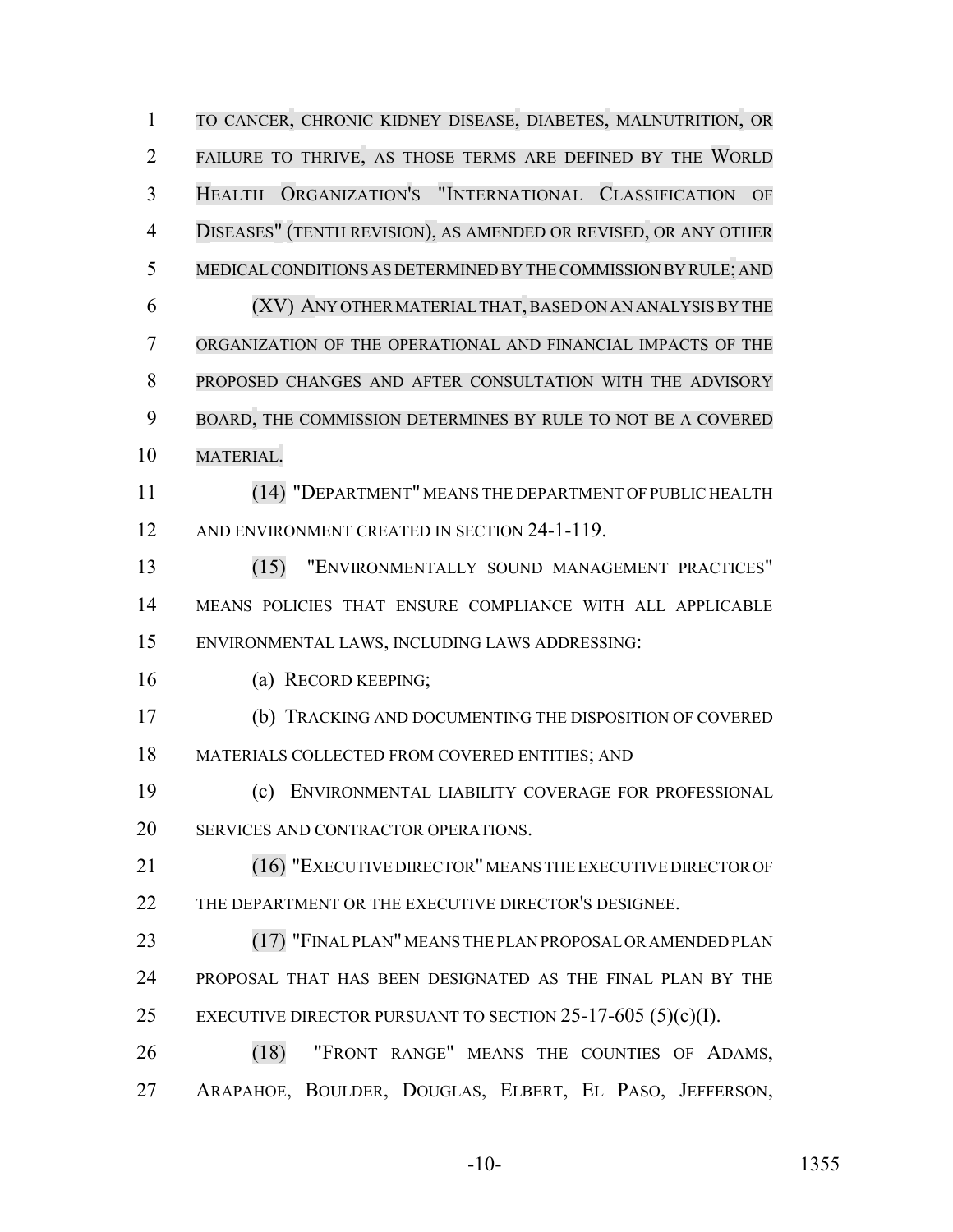LARIMER,PUEBLO,TELLER, AND WELD AND THE CITIES AND COUNTIES OF BROOMFIELD AND DENVER.

 (19) "LOCAL GOVERNMENT" MEANS A HOME RULE OR STATUTORY COUNTY, MUNICIPALITY, OR CITY AND COUNTY.

 (20) "MATERIALS RECOVERY FACILITY" MEANS A FACILITY FOR PROCESSING COVERED MATERIALS THAT ARE COLLECTED FOR RECYCLING BEFORE THEY ARE CONVEYED TO END-MARKET BUSINESSES, AS DEFINED IN SECTION 25-16.5-112 (4)(a).

 (21) "MECHANICAL RECYCLING" MEANS A FORM OF RECYCLING THAT DOES NOT CHANGE THE BASIC MOLECULAR STRUCTURE OF THE MATERIAL BEING RECYCLED.

 (22) "MINIMUM RECYCLABLE LIST" MEANS THE LIST OF COVERED 14 MATERIALS DEVELOPED UNDER SECTION 25-17-606 (1)(a).

 (23) "NEEDS ASSESSMENT" MEANS THE ASSESSMENT OF THE STATE'S RECYCLING NEEDS CONDUCTED PURSUANT TO SECTION 25-17-605 (3).

 (24) "NONPROFIT ORGANIZATION" MEANS A TAX-EXEMPT CHARITABLE OR SOCIAL WELFARE ORGANIZATION OPERATING UNDER 26 20 U.S.C. 501 (c)(3) OR 501 (c)(4) OF THE FEDERAL "INTERNAL REVENUE CODE OF 1986", AS AMENDED.

 (25) (a) (I) "PACKAGING MATERIAL" MEANS ANY MATERIAL, REGARDLESS OF RECYCLABILITY, THAT IS INTENDED FOR SINGLE OR SHORT-TERM USE AND IS USED FOR THE CONTAINMENT, PROTECTION, HANDLING, OR DELIVERY OF PRODUCTS TO THE CONSUMER AT THE POINT OF SALE, INCLUDING THROUGH AN INTERNET TRANSACTION.

(II) "PACKAGING MATERIAL" INCLUDES PRODUCTS SUPPLIED TO OR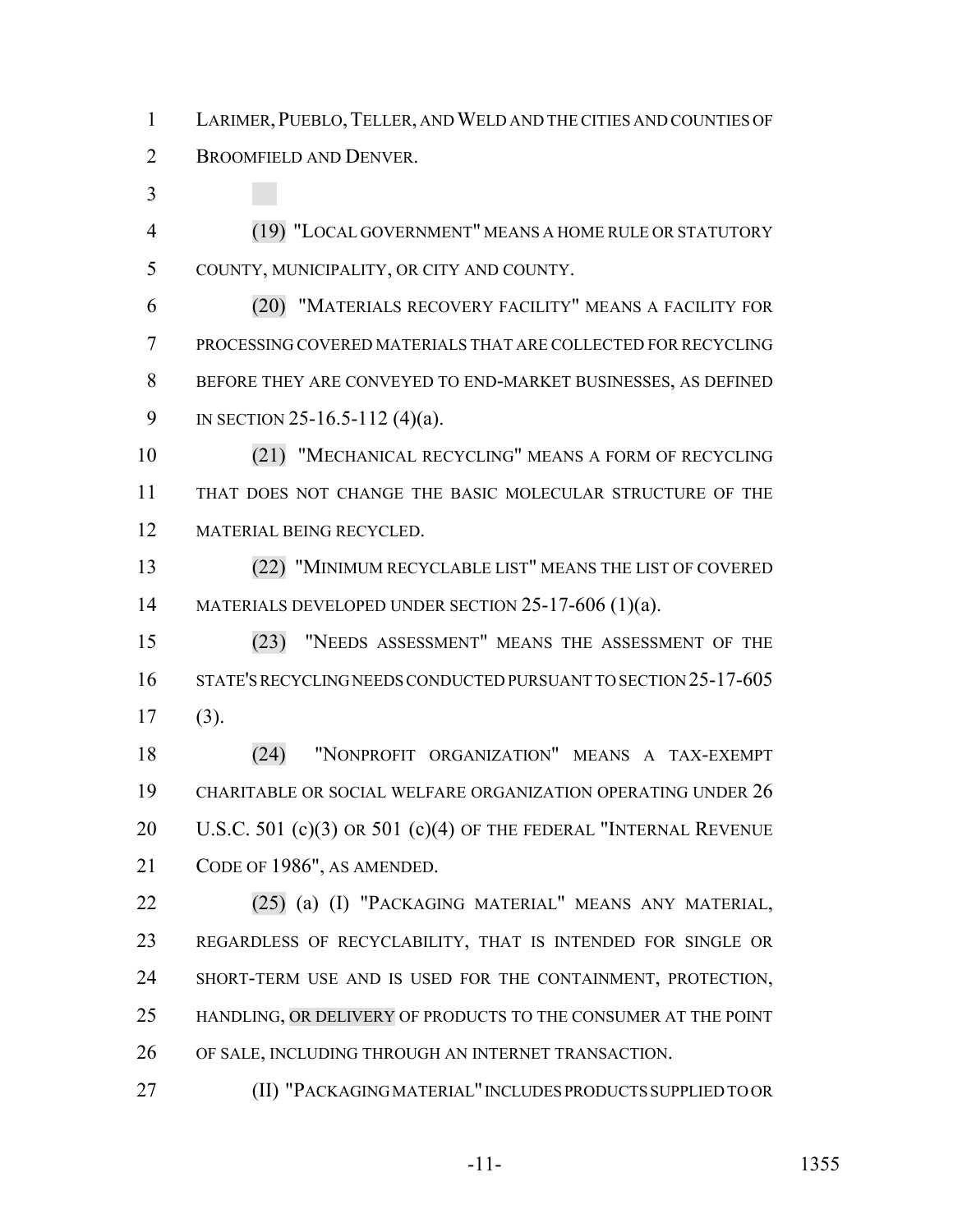PURCHASED BY CONSUMERS FOR THE EXPRESS PURPOSE OF FACILITATING FOOD OR BEVERAGE CONSUMPTION AND THAT ARE: (A) ORDINARILY DISPOSED OF AFTER A SINGLE OR SHORT-TERM USE; AND (B) NOT DESIGNED FOR REUSE OR REFILL. (III) "PACKAGING MATERIAL" INCLUDES PAPER, PLASTIC, GLASS, METAL, CARTONS, FLEXIBLE FOAM, RIGID PACKAGING, OR OTHER MATERIALS OR COMBINATION OF THESE MATERIALS. (b) "PACKAGING MATERIAL" DOES NOT INCLUDE: (I) PACKAGING MATERIALS USED SOLELY IN TRANSPORTATION OR 11 DISTRIBUTION TO NONCONSUMERS; (II) PACKAGING MATERIALS USED SOLELY IN BUSINESS-TO-BUSINESS TRANSACTIONS WHERE A COVERED MATERIAL IS 14 NOT INTENDED TO BE DISTRIBUTED TO THE END CONSUMER; (III) PACKAGING MATERIALS THAT ARE NOT SOLD OR DISTRIBUTED TO COVERED ENTITIES; OR **(IV) PACKAGING MATERIALS THAT ARE USED FOR PRODUCTS** 18 SOLD OR DISTRIBUTED OUTSIDE THE STATE. (26) "PAPER PRODUCTS" MEANS PAPER AND OTHER CELLULOSIC FIBERS, WHETHER OR NOT THEY ARE USED AS A MEDIUM FOR TEXT OR IMAGES, INCLUDING: (a) FLYERS; (b) BROCHURES; (c) BOOKLETS; (d) CATALOGS; (e) TELEPHONE DIRECTORIES; (f) NEWSPAPERS;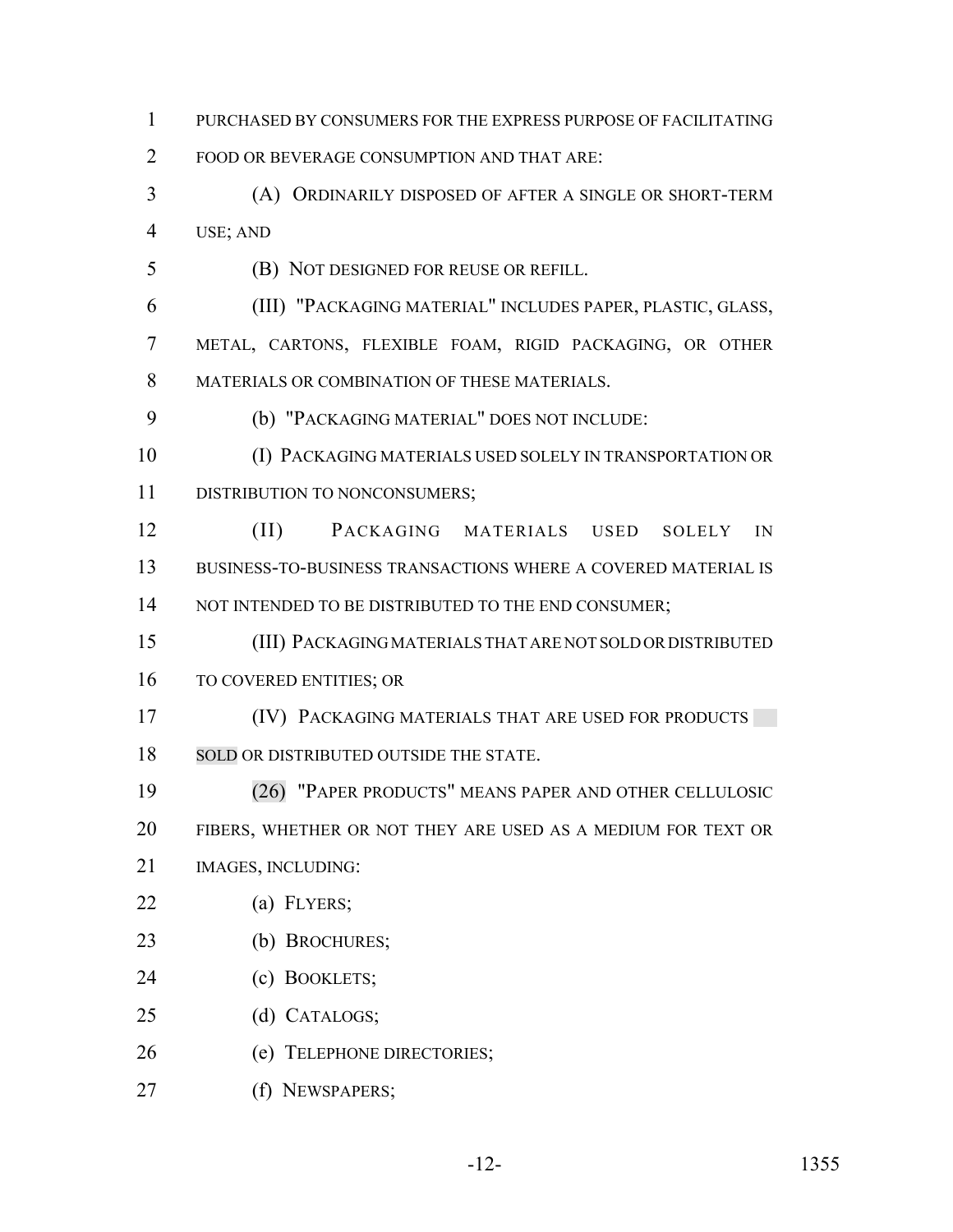(g) MAGAZINES; AND

(h) PAPER USED FOR WRITING OR ANY OTHER PURPOSE.

 (27) "PLAN PROPOSAL" MEANS THE PLAN PROPOSAL FOR THE IMPLEMENTATION OF THE PROGRAM SUBMITTED TO THE ADVISORY BOARD 5 IN ACCORDANCE WITH SECTION 25-17-605 (4).

 (28) "POSTCONSUMER-RECYCLED-CONTENT RATE" MEANS THE AMOUNT OF POSTCONSUMER RECYCLED MATERIALS USED IN THE PRODUCTION OF COVERED MATERIALS IN A CALENDAR YEAR DIVIDED BY 9 THE AMOUNT OF COVERED MATERIALS USED FOR PRODUCTS SOLD OR DISTRIBUTED BY PRODUCERS WITHIN OR INTO THEIR UNITED STATES MARKET TERRITORY IN THE SAME CALENDAR YEAR, EXPRESSED AS A PERCENTAGE.

 (29) (a) "POSTCONSUMER RECYCLED MATERIAL" MEANS ONLY THOSE COVERED MATERIALS THAT HAVE SERVED THEIR INTENDED END USE AS CONSUMER ITEMS AND THAT HAVE BEEN SEPARATED OR DIVERTED FROM THE WASTE STREAM FOR THE PURPOSES OF COLLECTION AND RECYCLING AS A SECONDARY MATERIAL FEEDSTOCK.

 (b) "POSTCONSUMER RECYCLED MATERIAL"INCLUDESRETURNS OF MATERIAL FROM THE DISTRIBUTION CHAIN.

20 (c) "POSTCONSUMER RECYCLED MATERIAL" DOES NOT INCLUDE WASTE MATERIAL GENERATED DURING OR AFTER THE COMPLETION OF A 22 MANUFACTURING PROCESS.

(30) "PRODUCER" MEANS:

24 (a) (I) IF THE PRODUCT IS SOLD OR DISTRIBUTED IN THE STATE USING PACKAGING MATERIALS UNDER THE MANUFACTURER'S OWN BRAND 26 OR IS SOLD OR DISTRIBUTED IN THE STATE USING PACKAGING MATERIALS THAT LACK IDENTIFICATION OF A BRAND, THE PERSON THAT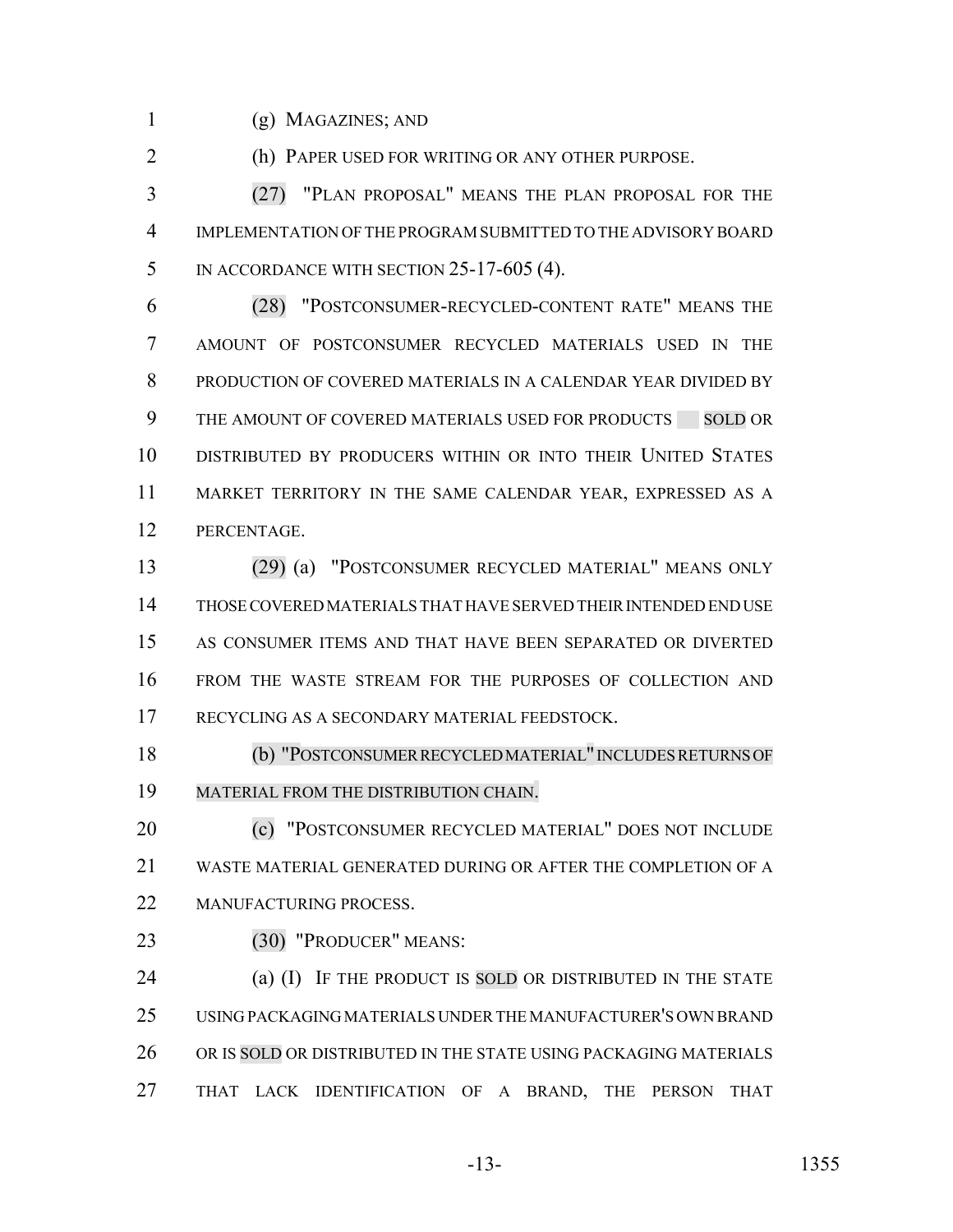1 MANUFACTURES THE PRODUCT;  $\overline{\phantom{a}}$ 

2 **(II) IF THE PRODUCT IS MANUFACTURED BY A PERSON OTHER THAN** 3 THE BRAND OWNER, THE PERSON THAT IS THE LICENSEE OF A BRAND OR 4 TRADEMARK UNDER WHICH A PACKAGED ITEM IS SOLD OR DISTRIBUTED IN 5 THE STATE, WHETHER OR NOT THE TRADEMARK IS REGISTERED IN THE 6 STATE; OR 7 (III) IF THERE IS NO PERSON DESCRIBED IN SUBSECTION  $(30)(a)(I)$ 8 OR (30)(a)(II) OF THIS SECTION WITHIN THE UNITED STATES, THE PERSON 9 THAT IMPORTS THE PRODUCT USING COVERED MATERIALS INTO THE 10 UNITED STATES FOR USE IN A COMMERCIAL ENTERPRISE THAT SELLS OR 11 DISTRIBUTES THE ITEM IN THE STATE; 12 (b) FOR THE PURPOSES OF PRODUCTS THAT ARE SOLD OR 13 DISTRIBUTED IN THE STATE THROUGH AN INTERNET TRANSACTION: 14 (I) THE PRODUCER OF THE PACKAGING MATERIAL USED TO 15 DIRECTLY PROTECT OR CONTAIN THE PRODUCT; AND 16 (II) FOR THE PURPOSES OF PACKAGING MATERIAL USED TO SHIP A 17 PRODUCT TO A CONSUMER, THE PERSON THAT PACKAGES OR SHIPS THE 18 PRODUCT TO THE CONSUMER; 19 (c) FOR THE PURPOSES OF A PAPER PRODUCT THAT IS A MAGAZINE, 20 NEWSPAPER, CATALOG, TELEPHONE DIRECTORY, OR SIMILAR PUBLICATION, 21 THE PUBLISHER OF THE PAPER PRODUCT: 22 (d) FOR THE PURPOSES OF PAPER PRODUCTS NOT DESCRIBED IN 23 SUBSECTION  $(30)(c)$  OF THIS SECTION: 24 (I) THE PERSON THAT MANUFACTURES THE PAPER PRODUCT UNDER 25 THE MANUFACTURER'S OWN BRAND; OR 26 (II) IF THE PAPER PRODUCT IS MANUFACTURED BY A PERSON OTHER 27 THAN THE BRAND OWNER, THE PERSON THAT IS THE OWNER OR LICENSEE

-14- 1355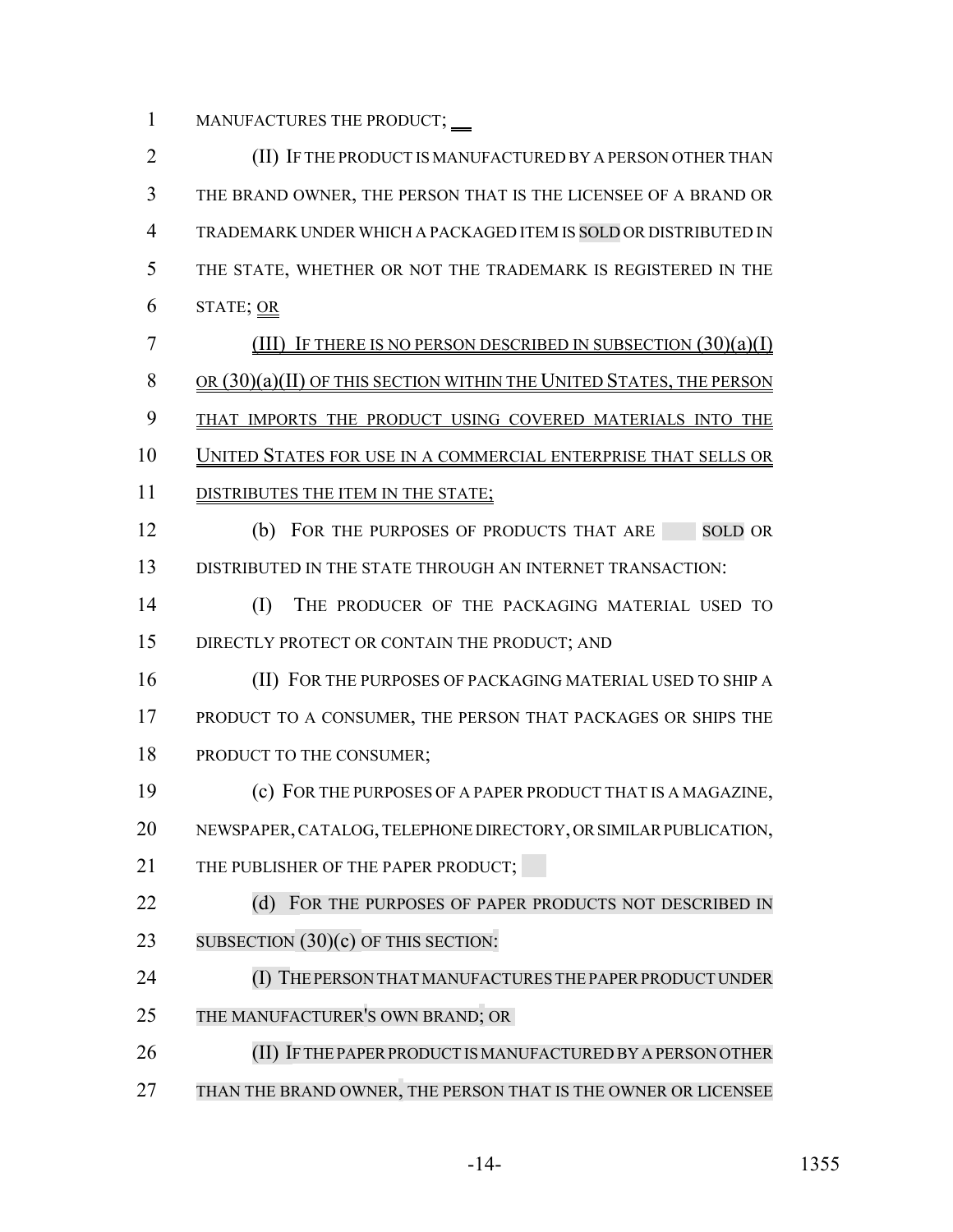OFTHEBRAND ORTRADEMARK UNDER WHICH THE PAPER PRODUCT IS USED 2 IN A COMMERCIAL ENTERPRISE, SOLD, OR DISTRIBUTED IN OR INTO THE STATE, WHETHER OR NOT THE TRADEMARK IS REGISTERED IN THE STATE; OR

 (e) FOR ANY OTHER COVERED MATERIAL, THE PERSON THAT FIRST DISTRIBUTES THE COVERED MATERIAL IN OR INTO THE STATE.

 (31) "PRODUCER RESPONSIBILITY DUES" MEANS THE AMOUNTS ESTABLISHED IN SECTION 25-17-605 (4)(i)(II) THAT A PRODUCER PARTICIPATING IN THE PROGRAM PAYS ANNUALLY INTO THE PROGRAM PURSUANT TO SECTION 25-17-609 (1).

 (32) "PRODUCER RESPONSIBILITY ORGANIZATION" OR "ORGANIZATION" MEANS THE NONPROFIT ORGANIZATION DESIGNATED TO 13 IMPLEMENT THE PROGRAM PURSUANT TO SECTION 25-17-605 (1)(b)(II).

 (33) "PRODUCER RESPONSIBILITY PROGRAM FOR STATEWIDE RECYCLING" OR "PROGRAM" MEANS THE PRODUCER RESPONSIBILITY PROGRAM FOR STATEWIDE RECYCLING CREATED IN ACCORDANCE WITH SECTION 25-17-605.

 (34) "PROPRIETARY INFORMATION" MEANS INFORMATION THAT, IF MADE PUBLIC:

 (a) WOULD DIVULGE COMPETITIVE BUSINESS INFORMATION OR TRADE SECRETS OF THE ENTITY THAT DEVELOPED THE INFORMATION; OR 22 (b) WOULD REASONABLY HINDER THE ENTITY'S COMPETITIVE

ADVANTAGE IN THE MARKET.

 (35) (a) "PUBLIC PLACE" MEANS AN INDOOR OR OUTDOOR LOCATION IN THE STATE THAT IS OPEN TO AND GENERALLY USED BY THE PUBLIC.

(b) "PUBLIC PLACE" INCLUDES STREETS; SIDEWALKS; PLAZAS;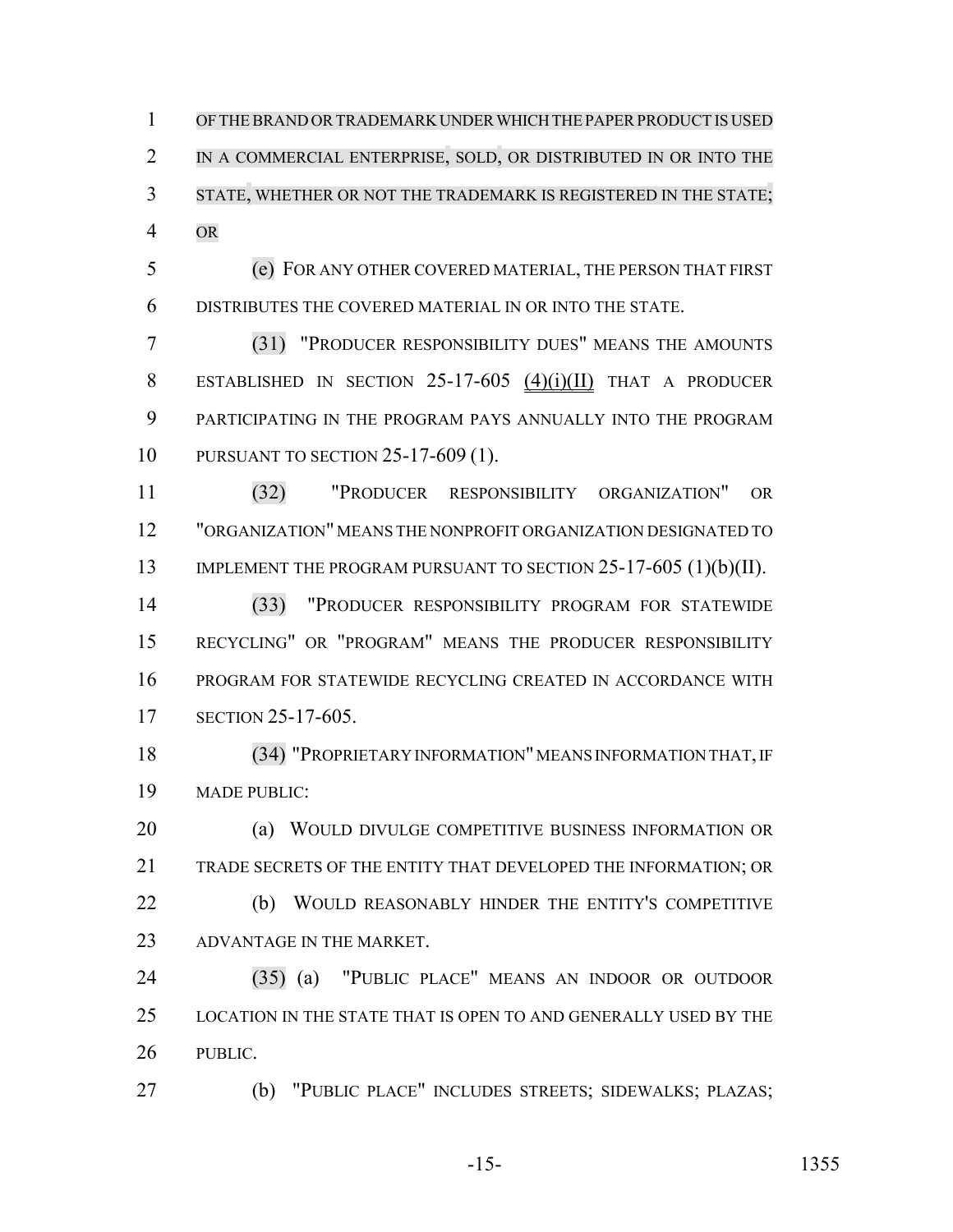TOWN SQUARES; STATE-OWNED OR LOCAL-GOVERNMENT-OWNED PARKS, 2 BEACHES, AND FORESTS; OTHER STATE-OWNED OR LOCAL-GOVERNMENT-OWNED LAND OPEN FOR RECREATION OR OTHER PUBLIC USES; AND TRANSPORTATION FACILITIES, INCLUDING BUS AND TRAIN STATIONS AND AIRPORTS. (c) "PUBLIC PLACE" DOES NOT INCLUDE INDUSTRIAL, COMMERCIAL,

OR PRIVATELY OWNED PROPERTY.

 (36) "READILY RECYCLABLE MATERIAL" MEANS A COVERED MATERIAL THAT IS INCLUDED ON THE MINIMUM RECYCLABLE LIST.

 (37) (a) "RECYCLING" MEANS THE REPROCESSING, BY MEANS OF A MANUFACTURING PROCESS, OF A USED MATERIAL INTO A PRODUCT OR A SECONDARY RAW MATERIAL.

(b) "RECYCLING" DOES NOT INCLUDE:

 (I) ENERGY RECOVERY OR ENERGY GENERATION BY MEANS OF COMBUSTION;

16 (II) USE AS A FUEL;

 (III) USE AS ALTERNATIVE DAILY COVER AS DEFINED IN SECTION 30-20-1402 (1); OR

(IV) LANDFILL DISPOSAL OF DISCARDED COVERED MATERIALS.

 (38) (a) "RECYCLING RATE" MEANS THE WEIGHT OF COVERED MATERIALS THAT ARE RECYCLED UNDER THE PROGRAM IN A CALENDAR YEAR DIVIDED BY THE WEIGHT OF COVERED MATERIALS USED FOR 23 PRODUCTS SOLD OR DISTRIBUTED BY PRODUCERS WITHIN OR INTO THE 24 STATE IN THE SAME CALENDAR YEAR, EXPRESSED AS A PERCENTAGE.

 (b) THE RECYCLING RATE IS MEASURED AT THE POINT WHERE COLLECTED COVERED MATERIALS HAVE BEEN PREPARED FOR SALE OR DELIVERY TO MATERIAL RECLAIMERS OR END MARKETS AFTER PROCESSING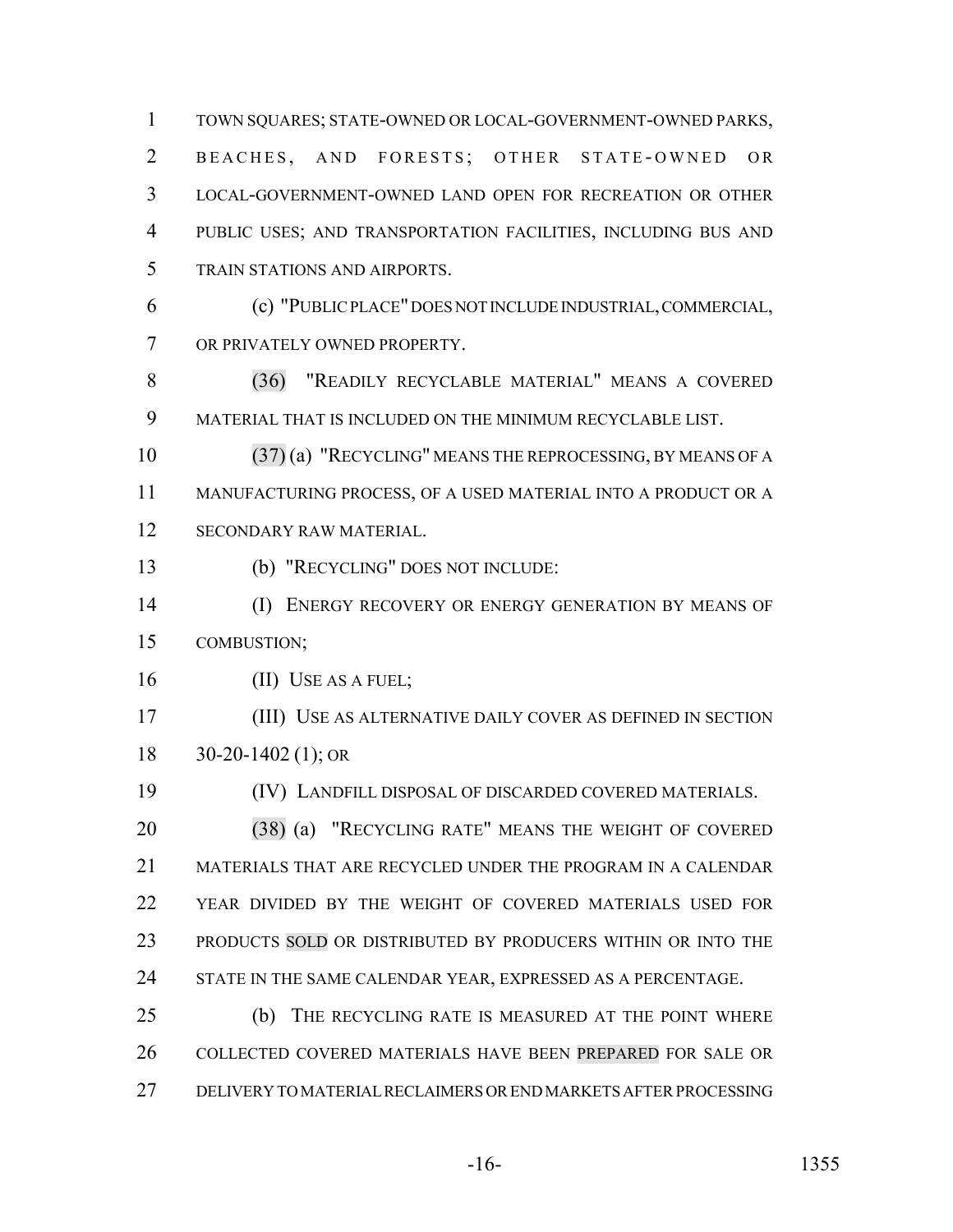AT A MATERIALS RECOVERY FACILITY OR SIMILAR ESTABLISHMENT THAT 2 SELLS DIRECTLY TO RECLAIMERS OR END MARKETS.

 (39) (a) "RECYCLING SERVICES" MEANS SERVICES PROVIDED FOR THE RECYCLING OF COVERED MATERIALS, INCLUDING THE COLLECTION, TRANSPORTATION, AND PROCESSING OF COVERED MATERIALS FROM THE CONSUMER TO THE END MARKET.

 (b) "RECYCLING SERVICES" INCLUDES CURBSIDE SERVICES AND DROP-OFF CENTERS.

 (40) "RECYCLING SERVICES COSTS" MEANS THE COSTS OF RECYCLING PROGRAMS TO PROVIDE RECYCLING SERVICES, INCLUDING APPLICABLE COSTS RELATED TO:

(a) THE ADMINISTRATION OF RECYCLING PROGRAMS;

(b) CAPITAL IMPROVEMENTS TO RECYCLING PROGRAMS;

 (c) THE COLLECTION, TRANSPORTATION, SORTING, AND 16 PROCESSING OF COVERED MATERIALS;

(d) PUBLIC EDUCATION ABOUT RECYCLING PROGRAMS; AND

 (e) DISPOSAL OF NONRECYCLABLE COLLECTED COVERED MATERIALS.

 (41) "RESPONSIBLE END MARKET" MEANS A MATERIALS MARKET IN WHICH THE RECYCLING OF MATERIALS OR THE DISPOSAL OF CONTAMINANTS IS CONDUCTED IN A WAY THAT:

23 (a) BENEFITS THE ENVIRONMENT; AND

 (b) MINIMIZES RISKS TO PUBLIC HEALTH AND WORKER HEALTH AND SAFETY.

26 (42) "RETAILER" MEANS A PERSON THAT SELLS TO CONSUMERS WITHIN OR INTO THE STATE, INCLUDING SALES MADE THROUGH AN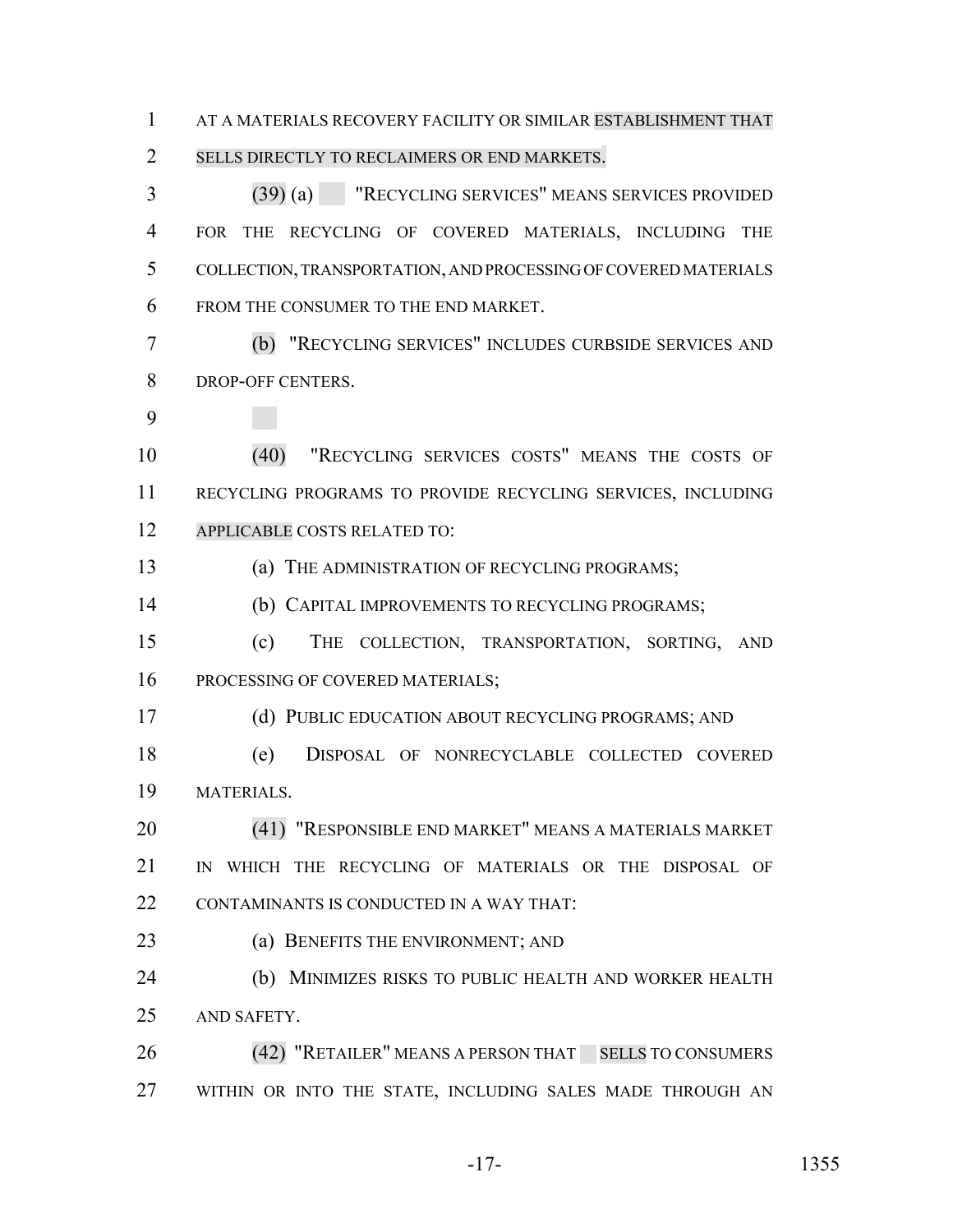INTERNET TRANSACTION, PRODUCTS FOR WHICH COVERED MATERIALS ARE USED.

 (43) "REUSE" OR "REFILL" MEANS THE RETURN INTO THE MARKETPLACE OF A COVERED MATERIAL THAT:

 (a) HAS ALREADY BEEN USED IN THE SAME MANNER AS ORIGINALLY INTENDED WITHOUT A CHANGE IN THE COVERED MATERIAL'S PURPOSE; AND

 (b) WAS INTENDED TO BE USED FOR ITS ORIGINAL PURPOSE AT LEAST FIVE TIMES.

 (44) "SERVICE PROVIDER" MEANS A PUBLIC OR PRIVATE ENTITY, OTHER THAN THE PRODUCER RESPONSIBILITY ORGANIZATION, THAT 12 PROVIDES RECYCLING SERVICES IN THE STATE.

 **25-17-604. Producer responsibility program for statewide recycling advisory board - creation - membership.** (1) THE PRODUCER RESPONSIBILITY PROGRAM FOR STATEWIDE RECYCLING ADVISORY BOARD IS HEREBY CREATED IN THE DEPARTMENT.THE DEPARTMENT MAY SELECT AN IMPARTIAL, THIRD-PARTY FACILITATOR TO CONVENE AND PROVIDE ADMINISTRATIVE SUPPORT TO THE ADVISORY BOARD.

 (2) (a) THE ADVISORY BOARD CONSISTS OF THE FOLLOWING THIRTEEN VOTING MEMBERS AND TWO NONVOTING MEMBERS APPOINTED 21 BY THE EXECUTIVE DIRECTOR:

 (I) THREE VOTING MEMBERS REPRESENTING LOCAL GOVERNMENTS 23 IN THE STATE, INCLUDING:

**(A) ONE MEMBER REPRESENTING A MUNICIPALITY OR CITY AND** COUNTY;

**(B) ONE MEMBER REPRESENTING A COUNTY; AND** 

(C) ONE MEMBER REPRESENTING A LOCAL GOVERNMENT NOT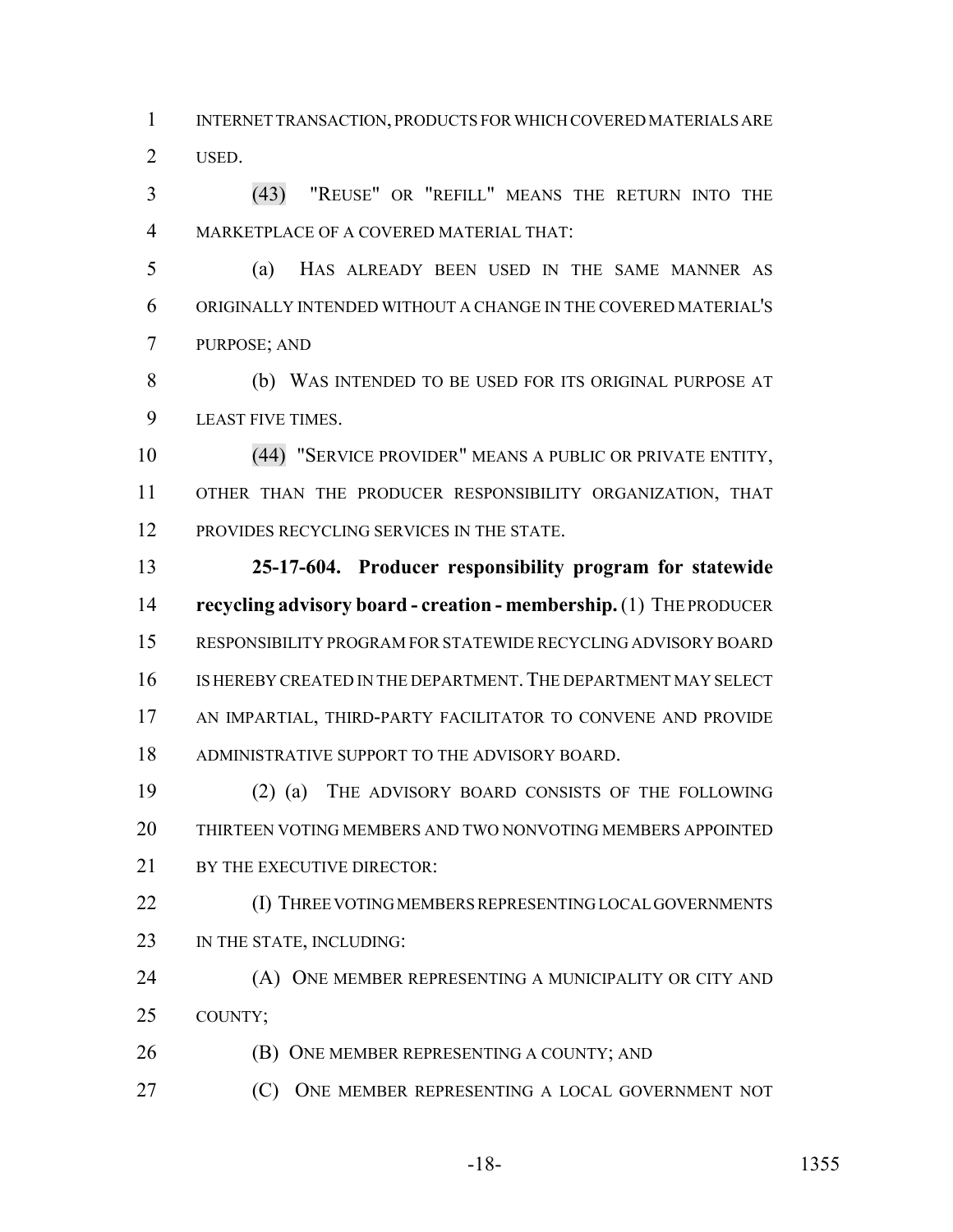LOCATED IN THE FRONT RANGE;

 (II) ONE VOTING MEMBER REPRESENTING A MATERIALS RECOVERY FACILITY;

 (III) ONE VOTING MEMBER REPRESENTING A HAULER OF RECYCLABLE MATERIALS, WHETHER REPRESENTING THE PUBLIC OR PRIVATE SECTOR;

 (IV) ONE VOTING MEMBER REPRESENTING AN ENVIRONMENTAL OR COMMUNITY-BASED NONPROFIT ORGANIZATION;

 (V) ONE VOTING MEMBER REPRESENTING A PACKAGING MATERIAL 10 SUPPLIER THAT IS NOT A PRODUCER, WITH THE MEMBER ROTATING TO A PACKAGING MATERIAL SUPPLIER OF A DIFFERENT TYPE OF PACKAGING MATERIAL AFTER EACH NEW TERM;

 (VI) ONE VOTING MEMBER REPRESENTING A MANUFACTURER OF 14 RECYCLED PAPER PRODUCTS THAT IS NOT A PRODUCER;

 (VII) ONE VOTING MEMBER REPRESENTING A TRADE ASSOCIATION, CHAMBER OF COMMERCE, OR OTHER BUSINESS ADVOCACY ORGANIZATION 17 REPRESENTING BUSINESSES THAT ARE HEADQUARTERED IN THE STATE;

 (VIII) ONE VOTING MEMBER REPRESENTING A RETAILER'S ASSOCIATION OR A RETAILER THAT IS NOT A PRODUCER;

**(IX) ONE VOTING MEMBER REPRESENTING A COMPOST FACILITY;**  (X) ONE VOTING MEMBER WHO HAS EXPERIENCE IN ENVIRONMENTAL JUSTICE AND REPRESENTING UNDERSERVED COMMUNITIES;

 (XI) ONE VOTING MEMBER REPRESENTING A SOLID WASTE LANDFILL OR TRANSFER STATION OPERATING AN ON-SITE, PUBLIC-FACING RECYCLING COLLECTION PROGRAM;

(XII) ONE NONVOTING MEMBER REPRESENTING THE DEPARTMENT;

-19- 1355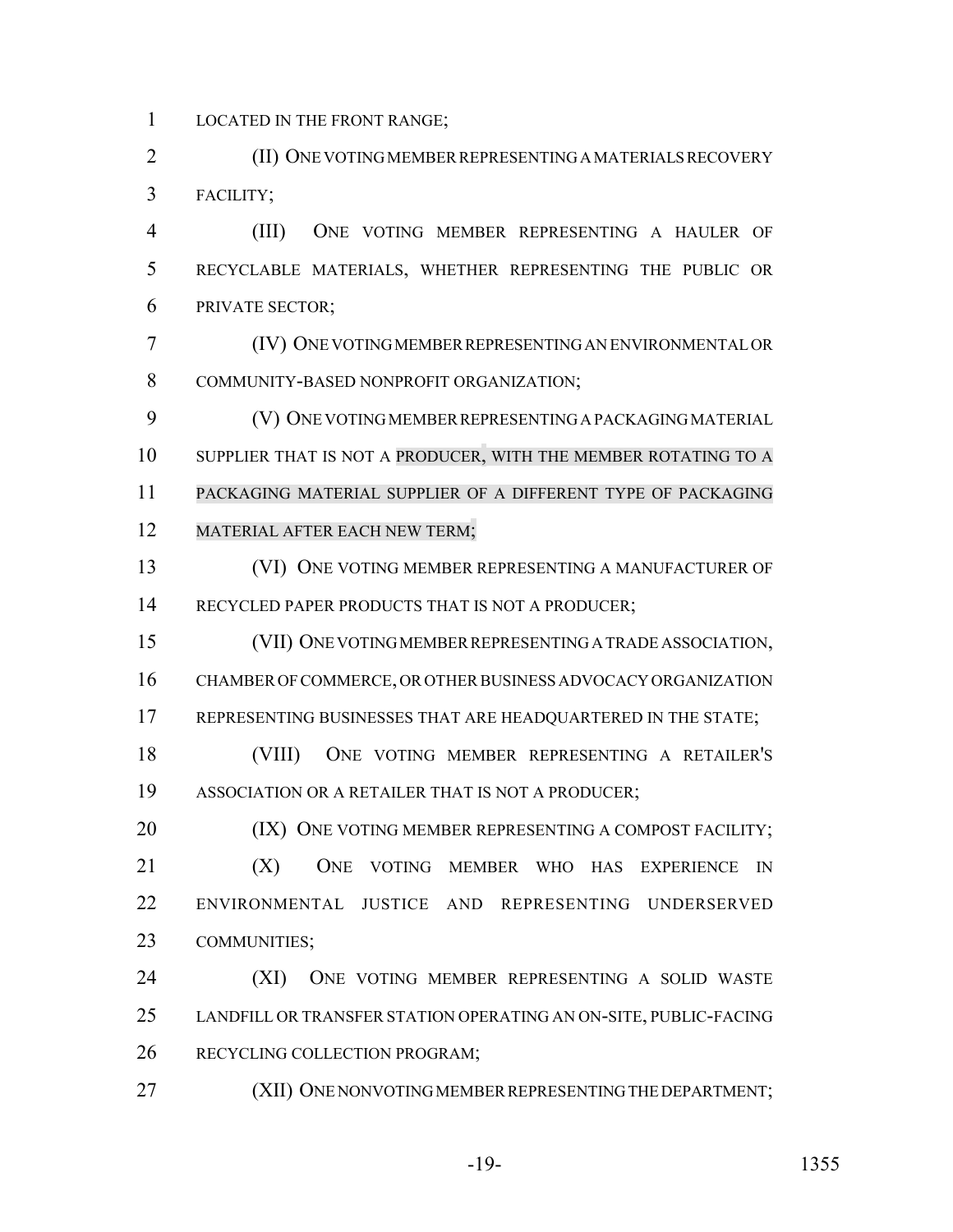AND

 (XIII) ONE NONVOTING MEMBER REPRESENTING THE PRODUCER RESPONSIBILITY ORGANIZATION.

 (b) (I) THE MEMBERS OF THE ADVISORY BOARD MUST HAVE RELEVANT KNOWLEDGE AND EXPERTISE IN RECYCLING PROGRAMS OR THE IMPACTS OF COVERED MATERIALS ON THE STATE AND THE ENVIRONMENT. (II) IN APPOINTING MEMBERS, THE EXECUTIVE DIRECTOR SHALL ENSURE TO THE EXTENT POSSIBLE THE GEOGRAPHIC DIVERSITY OF THE ADVISORY BOARD'S MEMBERSHIP, INCLUDING REGIONS OUTSIDE OF THE FRONT RANGE.

 (3) THE EXECUTIVE DIRECTOR SHALL MAKE ALL APPOINTMENTS TO 12 THE ADVISORY BOARD NO LATER THAN DECEMBER 31, 2022. THE APPOINTMENTS FOR INITIAL TERMS TO THE ADVISORY BOARD SHALL BE STAGGERED SO THAT SOME OF THE MEMBERS SERVE INITIAL TWO-YEAR TERMS AND OTHER MEMBERS SERVE INITIAL THREE-YEAR TERMS, AND ALL MEMBERS SERVE SUBSEQUENT TERMS OF THREE YEARS. THE EXECUTIVE DIRECTOR SHALL FILL ANY VACANCY BY APPOINTMENT FOR THE 18 REMAINDER OF THE UNEXPIRED TERM.

 (4) THE ADVISORY BOARD SHALL CONVENE ITS FIRST MEETING NO LATER THAN MARCH 1, 2023. AT THE FIRST MEETING, THE VOTING MEMBERS SHALL SELECT A CHAIR AND VICE-CHAIR FROM AMONG THE VOTING MEMBERS FOR A TERM NOT TO EXCEED TWO YEARS, AS DETERMINED BY THE ADVISORY BOARD. THE ADVISORY BOARD SHALL CONDUCT ANNUAL MEETINGS AND MAY CONDUCT MEETINGS MORE FREQUENTLY UPON THE REQUEST OF THE CHAIR OR OF AT LEAST SEVEN OF 26 THE VOTING MEMBERS OF THE ADVISORY BOARD. THE ORGANIZATION MAY PROVIDE TECHNICAL AND STAFF ASSISTANCE TO THE ADVISORY BOARD.

-20- 1355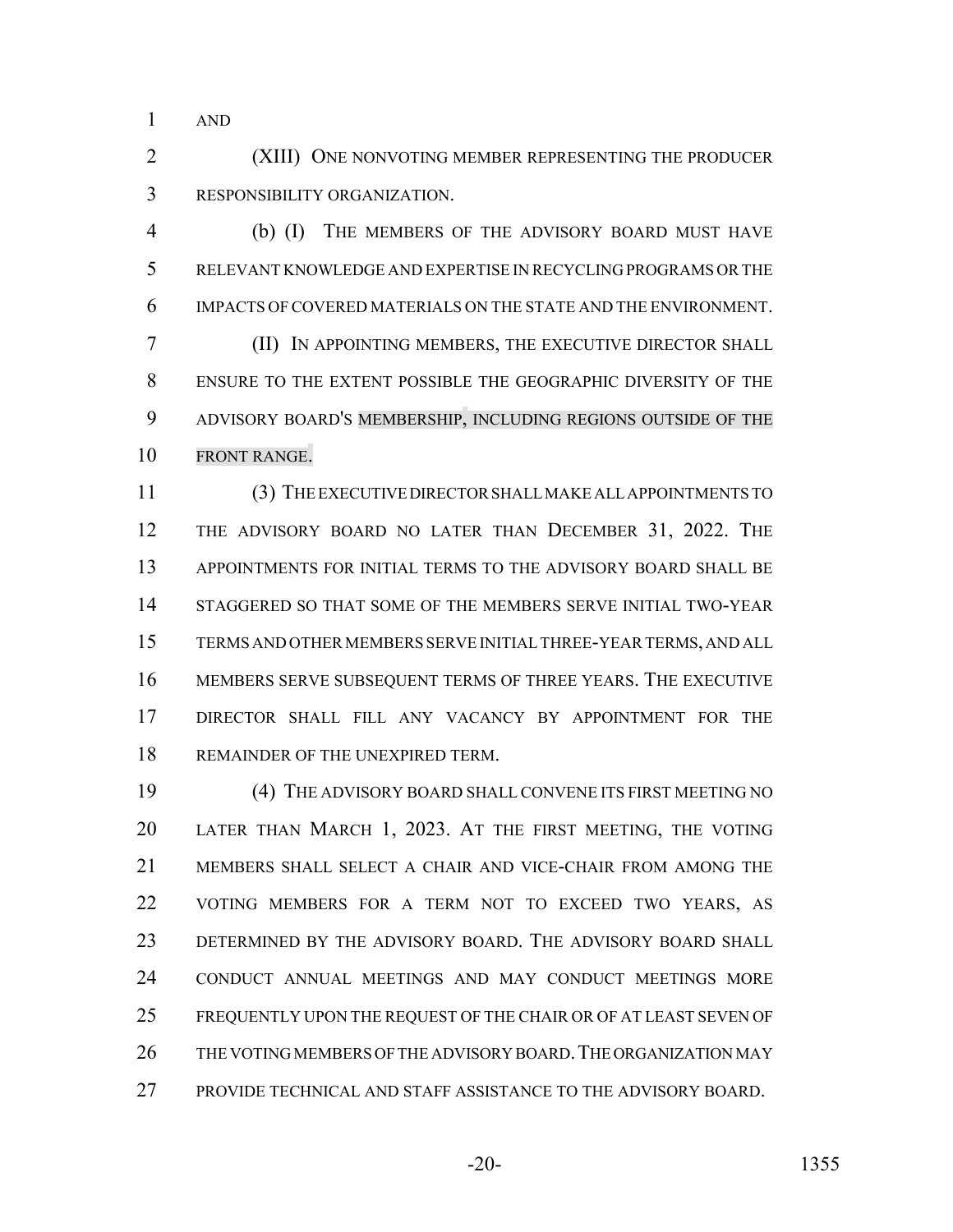(5) THE ADVISORY BOARD IS SUBJECT TO THE OPEN MEETINGS PROVISIONS OF THE "COLORADO SUNSHINE ACT OF 1972", CONTAINED IN PART 4 OF ARTICLE 6 OF TITLE 24, AND THE "COLORADO OPEN RECORDS ACT", PART 2 OF ARTICLE 72 OF TITLE 24.

 (6) ADVISORY BOARD MEMBERS ARE ENTITLED TO BE REIMBURSED AT A RATE CONSISTENT WITH OTHER BOARDS AND COMMISSIONS CREATED WITHIN THE DEPARTMENT FOR NECESSARY TRAVEL WITHIN THE STATE AND OTHER REASONABLE EXPENSES INCURRED IN THE PERFORMANCE OF THEIR OFFICIAL DUTIES.

10 (7) THE ADVISORY BOARD SHALL:

 (a) ADVISE THE ORGANIZATION THROUGHOUT THE NEEDS 12 ASSESSMENT PROCESS IN ACCORDANCE WITH SECTION 25-17-605 (3)(b); (b) REVIEW THE NEEDS ASSESSMENT REPORTED TO THE ADVISORY 14 BOARD PURSUANT TO SECTION 25-17-605 (3)(c);

 (c) REVIEW THE PLAN PROPOSAL SUBMITTED UNDER SECTION  $16 \quad 25-17-605(4);$ 

17 (d) CONSULT WITH THE ORGANIZATION ON AMENDMENTS TO THE PLAN PROPOSAL AND THE AMENDED PLAN PROPOSAL TO THE ORGANIZATION;

 (e) RECOMMEND THAT THE EXECUTIVE DIRECTOR APPROVE OR 21 REJECT THE PLAN PROPOSAL OR AMENDED PLAN PROPOSAL:

 (f) REVIEW THE ANNUAL REPORT SUBMITTED BY THE ORGANIZATION UNDER SECTION 25-17-609 (2)(a); AND

 (g) CONSULT WITH THE ORGANIZATION ON THE DEVELOPMENT AND UPDATING OF THE MINIMUM RECYCLABLE LIST.

26 (8) IN CONSULTATION WITH THE ORGANIZATION, THE ADVISORY BOARD MAY RECOMMEND AMENDMENTS TO THE FINAL PLAN TO THE

-21- 1355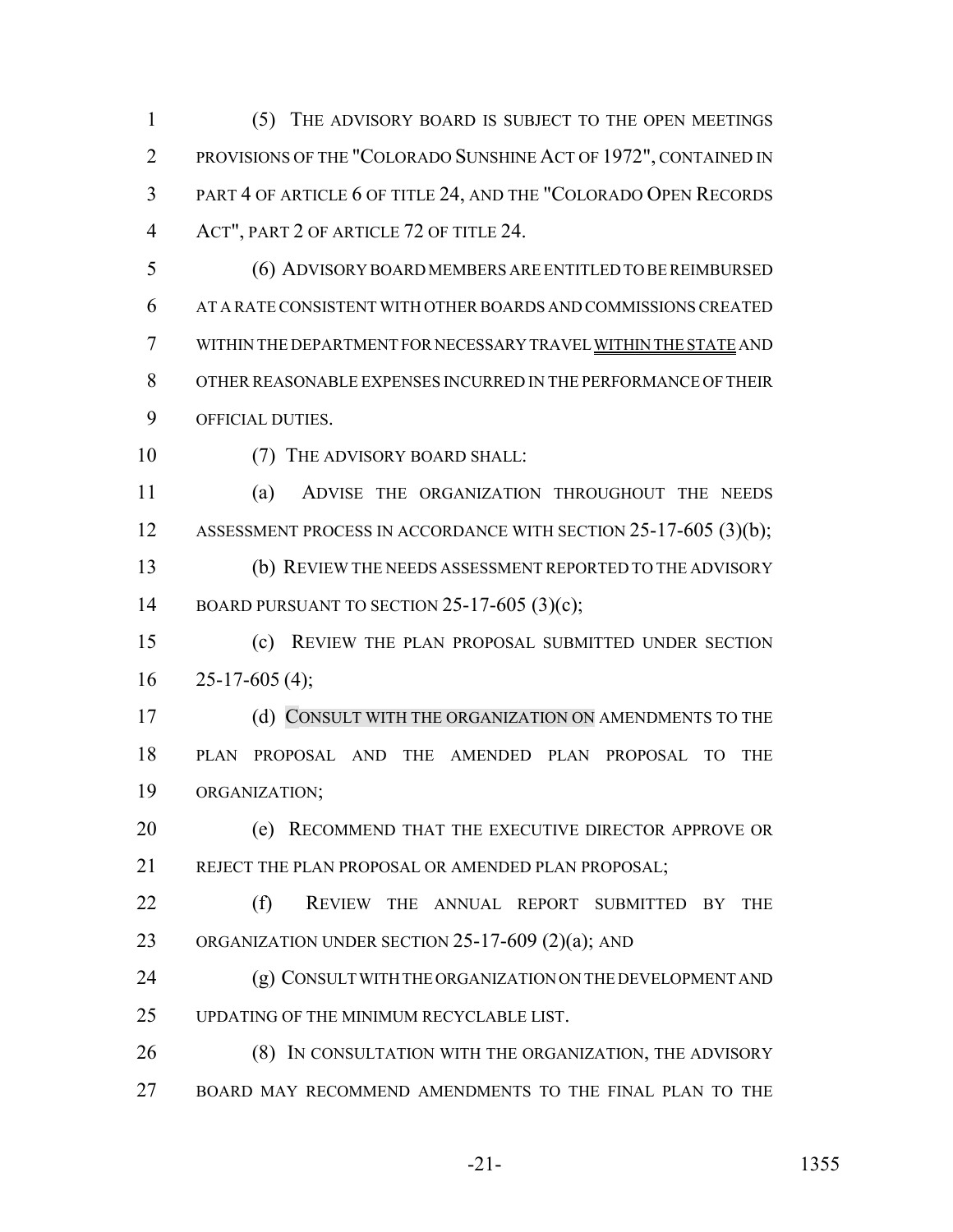EXECUTIVE DIRECTOR FOR INCLUSION IN THE ANNUAL REPORT UNDER SECTION 25-17-609 (2)(c).

 **25-17-605. Producer responsibility program for statewide recycling - needs assessment - plan proposal - rules.** (1) (a) ON OR 5 BEFORE JUNE 1, 2023, PRODUCERS OR THEIR DESIGNATED AGENTS SHALL ESTABLISH A NONPROFIT ORGANIZATION TO FULFILL THE REQUIREMENTS OF THIS PART 6 AND SHALL PROVIDE NOTIFICATION TO THE DEPARTMENT THAT INCLUDES:

 (I) THE NAME, ADDRESS, AND CONTACT INFORMATION OF A PERSON RESPONSIBLE FOR ENSURING THE COMPLIANCE OF THE NONPROFIT 11 ORGANIZATION AND PARTICIPATING PRODUCERS WITH THIS PART 6;

(II) A LIST OF PARTICIPATING PRODUCERS; AND

13 (III) A DESCRIPTION OF THE FUNDING MECHANISM THAT THE NONPROFIT ORGANIZATION WILL USE TO CONDUCT THE NEEDS ASSESSMENT.

 (b) UPON RECEIPT OF THE NOTIFICATION GIVEN PURSUANT TO 17 SUBSECTION (1)(a) OF THIS SECTION, THE EXECUTIVE DIRECTOR SHALL:

18 (I) ACKNOWLEDGE RECEIPT OF THE NOTIFICATION; AND

 (II) DESIGNATE THE NONPROFIT ORGANIZATION AS THE PRODUCER RESPONSIBILITY ORGANIZATION TO IMPLEMENT AND ADMINISTER THE PRODUCER RESPONSIBILITY PROGRAM FOR STATEWIDE RECYCLING.

 (c) THE ORGANIZATION DESIGNATED BY THE EXECUTIVE DIRECTOR 23 PURSUANT TO SUBSECTION  $(1)(b)(II)$  of this section must have a GOVERNING BOARD WITH VOTING MEMBERS THAT REPRESENT A DIVERSE RANGE OF PRODUCERS BY SIZE AND TYPE AND REPRESENT PRODUCERS OF DIFFERENT TYPES OF COVERED MATERIALS. THE MEMBERS OF THE GOVERNING BOARD SHALL NOT HAVE MORE THAN ONE MEMBER PER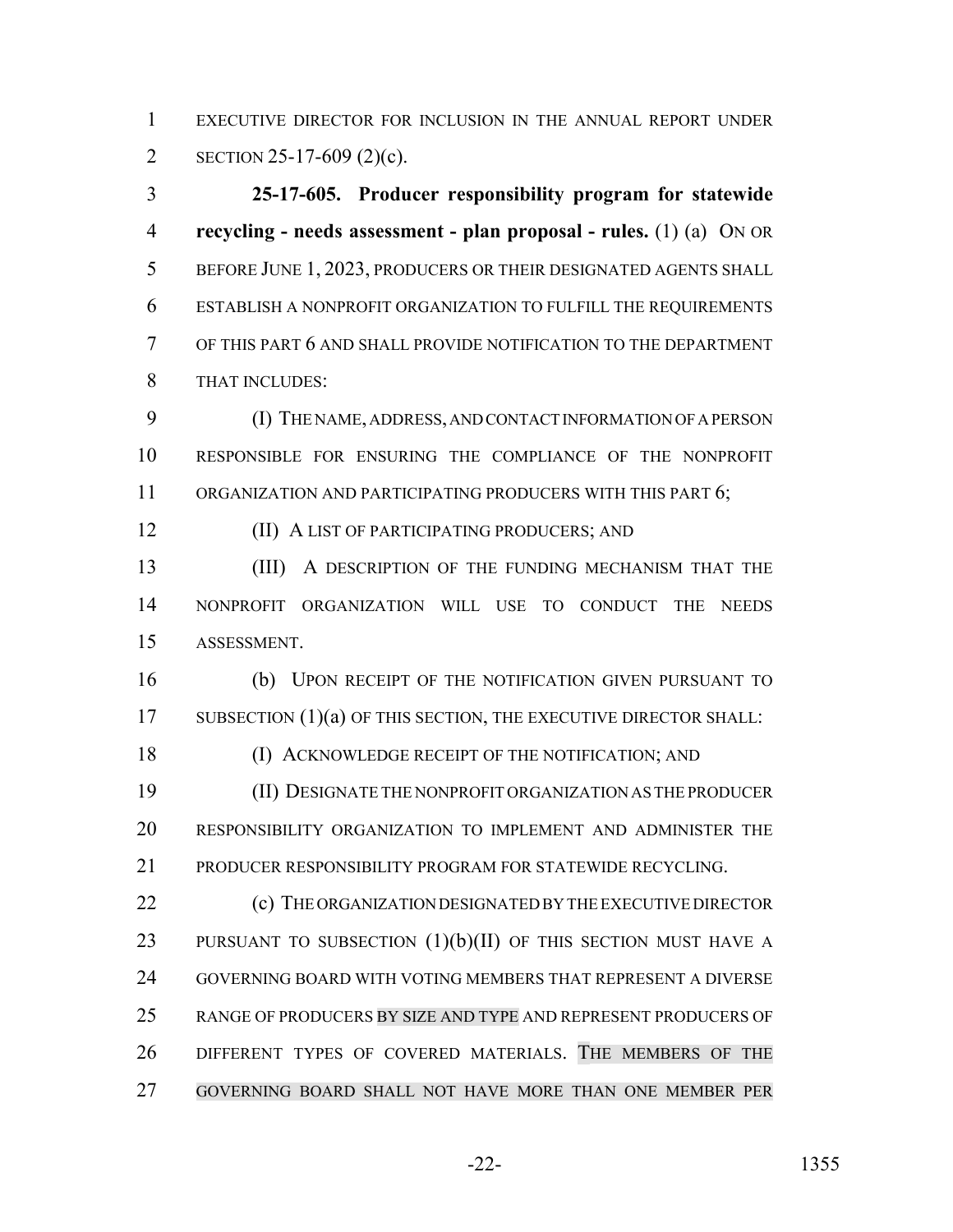CORPORATE ENTITY. THE GOVERNING BOARD OF THE ORGANIZATION SHALL INCLUDE NONVOTING MEMBERS THAT REPRESENT TRADE ASSOCIATIONS FOR TYPES OF COVERED MATERIALS. THE ORGANIZATION SHALL PROVIDE PUBLIC NOTICE OF ANY BOARD MEETINGS AT LEAST SEVENTY-TWO HOURS BEFORE THE BOARD MEETING. (2) THE PRODUCER RESPONSIBILITY ORGANIZATION SHALL: (a) FACILITATE A NEEDS ASSESSMENT IN CONSULTATION WITH THE

ADVISORY BOARD;

 (b) CONSULT WITH THE ADVISORY BOARD IN THE DEVELOPMENT OF THE PLAN PROPOSAL PRIOR TO ITS SUBMISSION, INCLUDING IN THE DEVELOPMENT OF THE COST FORMULAS FOR REIMBURSEMENTS TO SERVICE 12 PROVIDERS PURSUANT TO SUBSECTION  $(3)(a)(III)$  OF THIS SECTION;

 (c) SUBMIT A PLAN PROPOSAL IN ACCORDANCE WITH SUBSECTION (4) OF THIS SECTION THAT COVERS A PERIOD OF FIVE YEARS; AND

 (d) OPERATE AND ADMINISTER THE PROGRAM IN ACCORDANCE 16 WITH THE FINAL PLAN, THE PROVISIONS OF THIS PART 6, AND THE RULES 17 ADOPTED BY THE COMMISSION UNDER THIS PART 6.

 (3) (a) ON OR BEFORE SEPTEMBER 1, 2023,THE ORGANIZATION SHALL HIRE AN INDEPENDENT THIRD PARTY APPROVED BY THE EXECUTIVE DIRECTOR TO CONDUCT AN ASSESSMENT OF THE STATE'S RECYCLING NEEDS. THE ORGANIZATION SHALL ISSUE A REQUEST FOR PROPOSALS IN 22 ACCORDANCE WITH THE PROVISIONS OF THE "PROCUREMENT CODE", 23 ARTICLES 101 TO 112 OF TITLE 24, AND ANY RULES, FOR THE SELECTION OF 24 THE INDEPENDENT THIRD PARTY. PRIOR TO THE COMMENCEMENT OF THE NEEDS ASSESSMENT, THE ORGANIZATION SHALL CONSULT WITH THE ADVISORY BOARD ON THE SCOPE OF THE NEEDS ASSESSMENT AND PROVIDE ANY NECESSARY RECOMMENDATIONS TO THE THIRD-PARTY CONSULTANT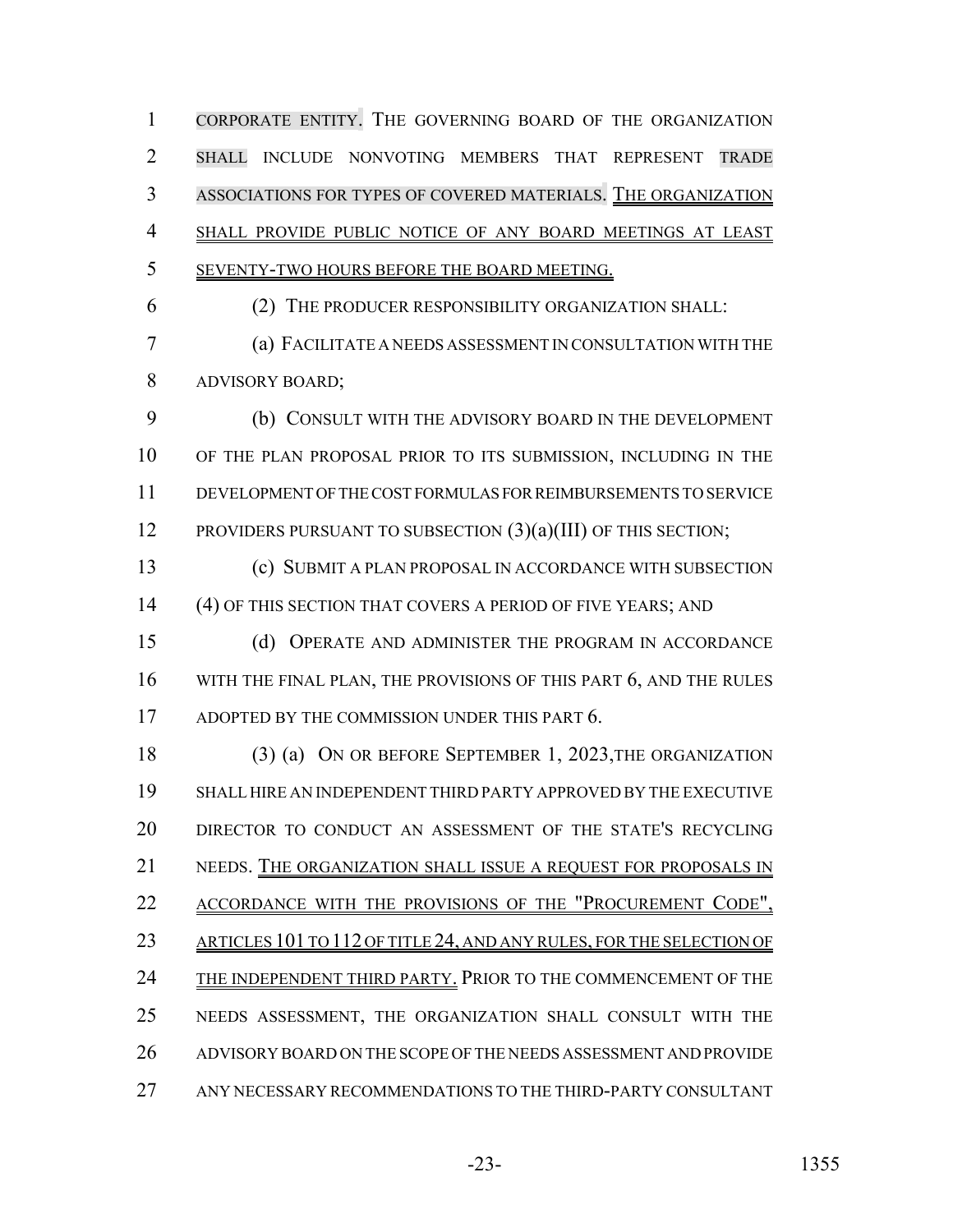CONDUCTING THE NEEDS ASSESSMENT.THE NEEDS ASSESSMENT SHALL BE INCLUSIVE OF AND ADDRESS THE NEEDS OF ALL GEOGRAPHIC AREAS OF THE STATE. AT A MINIMUM, THE NEEDS ASSESSMENT MUST IDENTIFY:

 (I) THE SERVICE AVAILABILITY, CAPACITY, PERFORMANCE, AND GAPS IN RECYCLING SERVICES PROVIDED TO RESIDENTIAL COVERED ENTITIES THROUGHOUT THE STATE AND THE PRICES PAID FOR RECYCLING SERVICES;

8 (II) THE DOCUMENTED RECYCLING SERVICES COSTS INCURRED BY PUBLIC AND PRIVATE SERVICE PROVIDERS TO PROVIDE RECYCLING SERVICES FOR RESIDENTIAL COVERED ENTITIES;

 (III) DEMOGRAPHIC FACTORS AND OTHER VARIABLES TO BE CONSIDERED IN THE DEVELOPMENT OF REIMBURSEMENT RATES FOR 13 SERVICE PROVIDERS IN ACCORDANCE WITH SUBSECTION (4)(j) OF THIS SECTION;

 (IV) THE LEVELS OF CONTAMINATION AT MATERIALS RECOVERY FACILITIES AND COMPOST FACILITIES THROUGHOUT THE STATE AND THE 17 IMPACTS OF CONTAMINATION ON THOSE FACILITIES;

 (V) THE SERVICE AVAILABILITY, GAPS, AND RECYCLING SERVICES COSTS ASSOCIATED WITH PROVIDING RECYCLING SERVICES TO NONRESIDENTIAL COVERED ENTITIES, WITH PARTICULAR ATTENTION TO SMALL BUSINESSES, AND WHICH TYPES AND LOCATIONS OF NONRESIDENTIAL COVERED ENTITIES COULD BE PROVIDED WITH RECYCLING SERVICES THAT WOULD INCREASE STATEWIDE COLLECTION 24 AND RECYCLING RATES IN A COST-EFFECTIVE MANNER;

25 (VI) THE PROCESSING CAPACITY OF EXISTING INFRASTRUCTURE AND THE ADDITIONALINFRASTRUCTURE NEEDED TO MEET OREXCEED THE CONVENIENCE STANDARDS, REDUCE CONTAMINATION, AND IMPROVE THE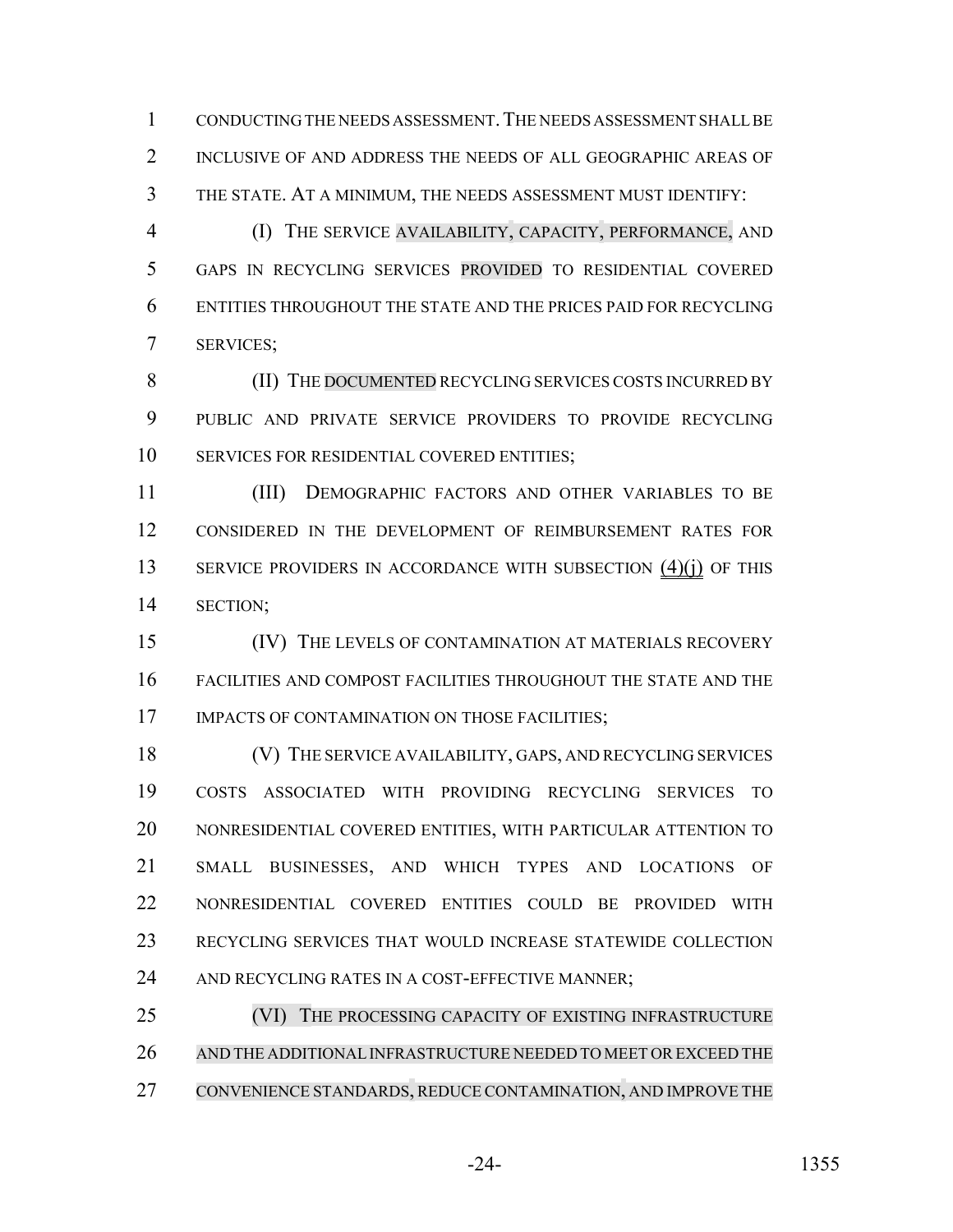QUALITY OFRECYCLABLE MATERIALS AND THE PROJECTED SCENARIOS FOR 2 INCREASING THE RECYCLING RATE AND COLLECTION RATE OF COVERED MATERIALS, AS IDENTIFIED PURSUANT TO SUBSECTION (3)(a)(XIII) OF THIS SECTION;

 (VII) AN EVALUATION OF THE OPPORTUNITIES AND COSTS OF VARIOUS SERVICE METHODS TO INCREASE RECYCLING RATES OVERALL FOR SPECIFIC COVERED MATERIAL TYPES;

 (VIII) A PROPOSED LIST OF COVERED MATERIALS FOR INCLUSION IN THE MINIMUM RECYCLABLE LIST AND ADDITIONAL MATERIALS THAT MAY BE COLLECTED IN DIFFERENT GEOGRAPHIC AREAS THROUGH 11 CURBSIDE SERVICES, DROP-OFF CENTERS, OR OTHER MEANS;

**(IX)** THE MARKET CONDITIONS AND OPPORTUNITIES FOR THE USE OF RECYCLED COVERED MATERIALS IN THE STATE AND IN DIFFERENT GEOGRAPHIC AREAS OF THE STATE, INCLUDING THE TRANSPORTATION GAPS AND OPPORTUNITIES AFFECTING ACCESS TO MARKETS;

 (X) OPPORTUNITIES FOR THE USE OF INNOVATIVE NEW TECHNOLOGIES, INCLUDING ARTIFICIAL INTELLIGENCE TECHNOLOGIES, FOR 18 THE RECYCLING AND REUSE OF COVERED MATERIALS;

 (XI) THE AVAILABILITY AND SCOPE OF ANY REUSE OR REFILL 20 SYSTEMS IN THE STATE AFFECTING THE USE OF COVERED MATERIALS;

21 (XII) EDUCATION NEEDS IN THE STATE WITH RESPECT TO THE 22 EDUCATION NEEDS DESCRIBED IN SECTION 25-17-607; AND

 (XIII) AT LEAST THREE PROJECTED SCENARIOS FOR INCREASING THE RECYCLING RATE AND COLLECTION RATE OF COVERED MATERIALS IN THE STATE, INCLUDING RECYCLING RATES AND COLLECTION RATES THAT THE STATE COULD MEET BY JANUARY 1, 2030, AND JANUARY 1, 2035, AND THE OPERATING AND CAPITAL COSTS NEEDED TO REACH EACH PROJECTED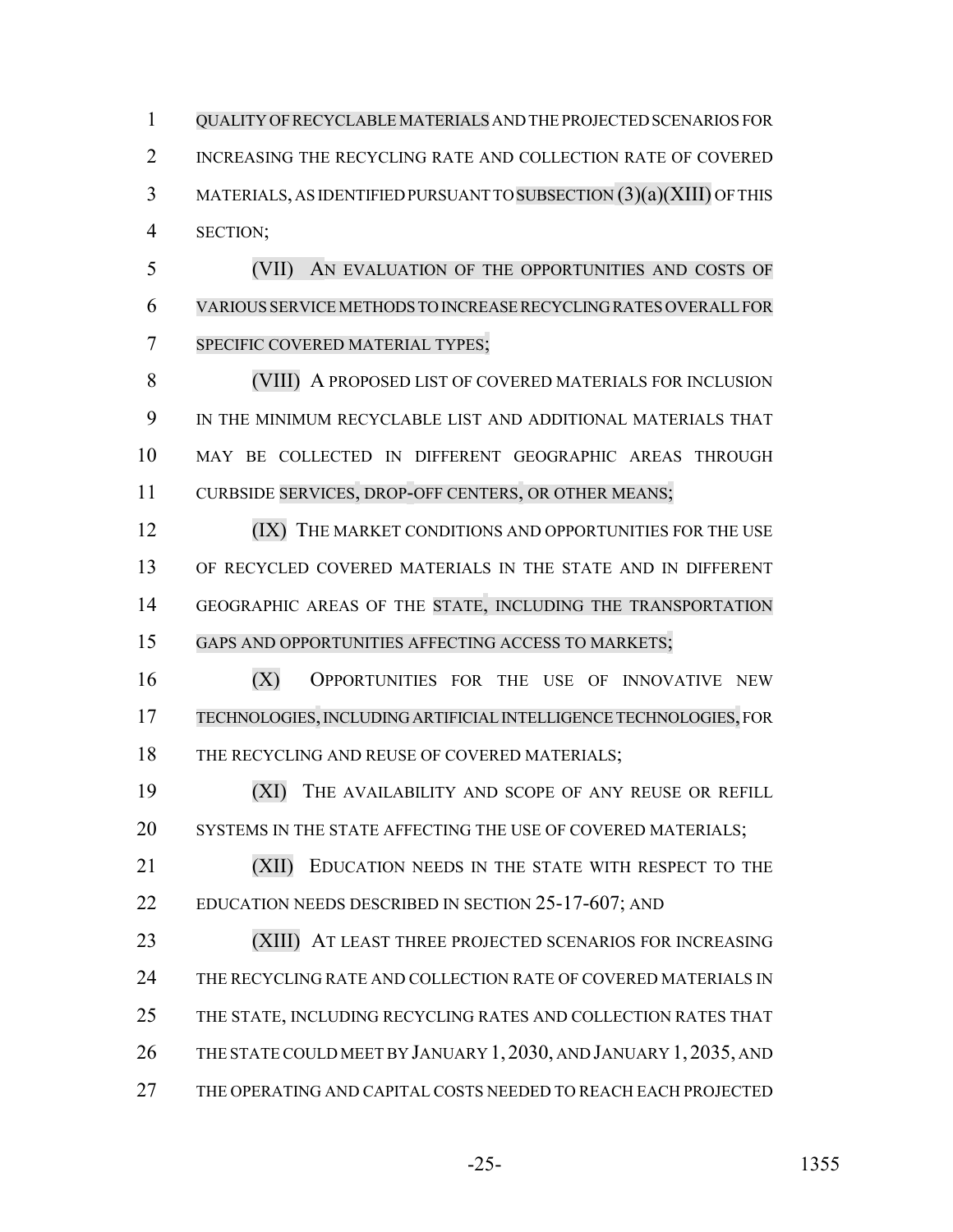SCENARIO, INCLUDING:

 (A) A REVIEW AND ASSESSMENT OF THE IMPACT OF THE EXEMPTIONS DESCRIBED IN SECTIONS 25-17-603 (13)(b), 25-17-603 4 (25)(b), AND 25-17-613 ON THE FEASIBILITY AND SHORT-TERM AND LONG-TERM SUCCESS OF THE PROGRAM; (B) A REVIEW AND ASSESSMENT OF THE IMPACT OF PRODUCER EXEMPTIONS IN OTHER INTERNATIONAL AND DOMESTIC EXTENDED PRODUCER RESPONSIBILITY PROGRAMS IMPLEMENTED BY A PRODUCER RESPONSIBILITY ORGANIZATION; AND (C) A DETERMINATION OF WHETHER ANY INDUSTRY SECTOR WOULD BE DISPROPORTIONATELY IMPACTED AS A RESULT OF THE 12 EXEMPTIONS DESCRIBED IN SUBSECTION  $(3)(a)(XIII)(A)$  OF THIS SECTION; AND (XIV) THE CAPACITY, COSTS, AND GAPS FOR COMPOST FACILITIES TO PROCESS AND RECOVER COMPOSTABLE MATERIALS. (b) THE ORGANIZATION SHALL CONSULT WITH THE ADVISORY BOARD THROUGHOUT THE NEEDS ASSESSMENT PROCESS AND IN DETERMINING WHICH PROJECTED SCENARIO IDENTIFIED PURSUANT TO SUBSECTION (3)(a)(XIII) OF THIS SECTION TO IMPLEMENT IN ITS PLAN PROPOSAL. **(c) ON OR BEFORE JANUARY 30, 2024, THE ORGANIZATION SHALL**  REPORT THE RESULTS OF THE NEEDS ASSESSMENT TO THE ADVISORY BOARD AND THE EXECUTIVE DIRECTOR. THE EXECUTIVE DIRECTOR SHALL POST THE RESULTS OF THE NEEDS ASSESSMENT ON THE DEPARTMENT'S WEBSITE AND PROVIDE PUBLIC NOTICE AND AN OPPORTUNITY TO COMMENT

- ON THE RESULTS OF THE NEEDS ASSESSMENT. IN FINALIZING THE NEEDS
- ASSESSMENT, THE EXECUTIVE DIRECTOR SHALL INCLUDE IN THE NEEDS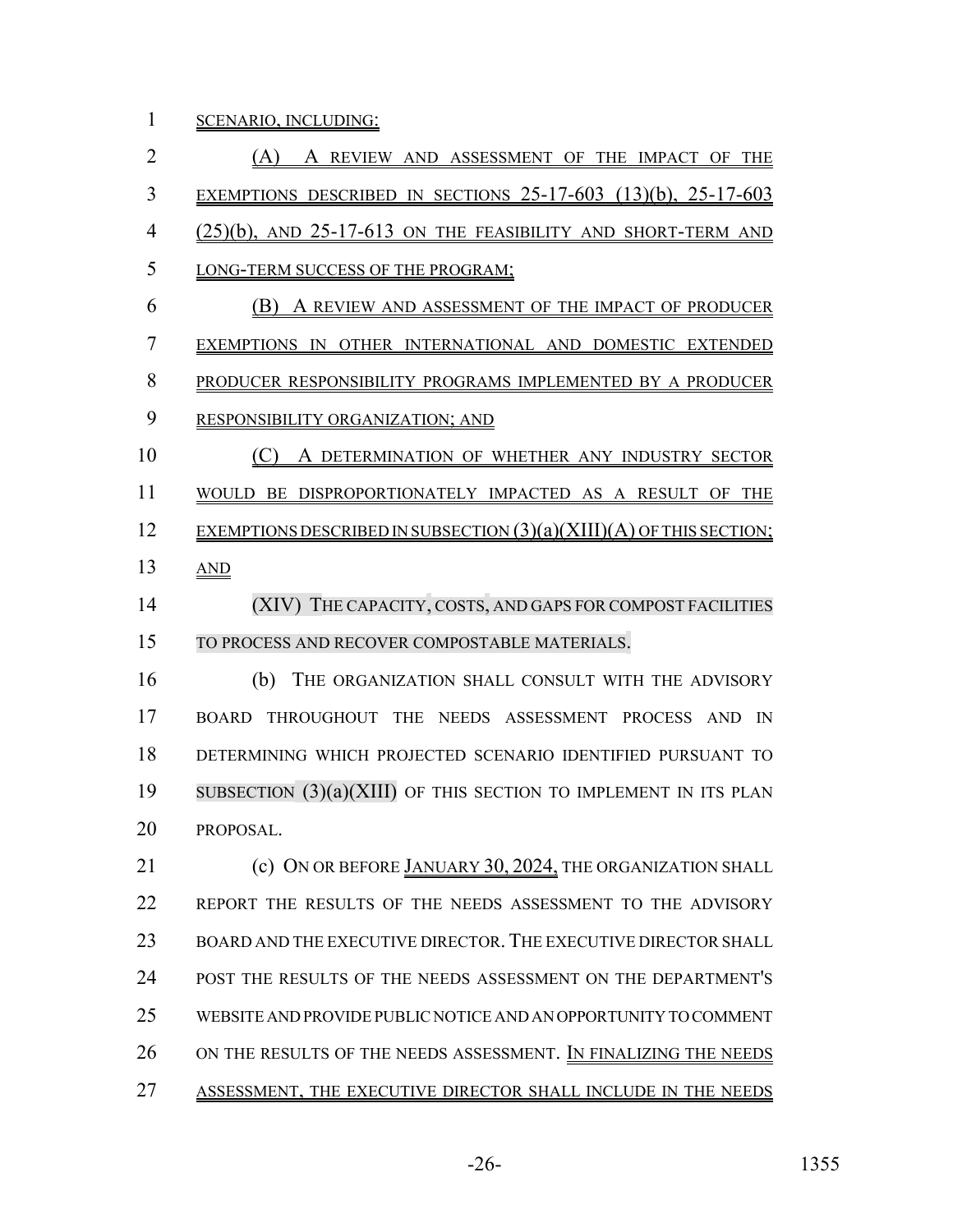| 1              | ASSESSMENT A SUMMARY OF ANY COMMENTS RECEIVED PURSUANT TO                  |
|----------------|----------------------------------------------------------------------------|
| $\overline{2}$ | THIS SUBSECTION $(3)(c)$ AND IDENTIFY ANY SIGNIFICANT CHANGES MADE         |
| 3              | TO THE NEEDS ASSESSMENT BASED ON SUCH COMMENTS.                            |
| 4              | ON OR BEFORE MARCH 15, 2024, THE EXECUTIVE DIRECTOR<br>(d)                 |
| 5              | SHALL SUBMIT AND PRESENT THE NEEDS ASSESSMENT TO THE JOINT                 |
| 6              | BUDGET COMMITTEE OR ANY SUCCESSOR COMMITTEE. IN THE SUBMITTAL              |
| 7              | AND PRESENTATION, THE EXECUTIVE DIRECTOR SHALL IDENTIFY THE                |
| 8              | PROJECTED SCENARIOS IDENTIFIED PURSUANT TO SUBSECTION $(3)(a)(XIII)$       |
| 9              | OF THIS SECTION AND MAKE A RECOMMENDATION AS TO WHICH PROJECTED            |
| 10             | SCENARIO THE PLAN PROPOSAL SHOULD INCORPORATE. IF THE JOINT                |
| 11             | APPROVES THE<br>EXECUTIVE DIRECTOR'S<br><b>COMMITTEE</b><br>BUDGET         |
| 12             | RECOMMENDATION, THE ORGANIZATION SHALL IMPLEMENT<br>THAT                   |
| 13             | PROJECTED SCENARIO IN THE PLAN PROPOSAL. IF THE JOINT BUDGET               |
| 14             | NOT APPROVE THE<br>EXECUTIVE DIRECTOR'S<br><b>COMMITTEE</b><br><b>DOES</b> |
| 15             | RECOMMENDATION, THE COMMITTEE MAY PROPOSE LEGISLATION TO                   |
| 16             | DIRECT THE ORGANIZATION TO IMPLEMENT A PROJECTED SCENARIO                  |
| 17             | IDENTIFIED PURSUANT TO SUBSECTION $(3)(a)(XIII)$ OF THIS SECTION. IF       |
| 18             | THE JOINT BUDGET COMMITTEE DOES NOT APPROVE THE EXECUTIVE                  |
| 19             | DIRECTOR'S RECOMMENDATION, THE ORGANIZATION SHALL<br><b>NOT</b>            |
| 20             | IMPLEMENT A SCENARIO OR PLAN WITHOUT APPROVAL OF THE GENERAL               |
| 21             | ASSEMBLY ACTING BY BILL.                                                   |
| 22             | (e) ON OR BEFORE MAY 1, 2029, AND ON OR BEFORE MAY 1 EVERY                 |
|                |                                                                            |

 FIVE YEARS THEREAFTER, THE ORGANIZATION SHALL HIRE AN INDEPENDENT THIRD PARTY APPROVED BY THE EXECUTIVE DIRECTOR TO CONDUCT AN UPDATED ASSESSMENT OF THE STATE'S RECYCLING NEEDS TO REEVALUATE THE PROGRAM AND IDENTIFY ANY RECYCLING SERVICE 27 NEEDS IN THE STATE THAT ARE NOT BEING MET BY THE PROGRAM. IN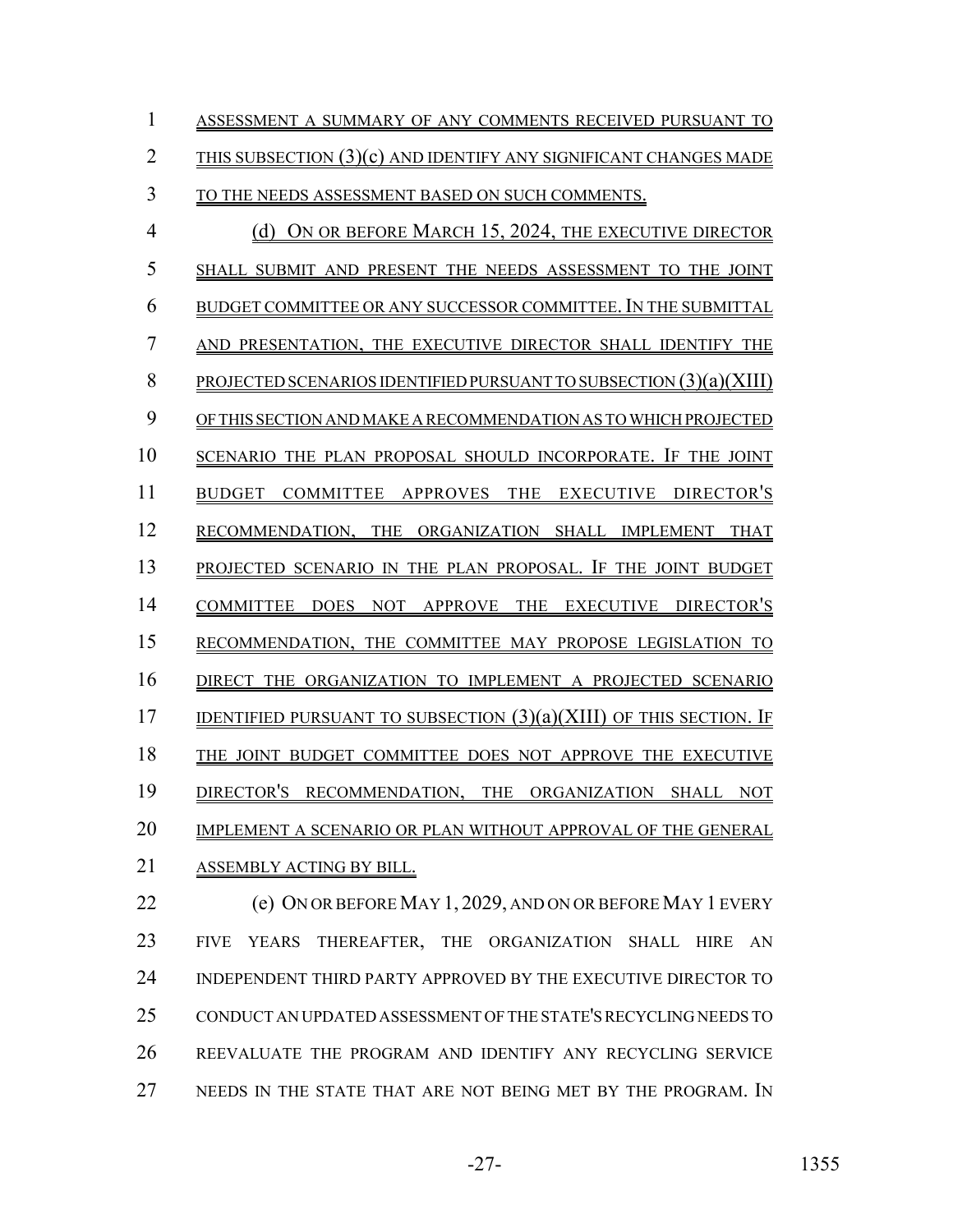CONSULTATION WITH THE ADVISORY BOARD, THE ORGANIZATION MAY 2 MODIFY THE SCOPE OF AN UPDATED NEEDS ASSESSMENT BY APRIL 15, 2029, AND ON OR BEFORE EVERY APRIL 15 EVERY FIVE YEARS THEREAFTER. THE ORGANIZATION SHALL REPORT THE RESULTS OF THE UPDATED NEEDS ASSESSMENT TO THE EXECUTIVE DIRECTOR IN ACCORDANCE WITH THE REPORTING REQUIREMENTS SET FORTH IN SUBSECTION (3)(c) OF THIS SECTION. THE ORGANIZATION SHALL USE THE FINDINGS OF THE UPDATED NEEDS ASSESSMENT TO CREATE AN UPDATED PLAN PROPOSAL AND SUBMIT THE UPDATED PLAN PROPOSAL TO THE ADVISORY BOARD IN ACCORDANCE WITH SUBSECTION (4) OF THIS SECTION. 11 IN CONSULTATION WITH THE ADVISORY BOARD AND THE ORGANIZATION, THE EXECUTIVE DIRECTOR MAY WAIVE THE REQUIREMENT TO CONDUCT AN UPDATED NEEDS ASSESSMENT UNDER THIS SUBSECTION (3)(e).

 (4) ON OR BEFORE FEBRUARY 1, 2025, THE ORGANIZATION SHALL SUBMIT A PLAN PROPOSAL FOR THE PROGRAM TO THE ADVISORY BOARD, 16 THAT, EXCEPT AS SET FORTH IN SUBSECTION (4)(z) OF THIS SECTION, ONLY ADDRESSES RECYCLING SERVICES FOR RESIDENTIAL COVERED ENTITIES. THE PLAN PROPOSAL MUST COVER A PERIOD OF FIVE YEARS, AND AN UPDATED PLAN PROPOSAL MUST BE SUBMITTED TO THE ADVISORY BOARD ON OR BEFORE FEBRUARY 1 EVERY FIVE YEARS THEREAFTER. ANY UPDATED PLAN PROPOSAL MUST ADDRESS RECYCLING SERVICES FOR BOTH RESIDENTIAL AND ANY APPLICABLE NONRESIDENTIAL COVERED ENTITIES, AS IDENTIFIED IN THE NEEDS ASSESSMENT PURSUANT TO SUBSECTION (3)(a)(V) OF THIS SECTION. IN DEVELOPING THE PLAN PROPOSAL AND ANY UPDATED PLAN PROPOSALS, THE ORGANIZATION SHALL SOLICIT AND 26 CONSIDER INPUT FROM THE ADVISORY BOARD AND PROVIDE OPPORTUNITY FOR ADDITIONAL STAKEHOLDER INPUT. TO BE APPROVED, A PLAN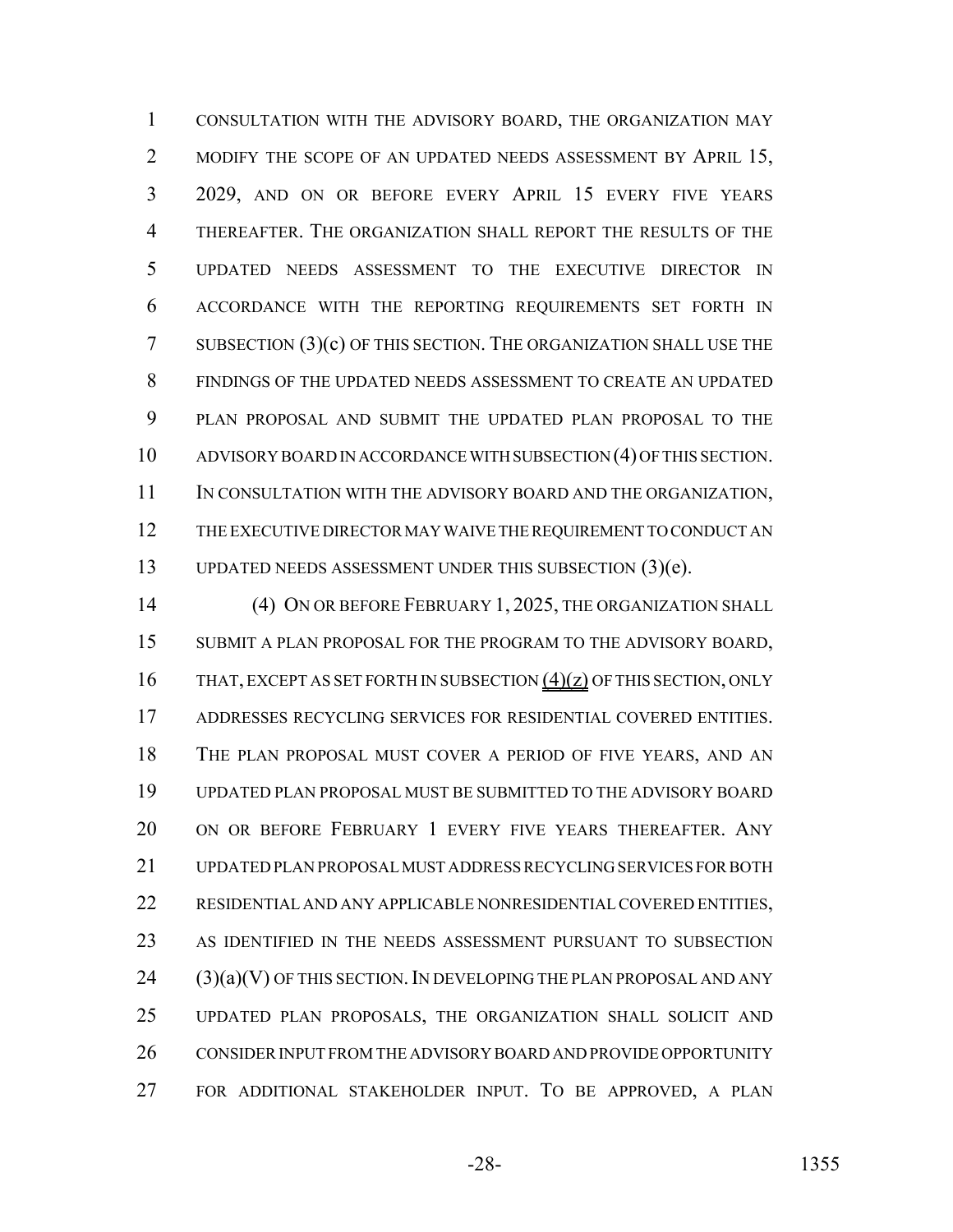PROPOSAL MUST:

 (a) PROVIDE CONTACT INFORMATION FOR THE ORGANIZATION AND A REPRESENTATIVE OF THE ORGANIZATION;

 (b) DESCRIBE HOW THE PLAN PROPOSAL WILL ADDRESS AND IMPLEMENT THE FINDINGS OF THE NEEDS ASSESSMENT;

 (c) DESCRIBE THE MANNER IN WHICH THE ORGANIZATION SOLICITED AND CONSIDERED INPUT FROM STAKEHOLDERS AND THE ADVISORY BOARD IN DEVELOPING THE PLAN PROPOSAL. THE ORGANIZATION MUST PROVIDE A SUMMARY OF ANY COMMENTS ABOUT THE PLAN PROPOSAL FROM THE ADVISORY BOARD AND ADDITIONAL STAKEHOLDERS AND IDENTIFY CHANGES MADE TO THE PLAN PROPOSAL 12 BASED ON THE COMMENTS.

 (d) DESCRIBE HOW THE ORGANIZATION WILL NOTIFY AFFECTED 14 PRODUCERS OF THEIR OBLIGATIONS UNDER THIS PART 6;

 (e) DESCRIBE HOW THE ORGANIZATION WILL TRACK COMPLIANCE AMONG PRODUCERS AND WILL COLLABORATE WITH THE EXECUTIVE 17 DIRECTOR TO BRING PRODUCERS INTO COMPLIANCE;

 (f) INCLUDE A COMPREHENSIVE LIST OF THE COVERED MATERIALS 19 INCLUDED IN THE PROGRAM IN ACCORDANCE WITH THIS PART 6;

20 (g) ESTABLISH RECYCLING PRACTICES THAT:

21 (I) MEET OR EXCEED THE CONVENIENCE STANDARDS;

**(II) USE OPEN, COMPETITIVE, AND FAIR PROCUREMENT PRACTICES** 

WHEN ENTERING INTO CONTRACTS WITH SERVICE PROVIDERS, AND, WHEN

ENTERING INTO CONTRACTS WITH PRIVATE SERVICE PROVIDERS, ADOPT A

PREFERENCE FOR SERVICE PROVIDERS WITH STRONG LABOR STANDARDS

26 AND WORKER SAFETY PRACTICES;

(III) ENSURE THAT ANY COVERED MATERIALS COLLECTED FOR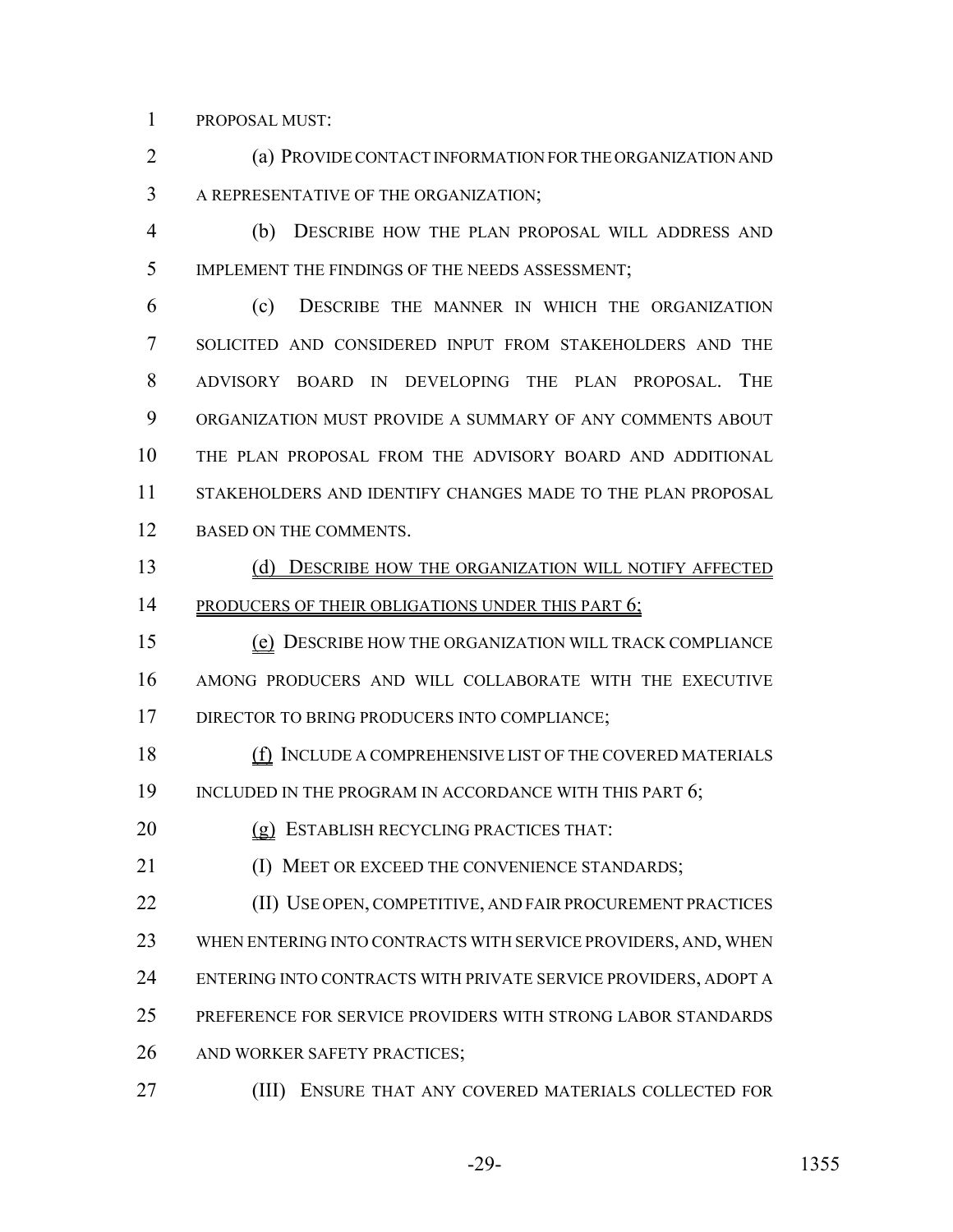RECYCLING WILL BE TRANSFERRED TO A RESPONSIBLE END MARKET; AND

**(IV)** USE ENVIRONMENTALLY SOUND MANAGEMENT PRACTICES; 3 (h) DESCRIBE HOW THE ORGANIZATION WILL WORK WITH NEWSPAPER PUBLISHERS AND MAGAZINE AND PERIODICALPUBLISHERS TO ACCEPT PRINT OR ONLINE ADVERTISING IN LIEU OF ALL OR A PORTION OF THE PRODUCER RESPONSIBILITY DUES FOR NEWSPAPERS, MAGAZINES, AND PERIODICALS CIRCULATED WITHIN THE STATE;

(i) ESTABLISH A FUNDING MECHANISM THAT:

 (I) DOES NOT EXCEED THE DIRECT AND INDIRECT COSTS OF IMPLEMENTING THE PROGRAM, INCLUDING THE COSTS OF:

 (A) PROVIDING RECYCLING SERVICES UNDER THE PROGRAM THROUGH CONTRACTS WITH SERVICE PROVIDERS OR REIMBURSEMENT OF RECYCLING SERVICES COSTS UNDER THE REIMBURSEMENT RATES 14 PROPOSED PURSUANT TO SUBSECTION (4)(j) OF THIS SECTION;

 (B) MEETING THE REPORTING REQUIREMENTS SET FORTH IN SECTION 25-17-609 (2);

**(C) CONDUCTING THE NEEDS ASSESSMENT;** 

18 (D) DEVELOPING AND UPDATING THE FINAL PLAN;

 (E) IMPLEMENTING THE EDUCATION AND OUTREACH PROGRAM SET FORTH IN SECTION 25-17-607;

 (F) REIMBURSING THE DEPARTMENT PURSUANT TO SECTION 22 25-17-615 FOR ITS COSTS IN ADMINISTERING AND IMPLEMENTING THIS 23 PART 6, INCLUDING THE COSTS OF THE ADVISORY BOARD; AND

 (G) REIMBURSING THE DEPARTMENT PURSUANT TO SECTION 25 25-17-615 FOR THE COSTS OF ENFORCING THIS PART 6 PURSUANT TO SECTION 25-17-610;

**(II) IS FUNDED THROUGH PRODUCER RESPONSIBILITY DUES. THE**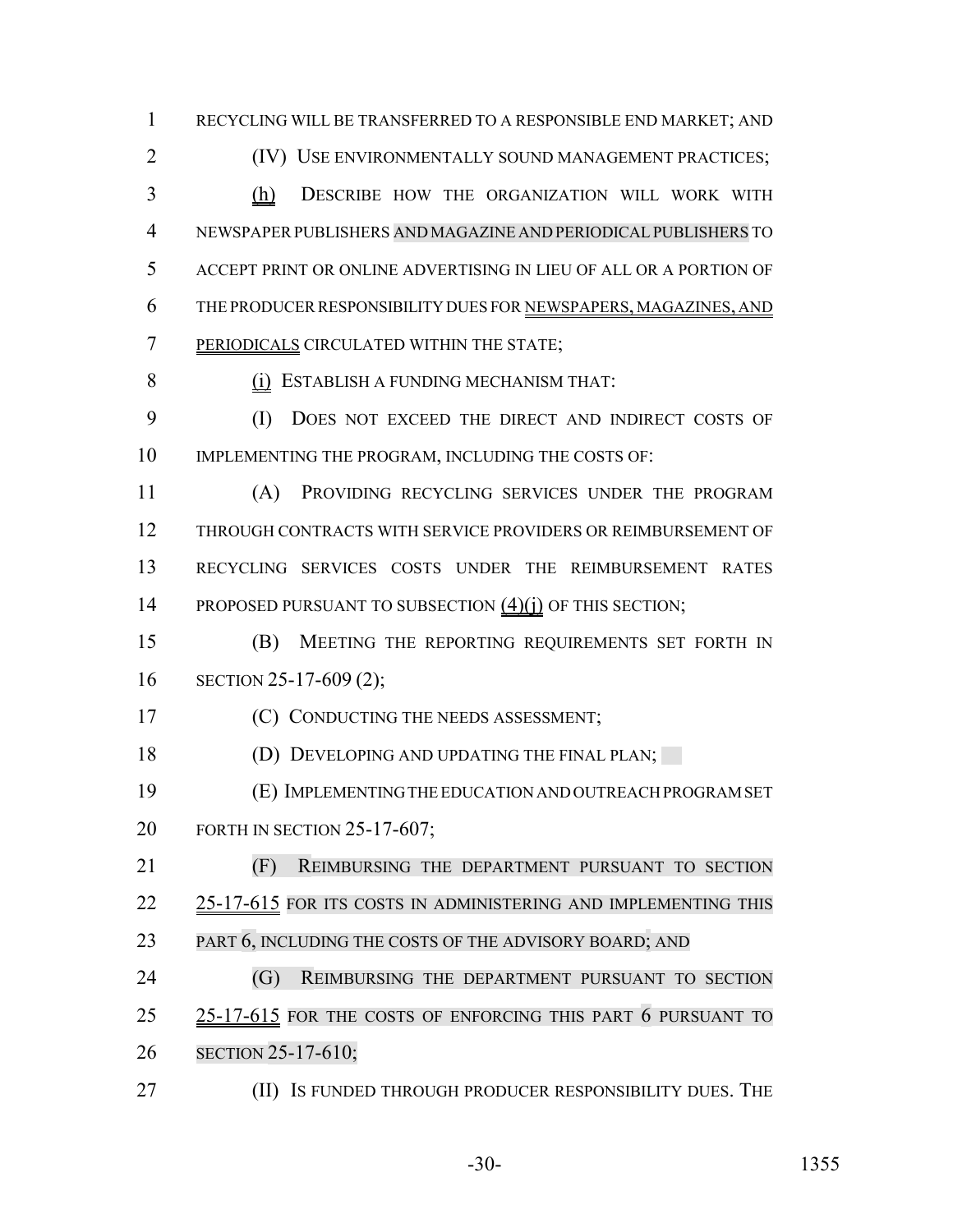| 1              | PRODUCER RESPONSIBILITY DUES MUST VARY BY THE TYPE OF                                                    |
|----------------|----------------------------------------------------------------------------------------------------------|
| 2              | COVERED MATERIAL, WHETHER OR NOT THE MATERIAL IS READILY                                                 |
| 3              | RECYCLABLE, AND BE BASED ON THE NET RECYCLING SERVICES COSTS FOR                                         |
| $\overline{4}$ | EACH COVERED MATERIAL IN THE STATE. THE ORGANIZATION MAY USE UP                                          |
| 5              | TO FIVE PERCENT OF THE PRODUCER RESPONSIBILITY DUES COLLECTED                                            |
| 6              | FROM PRODUCERS FOR ADMINISTRATION OF THE PROGRAM, OVER THE                                               |
| 7              | TERMS OF THE PROGRAM, IN ACCORDANCE WITH GENERALLY ACCEPTED                                              |
| 8              | ACCOUNTING PRINCIPLES, BUT THE ORGANIZATION SHALL NOT USE ANY                                            |
| 9              | PRODUCER RESPONSIBILITY DUES COLLECTED FROM PRODUCERS TO PAY                                             |
| 10             | <b>EMPLOYEE BONUSES.</b>                                                                                 |
| 11             | (III) REQUIRES:                                                                                          |
| 12             | (A) ANY SURPLUS MONEY GENERATED BY THE PROGRAM TO BE                                                     |
| 13             | PLACED BACK INTO THE PROGRAM FOR PROGRAM IMPROVEMENTS OR A                                               |
| 14             | REDUCTION IN PRODUCER RESPONSIBILITY DUES; __                                                            |
| 15             | (B)<br>THE ORGANIZATION TO MAINTAIN A FINANCIAL RESERVE                                                  |
| 16             | SUFFICIENT TO OPERATE THE PROGRAM IN A FISCALLY PRUDENT AND                                              |
| 17             | RESPONSIBLE MANNER; AND                                                                                  |
| 18             | ANNUAL UPDATES TO THE PRODUCER RESPONSIBILITY DUES                                                       |
| 19             | SCHEDULE TO REFLECT CHANGES IN PROGRAM COSTS AND RELEVANT PLAN                                           |
| 20             | REVISIONS AND HOW THE ORGANIZATION WILL SOLICIT AND INCORPORATE                                          |
| 21             | INPUT FROM ALL PRODUCERS IN SETTING AND REVISING THE ANNUAL                                              |
| 22             | PRODUCER RESPONSIBILITY DUES SCHEDULE;                                                                   |
| 23             | (IV)<br><b>INCLUDES</b><br>ECO-MODULATION FACTORS<br><b>THAT</b><br><b>LOWER</b>                         |
| 24             | PRODUCER RESPONSIBILITY DUES TO INCENTIVIZE:                                                             |
| 25             | (A) REDUCTIONS IN THE AMOUNT OF PACKAGING MATERIALS USED                                                 |
| 26             | FOR PRODUCTS;                                                                                            |
| 27             | (B)<br><b>INNOVATIONS</b><br><b>AND</b><br><b>PRACTICES</b><br><b>TO</b><br><b>ENHANCE</b><br><b>THE</b> |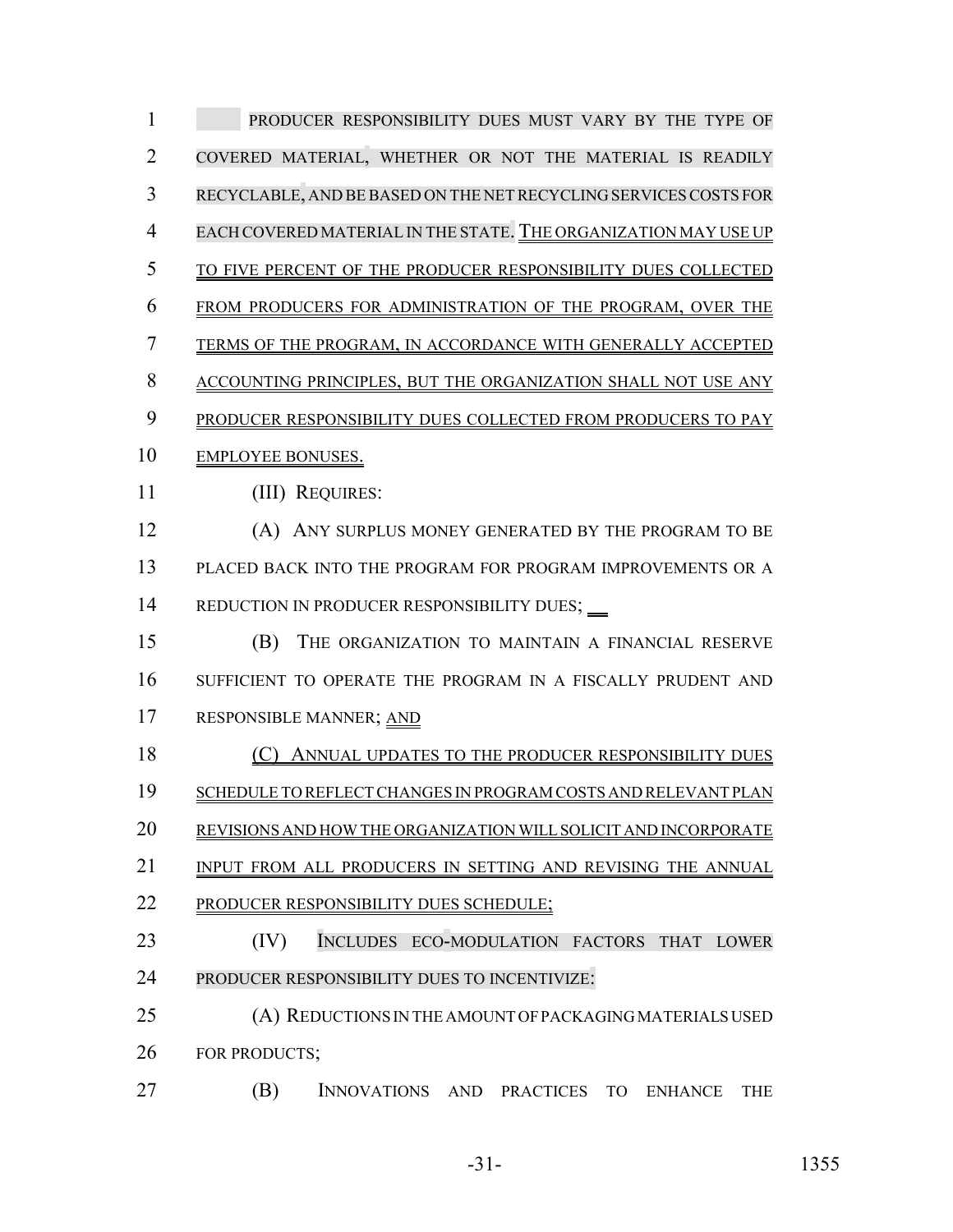RECYCLABILITY OR COMMODITY VALUE OF COVERED MATERIALS; 2 (C) HIGH LEVELS OF POSTCONSUMER RECYCLED MATERIAL USE; (D) DESIGNS FOR THE REUSE AND REFILL OF COVERED MATERIALS; AND (E) HIGH RECYCLING AND REFILL RATES OF COVERED MATERIALS; (V) INCLUDES ECO-MODULATION FACTORS THAT INCREASE PRODUCER RESPONSIBILITY DUES TO DISCOURAGE: (A) DESIGNS AND PRACTICES THAT INCREASE THE COSTS OF RECYCLING, REUSING, OR COMPOSTING COVERED MATERIALS; (B) DESIGNS AND PRACTICES THAT DISRUPT THE RECYCLING OF OTHER MATERIALS; AND (C) PRODUCERS FROM USING COVERED MATERIALS THAT ARE NOT 13 ON THE MINIMUM RECYCLABLE LIST; AND 14 (VI) AT THE REQUEST OF A PRODUCER OR PRODUCERS OF A COVERED MATERIAL, MAY INCLUDE A SPECIAL ASSESSMENT PAID BY THE PRODUCERS OF THAT COVERED MATERIAL TO COVER SYSTEM IMPROVEMENTS THAT IMPROVE THE COLLECTION AND RECYCLING OF THAT COVERED MATERIAL OR FACILITATE THE ADDITION OF THE COVERED MATERIAL TO THE LIST OF READILY RECYCLABLE MATERIALS; 20 (j) INCLUDE REIMBURSEMENT RATES FOR ONE HUNDRED PERCENT OF THE NET RECYCLING SERVICES COSTS OF THE RECYCLING SERVICES PROVIDED BY SERVICE PROVIDERS UNDER THE PROGRAM CONSISTENT WITH 23 THE REQUIREMENTS OF SECTION 25-17-606. THE REIMBURSEMENT RATES MUST: (I) BE CALCULATED USING AN OBJECTIVE COST FORMULA OR FORMULAS; (II) INCORPORATE THE RELEVANT COST INFORMATION IDENTIFIED

-32- 1355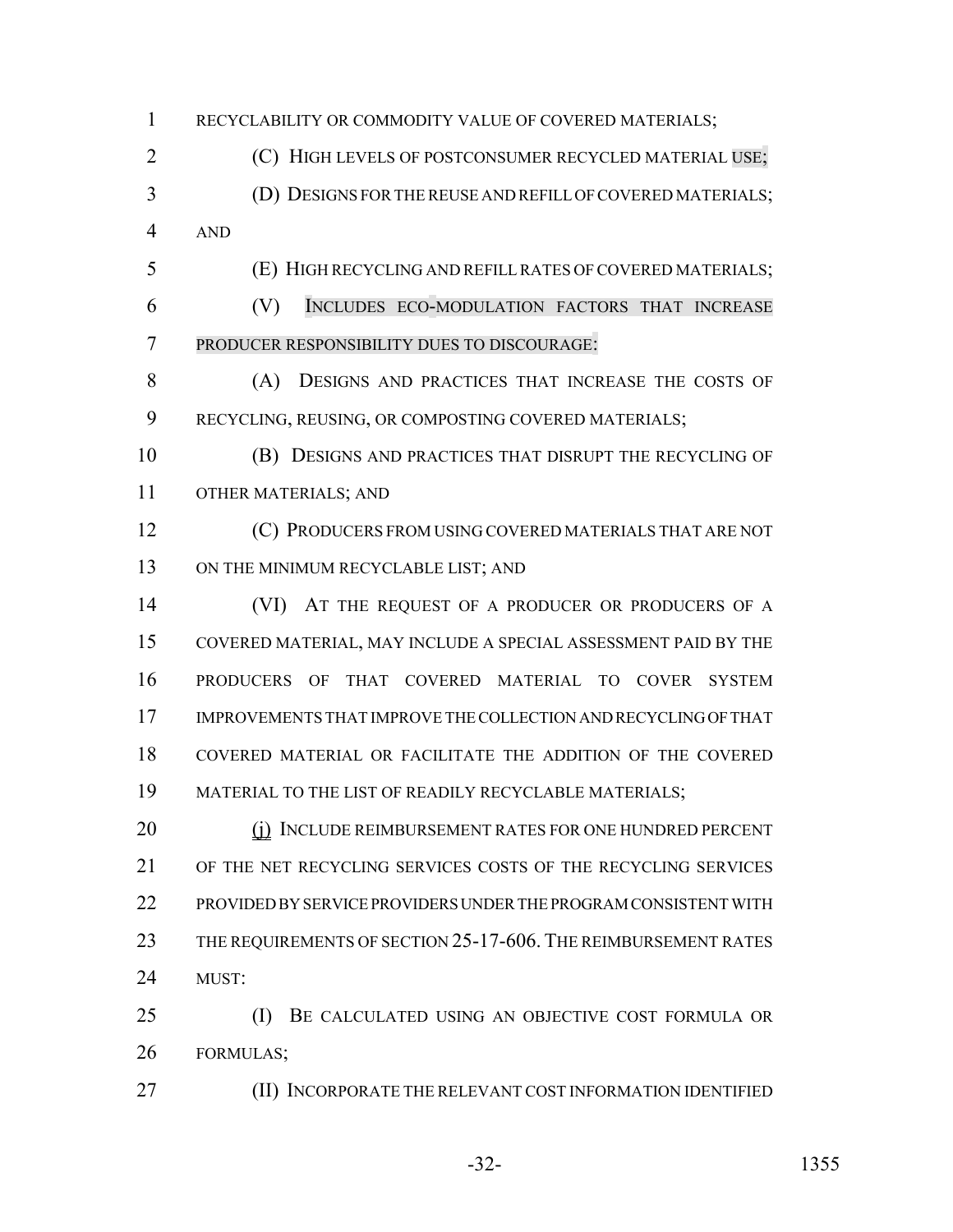1 BY THE NEEDS ASSESSMENT PURSUANT TO SUBSECTION  $(3)(a)(III)$  OF THIS

SECTION;

 (III) BE CALCULATED ON A PER UNIT BASIS SUCH AS PER TON, PER HOUSEHOLD, OR OTHER UNIT OF MEASUREMENT; AND (IV) TAKE INTO ACCOUNT:

(A) REGIONAL RECYCLING SERVICES COSTS;

(B) POPULATION DENSITY;

8 (C) THE NUMBER AND TYPES OF HOUSEHOLDS SERVED;

9 (D) THE COLLECTION METHOD USED;

**(E) THE REVENUE GENERATED FROM COVERED MATERIALS;** 

 (F) THE AMOUNT OF INBOUND CONTAMINATION AND OTHER 12 FACTORS AFFECTING THE QUALITY OF COVERED MATERIALS; AND

 (G) OTHER DEMOGRAPHIC FACTORS IDENTIFIED IN THE NEEDS ASSESSMENT PURSUANT TO SUBSECTION (3)(a)(III) OF THIS SECTION.

 (k) DESCRIBE THE PROCESS TO EVALUATE AND REVISE THE OBJECTIVE COST FORMULAS AS NECESSARY AND USING DOCUMENTED COSTS.IF THE PLAN PROPOSAL INCLUDES MORE THAN ONE OBJECTIVE COST FORMULA FOR RECYCLING SERVICES, THE PLAN PROPOSAL MUST DESCRIBE THE CONDITIONS UNDER WHICH EACH FORMULA WILL BE APPLIED.

20 (1) INCLUDE A SCHEDULE OF REIMBURSEMENT RATES FOR SERVICE PROVIDERS THAT ELECT TO PARTICIPATE IN THE PROGRAM AND BE REIMBURSED BY THE ORGANIZATION FOR PROVIDING RECYCLING SERVICES FOR THE PROGRAM AND DESCRIBE A PROCESS FOR UPDATING THE 24 SCHEDULE PERIODICALLY AND AS NECESSARY;

25 (m) INCLUDE A PROPOSED BUDGET AND A DESCRIPTION OF THE PROCESS USED TO DETERMINE PRODUCER RESPONSIBILITY DUES, INCLUDING A DE MINIMIS LEVEL IN WHICH NO DUES ARE CHARGED AND AN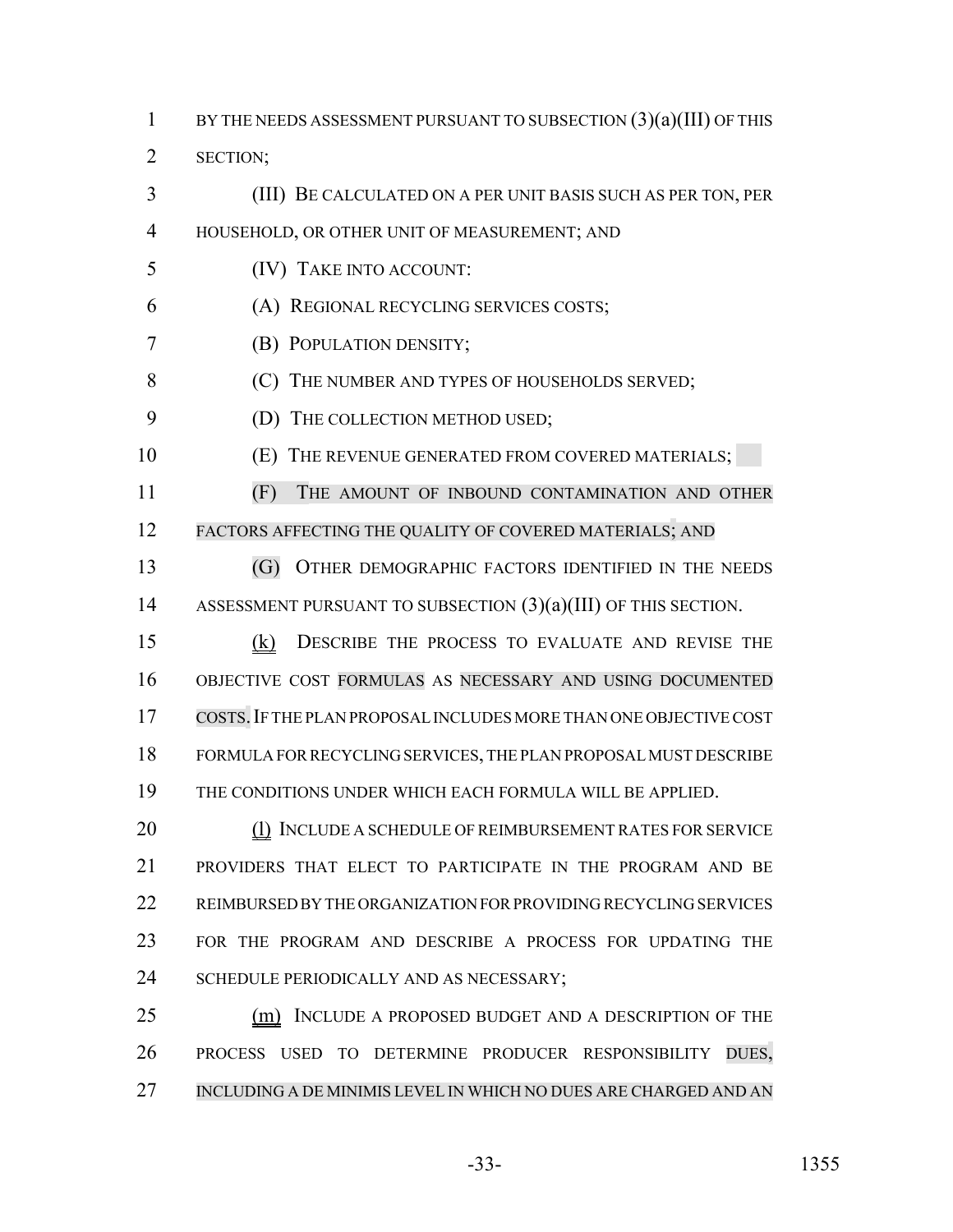OPTIONALFLATRATE FORPRODUCERSBELOW A CERTAIN SIZE TO MINIMIZE THE ADMINISTRATIVE AND REPORTING COSTS OF THE PRODUCERS AND THE ORGANIZATION;

 (n) DESCRIBE A PLAN THAT OUTLINES, IF THE ORGANIZATION CEASES TO EXIST OR CEASES TO ADMINISTER THE PROGRAM, HOW ANY PRODUCER RESPONSIBILITY DUES THAT HAVE NOT BEEN USED TO IMPLEMENT THE PROGRAM WILL BE TRANSFERRED TO ANOTHER ORGANIZATION DESIGNATED BY THE EXECUTIVE DIRECTOR UNDER 9 SUBSECTION  $(1)(b)(II)$  OF THIS SECTION TO ADMINISTER THE PROGRAM OR WILL BE TRANSFERRED TO THE FUND TO BE MANAGED BY THE DEPARTMENT UNTIL TRANSFERRED TO ANOTHER DESIGNATED ORGANIZATION;

 (o) INCLUDE THE MINIMUM RECYCLABLE LIST ESTABLISHED IN 14 ACCORDANCE WITH SECTION  $25-17-606$  (1)(a);

 (p) SET TARGETS FOR THE MINIMUM COLLECTION RATES, MINIMUM RECYCLING RATES, AND MINIMUM POSTCONSUMER-RECYCLED-CONTENT RATES FOR CERTAIN TYPES OF COVERED MATERIALS, INCLUDING PAPER PRODUCTS, GLASS, METAL, AND PLASTIC, THAT THE STATE WILL STRIVE TO MEET BY JANUARY 1, 2030, AND JANUARY 1, 2035;

20 (q) DESCRIBE HOW THE ORGANIZATION PLANS TO CONTINUE TO INCREASE THE STATE'S MINIMUM COLLECTION RATES, MINIMUM RECYCLING RATES, AND MINIMUM POSTCONSUMER-RECYCLED-CONTENT RATES AFTER JANUARY 1, 2030, AND JANUARY 1, 2035;

**(r) DESCRIBE HOW THE ORGANIZATION WILL VERIFY MINIMUM**  POSTCONSUMER-RECYCLED -CONTENT RATES AND HOW POSTCONSUMER-RECYCLED-CONTENT RATES WILL BE CALCULATED USING WEIGHT AND OTHER METRICS, AND DESCRIBE ANY WAIVERS FROM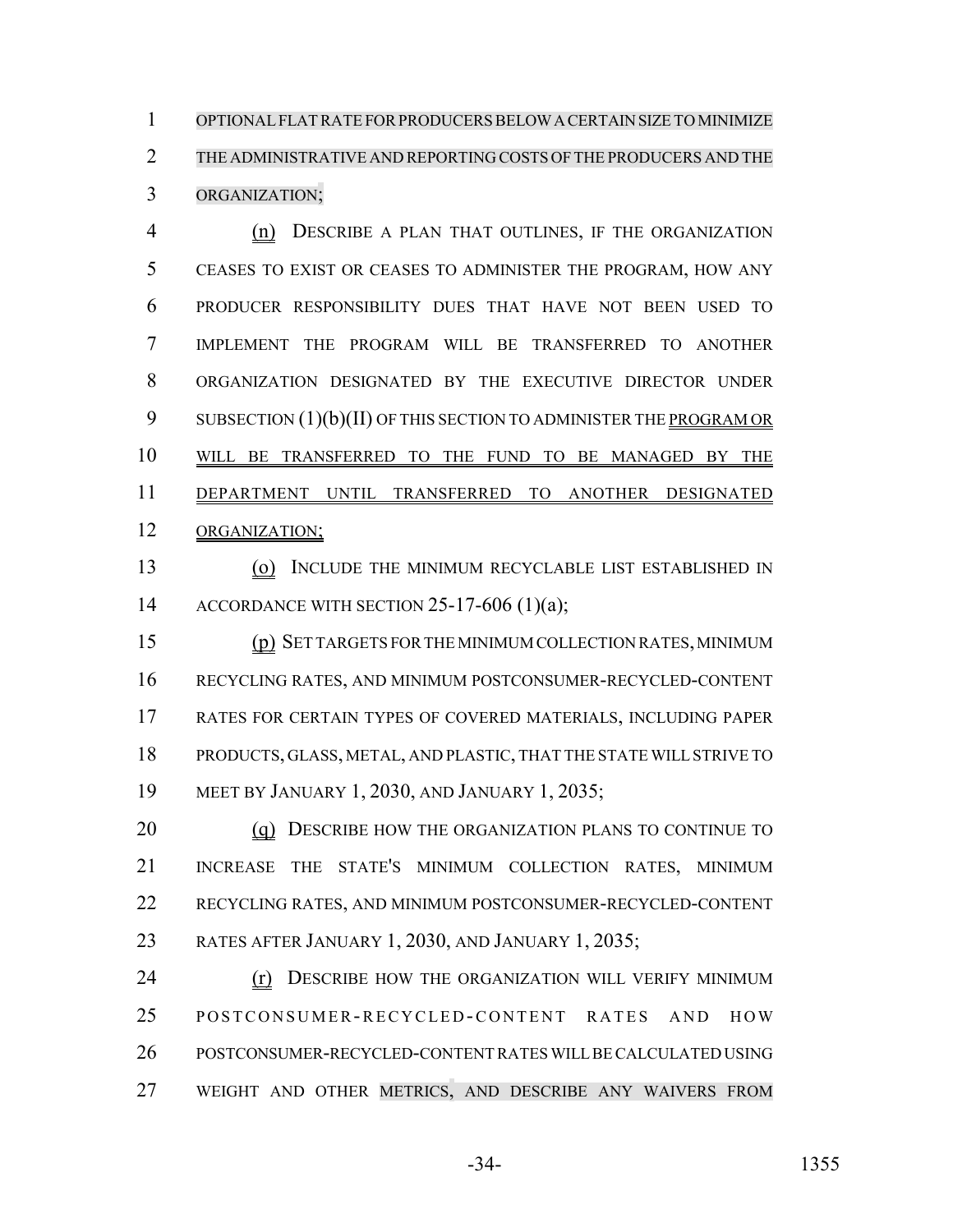MINIMUM POSTCONSUMER-RECYCLED-CONTENT RATES GRANTED TO A TYPE OR SUBCATEGORY OF COVERED MATERIALS AND THE CRITERIA FOR EVALUATING SUCH WAIVERS, INCLUDING FOOD SAFETY REQUIREMENTS, TECHNOLOGICAL FEASIBILITY, OR INADEQUATE SUPPLY, AND HOW OFTEN THE WAIVERS WILL BE REVIEWED;

 (s) DESCRIBE HOW THE ORGANIZATION WILL PROVIDE PRODUCERS WITH THE OPPORTUNITY TO PURCHASE POSTCONSUMER-RECYCLED 8 MATERIALS FROM PROCESSORS AT MARKET PRICES IF THE PRODUCER IS INTERESTED IN OBTAINING RECYCLED FEEDSTOCK TO ACHIEVE MINIMUM POSTCONSUMER-RECYCLED-CONTENT RATES;

 (t) DESCRIBE HOW THE ORGANIZATION WILL REDUCE OR OFFSET THE PRODUCER RESPONSIBILITY DUES FOR ANY PRODUCER OR GROUP OF PRODUCERS THAT FUND OR OPERATE A COLLECTION PROGRAM THAT:

 (I) COVERS A SPECIFIC TYPE OF COVERED MATERIAL THAT IS NOT PROCESSED BY MATERIALS RECOVERY FACILITIES; AND

 (II) HAS RECYCLING RATES THAT MEET OR EXCEED THE MINIMUM RECYCLING RATE TARGET SET FORTH IN THE PLAN PROPOSAL PURSUANT TO 18 SUBSECTION (4)(p) OF THIS SECTION;

 (u) DESCRIBE HOW THE ORGANIZATION WILL WORK WITH SERVICE PROVIDERS TO:

 (I) UTILIZE AND EXPAND ON EXISTING RECYCLING SERVICES AND 22 INFRASTRUCTURE AND EXISTING EDUCATION AND OUTREACH PROGRAMS; (II) REDUCE CONTAMINATION OF COVERED MATERIALS DELIVERED TO MATERIALS RECOVERY FACILITIES AND COMPOST FACILITIES BY:

 (A) REQUIRING EACH MATERIALS RECOVERY FACILITY AND COMPOST FACILITY PARTICIPATING IN THE PROGRAM TO REPORT ANNUALLY TO THE ORGANIZATION ON CONTAMINATION LEVELS AT EACH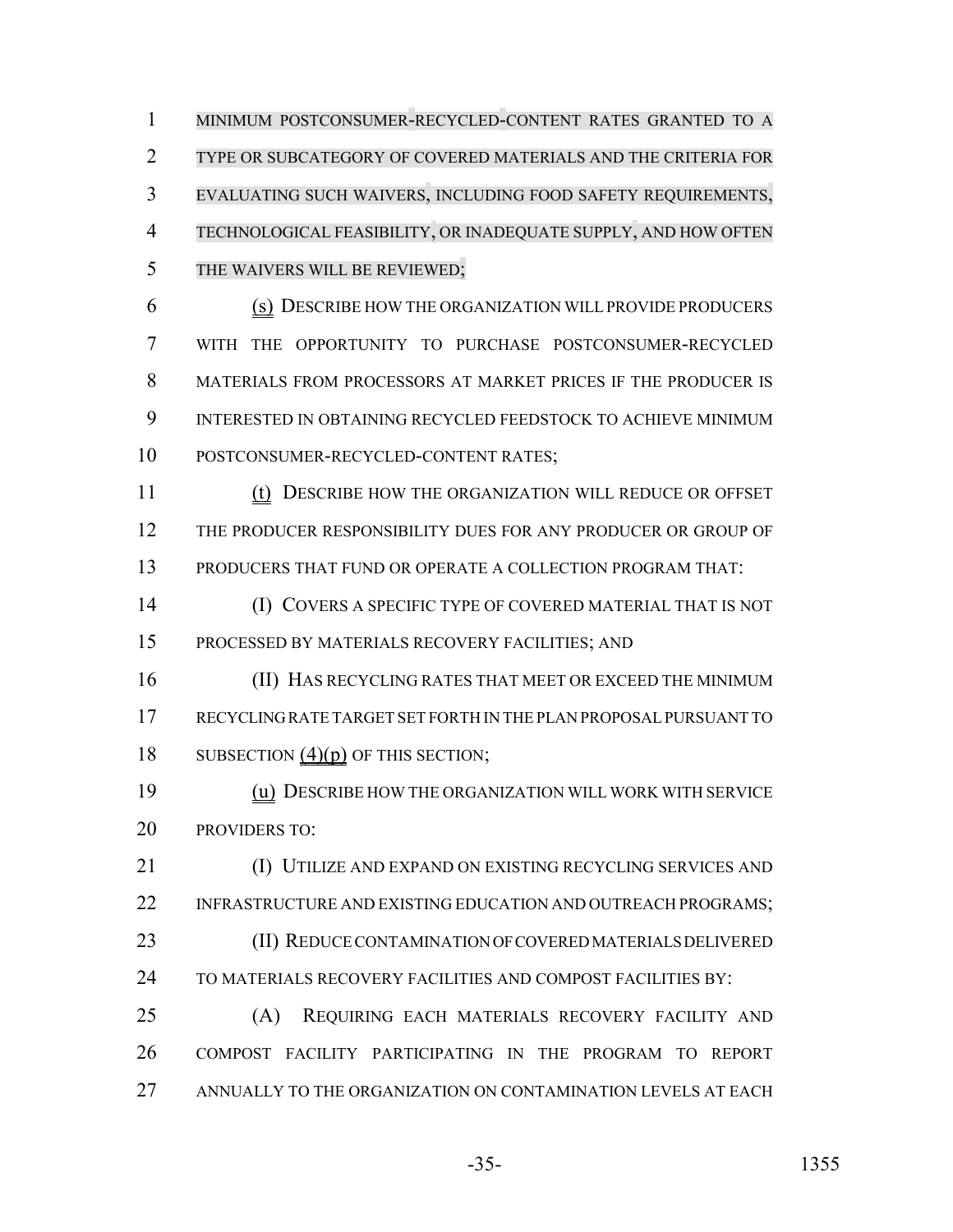#### FACILITY; AND

 (B) PROVIDING FUNDING OR OTHER ASSISTANCE TO COMPOST FACILITIES TO REDUCE THE COSTS OF MANAGING OR INCREASE THE EFFECTIVENESS OF EFFORTS TO MANAGE CONTAMINATION AND TO PROCESS AND RECOVER COMPOSTABLE PACKAGING MATERIALS; (III) INVEST IN NEW OR UPGRADED RECYCLING INFRASTRUCTURE; (IV) PROPOSE AN APPROACH TO MEASURE AND REPORT ON THE USE OF REUSABLE AND REFILLABLE COVERED MATERIALS AND ESTABLISH

 GOALS AND STRATEGIES FOR INCREASING THE USE OF REUSABLE AND REFILLABLE COVERED MATERIALS;

 (V) MITIGATE THE IMPACTS OF COVERED MATERIALS ON OTHER MATERIALS AND EQUIPMENT AT SORTING AND PROCESSING FACILITIES;

 (VI) INVEST IN MARKET DEVELOPMENT FOR COVERED MATERIALS IN THE STATE; AND

 (VII) INCREASE THE RECYCLING OF COLLECTED COVERED MATERIALS;

 (v) DESCRIBE HOW THE ORGANIZATION WILL WORK WITH AND INCENTIVIZE PRODUCERS TO REDUCE THE PACKAGING OF PRODUCTS USING COVERED MATERIALS THROUGH PRODUCT DESIGN CHANGES, THE DEVELOPMENT OR EXPANSION OF SYSTEMS FOR REUSABLE PACKAGING, 21 AND PRODUCT INNOVATION:

**(w) DESCRIBE HOW THE PROGRAM WILL PRIORITIZE THE USE OF**  END MARKETS THAT RETURN POSTCONSUMER RECYCLED MATERIALS TO 24 THEIR ORIGINAL PRODUCT TYPE;

25 (x) DESCRIBE HOW THE ORGANIZATION WILL EVALUATE AND MONITOR THE USE OF RESPONSIBLE END MARKETS THROUGH METHODS 27 SUCH AS PROCESSOR CONTRACTS OR FINANCIAL INCENTIVES;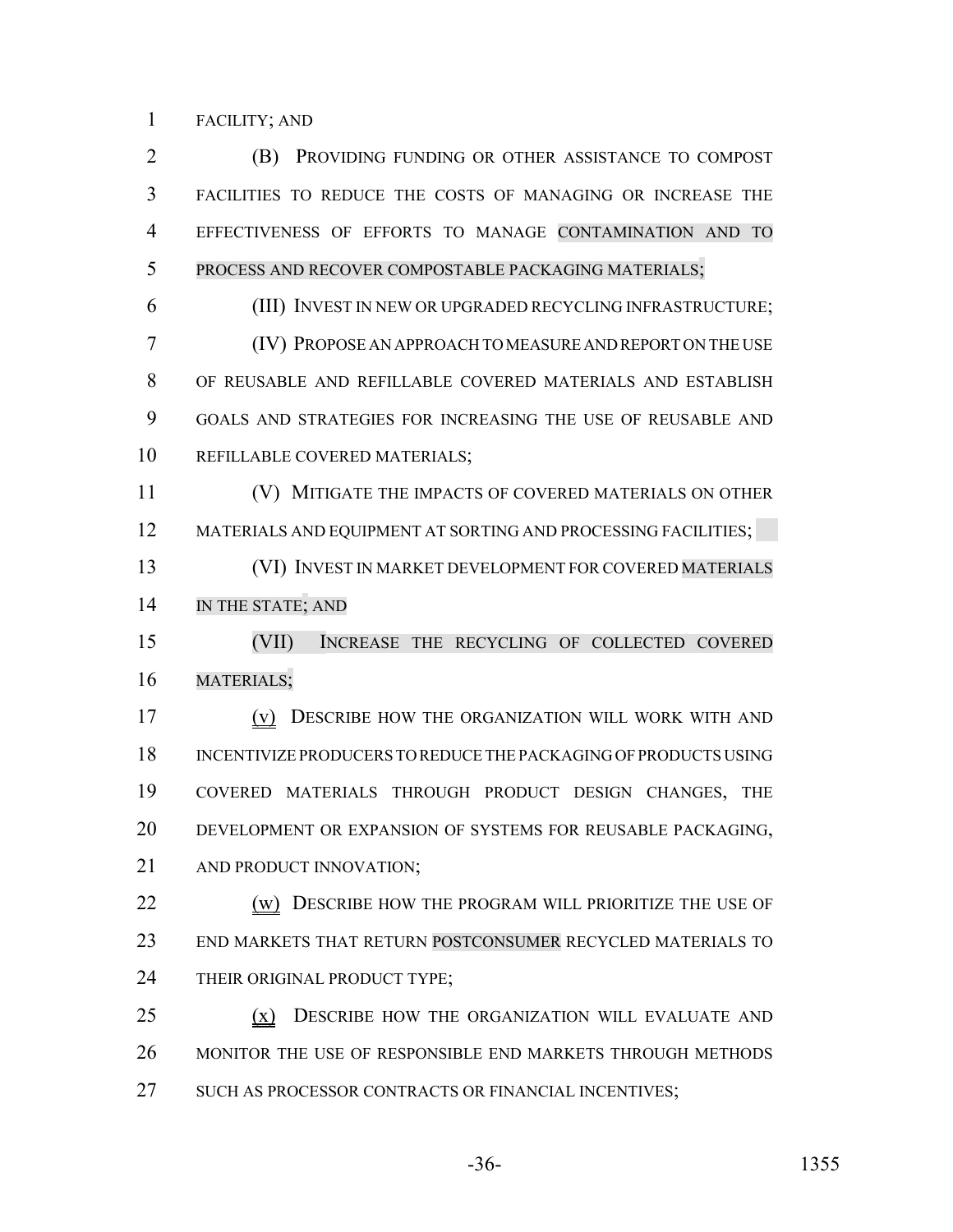(y) DESCRIBE HOW THE ORGANIZATION WILL IMPLEMENT THE EDUCATION AND OUTREACH PROGRAM SET FORTH IN SECTION 25-17-607; (z) DESCRIBE A PROCESS AND TIMELINE, BEGINNING NO LATER THAN 2028, TO EXPAND RECYCLING SERVICES TO APPLICABLE NONRESIDENTIAL COVERED ENTITIES, AS IDENTIFIED IN THE NEEDS 6 ASSESSMENT PURSUANT TO SUBSECTION  $(3)(a)(V)$  OF THIS SECTION; AND (aa) INCLUDE ANY ADDITIONAL INFORMATION REQUIRED BY THE DEPARTMENT.

 (5) (a) THE ADVISORY BOARD SHALL REVIEW THE PLAN PROPOSAL FOR COMPLIANCE WITH THIS PART 6. THE ADVISORY BOARD SHALL CONSULT WITH THE ORGANIZATION THROUGHOUT ITS REVIEW OF THE PLAN 12 PROPOSAL. WITHIN NINETY DAYS AFTER THE SUBMISSION OF THE PLAN PROPOSAL TO THE ADVISORY BOARD, THE ADVISORY BOARD SHALL EITHER PROVIDE ANY RECOMMENDED AMENDMENTS TO THE PLAN PROPOSAL TO THE ORGANIZATION OR, IF THE ADVISORY BOARD DOES NOT HAVE ANY RECOMMENDED AMENDMENTS, FORWARD THE PLAN PROPOSAL TO THE EXECUTIVE DIRECTOR. THE ORGANIZATION SHALL PROVIDE RESPONSIVE ANSWERS TO THE ADVISORY BOARD'S RECOMMENDATIONS AND SUBMIT THE AMENDED PLAN PROPOSAL TO THE ADVISORY BOARD WITHIN SIXTY DAYS AFTER ITS RECEIPT OF THE RECOMMENDED AMENDMENTS. WITHIN FORTY-FIVE DAYS AFTER THE SUBMISSION OF THE AMENDED PLAN PROPOSAL TO THE ADVISORY BOARD, THE ADVISORY BOARD SHALL FORWARD THE AMENDED PLAN PROPOSAL TO THE EXECUTIVE DIRECTOR WITH ITS RECOMMENDATION FOR APPROVAL OR REJECTION AND, IF APPLICABLE, A WRITTEN EXPLANATION OF THE BASIS FOR RECOMMENDING REJECTION OF THE PLAN PROPOSAL.WITHIN EIGHT DAYS AFTER RECEIVING THE PLAN PROPOSAL, THE EXECUTIVE DIRECTOR SHALL POST THE PLAN

-37- 1355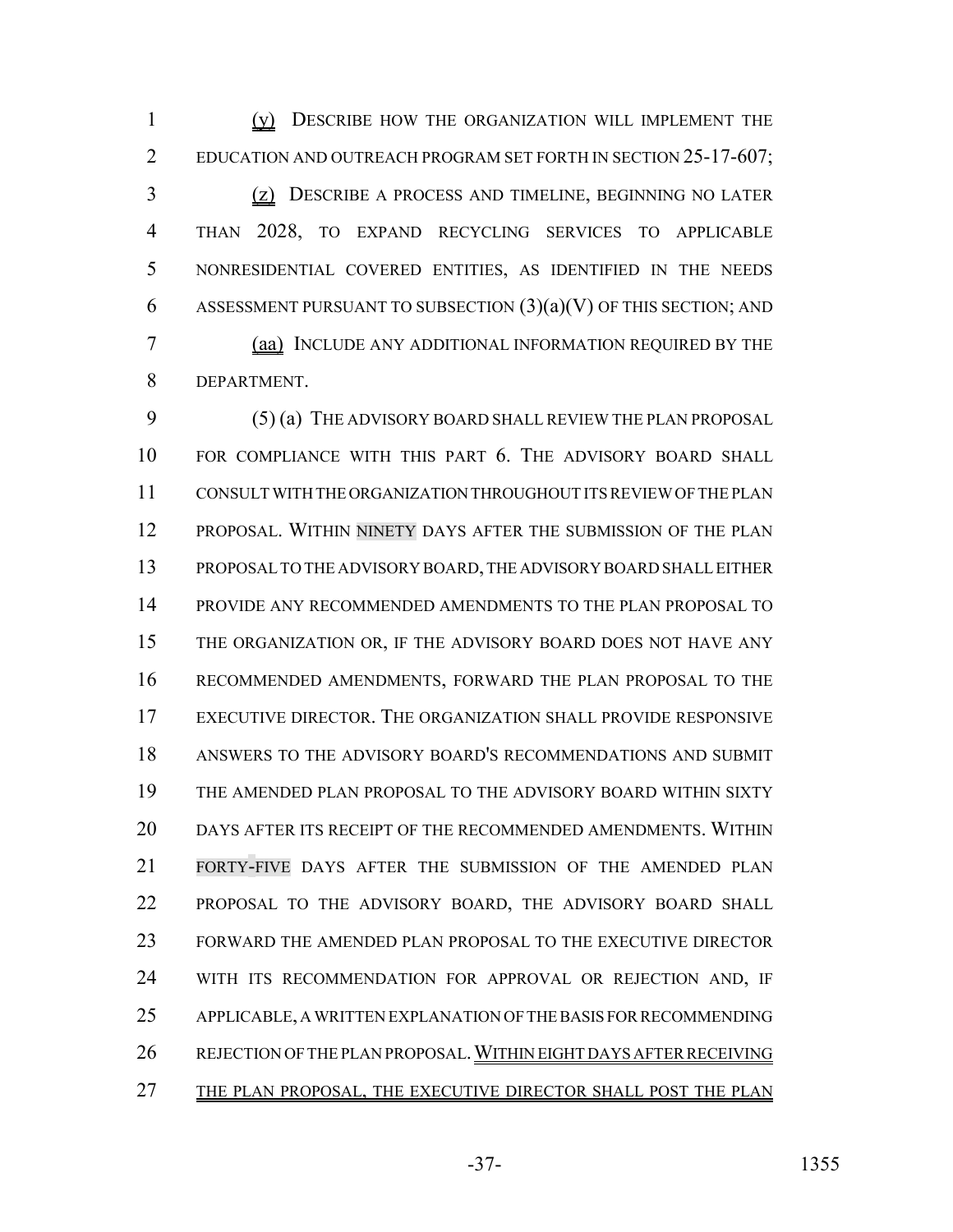PROPOSAL ON THE DEPARTMENT'S WEBSITE AND PROVIDE PUBLIC NOTICE AND AN OPPORTUNITY TO COMMENT ON THE PLAN PROPOSAL. (b) (I) WITHIN ONE HUNDREDTWENTY DAYS AFTER RECEIVING THE PLAN PROPOSAL OR AMENDED PLAN PROPOSAL, THE EXECUTIVE DIRECTOR SHALL: (A) APPROVE THE PLAN PROPOSAL OR AMENDED PLAN PROPOSAL; OR (B) REJECT THE PLAN PROPOSAL OR AMENDED PLAN PROPOSAL. (II) IF THE EXECUTIVE DIRECTOR REJECTS THE PLAN PROPOSAL OR AMENDED PLAN PROPOSAL, THE EXECUTIVE DIRECTOR SHALL NOTIFY THE ORGANIZATION OF THE REJECTION AND THE REASONS FOR THE REJECTION, WHICH REASONS MUST BE BASED ON THE FAILURE OF THE PLAN PROPOSAL OR AMENDED PLAN PROPOSAL TO COMPLY WITH THE REQUIREMENTS 14 SPECIFIED IN SUBSECTION (4) OF THIS SECTION. THE ORGANIZATION MUST SUBMIT A NEW PLAN PROPOSAL TO THE ADVISORY BOARD WITHIN SIXTY DAYS AFTER RECEIVING THE EXECUTIVE DIRECTOR'S REJECTION.THE NEW PLAN PROPOSAL MUST BE REVIEWED BY THE ADVISORY BOARD AND THE NEW PLAN PROPOSAL OR NEW AMENDED PLAN PROPOSAL MUST BE REVIEWED AND APPROVED OR REJECTED BY THE EXECUTIVE DIRECTOR IN 20 ACCORDANCE WITH SUBSECTION (5)(a) OF THIS SECTION AND THIS 21 SUBSECTION  $(5)(b)$ . 22 (c) (I) IF THE EXECUTIVE DIRECTOR APPROVES THE PLAN PROPOSAL

23 OR AMENDED PLAN PROPOSAL PURSUANT TO SUBSECTION  $(5)(b)(I)$  OF THIS SECTION, THE EXECUTIVE DIRECTOR SHALL DESIGNATE THE PLAN PROPOSAL OR AMENDED PLAN PROPOSAL AS THE FINAL PLAN AND SHALL PUBLISH THE FINAL PLAN ON THE DEPARTMENT'S WEBSITE.

**(II) THE ORGANIZATION SHALL BEGIN IMPLEMENTING THE FINAL**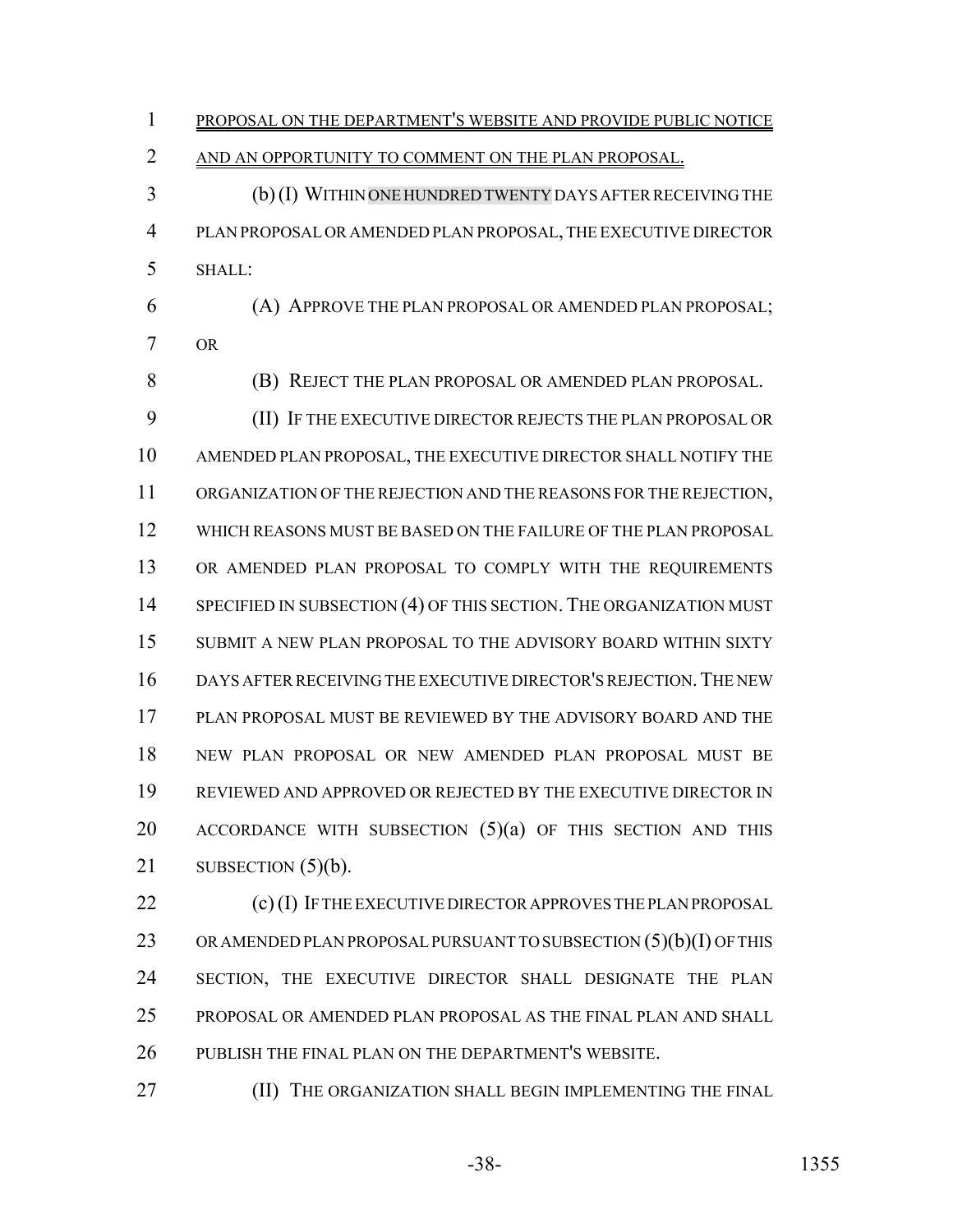PLAN WITHIN SIX MONTHS AFTER IT IS APPROVED.

2 (6) (a) THE ORGANIZATION MAY SUBMIT PROPOSED AMENDMENTS TO THE FINAL PLAN ANNUALLY TO THE ADVISORY BOARD FOR INCLUSION 4 IN THE ANNUAL REPORT UNDER SECTION 25-17-609 (2)(c). AT LEAST SIXTY DAYS PRIOR TO THE DEADLINE TO SUBMIT THE ANNUAL REPORT, THE DEPARTMENT MAY REQUEST THAT THE ORGANIZATION SUBMIT AN AMENDMENT TO THE ANNUAL PLAN TO ADDRESS A SPECIFIC CONCERN OR ASPECT OF THE PLAN. AT LEAST THIRTY DAYS PRIOR TO SUBMITTING 9 THE ANNUAL REPORT PURSUANT TO SECTION 25-17-609 (2)(a), THE ORGANIZATION SHALL CONSULT WITH THE ADVISORY BOARD ON ANY PROPOSED AMENDMENTS TO THE FINAL PLAN. THE ADVISORY BOARD SHALL SUBMIT ANY PROPOSED AMENDMENTS TO THE EXECUTIVE DIRECTOR. THE EXECUTIVE DIRECTOR SHALL APPROVE OR REJECT THE PROPOSED AMENDMENTS BASED ON THE PLAN PROPOSAL REQUIREMENTS 15 SPECIFIED IN SUBSECTION (4) OF THIS SECTION.

 (b) THE ORGANIZATION SHALL CONTINUE TO OPERATE THE PROGRAM IN ACCORDANCE WITH THE FINAL PLAN PENDING THE APPROVAL OR REJECTION OF A PROPOSED AMENDMENT BY THE EXECUTIVE DIRECTOR. THE EXECUTIVE DIRECTOR'S REJECTION OF A PROPOSED AMENDMENT 20 PURSUANT TO THIS SUBSECTION (6) DOES NOT RELIEVE THE ORGANIZATION OF ITS RESPONSIBILITY TO CONTINUE TO OPERATE THE PROGRAM IN ACCORDANCE WITH THE FINAL PLAN.

23 (7) THE EXECUTIVE DIRECTOR SHALL ENFORCE THIS PART 6 IN ACCORDANCE WITH SECTION 25-17-610 AND THE COMMISSION SHALL PROMULGATE RULES IN ACCORDANCE WITH ARTICLE 4 OF TITLE 24 AS MAY BE NECESSARY FOR THE ADMINISTRATION OF THIS PART 6 AND THE ENFORCEMENT OF THIS PART 6 PURSUANT TO SECTION 25-17-610.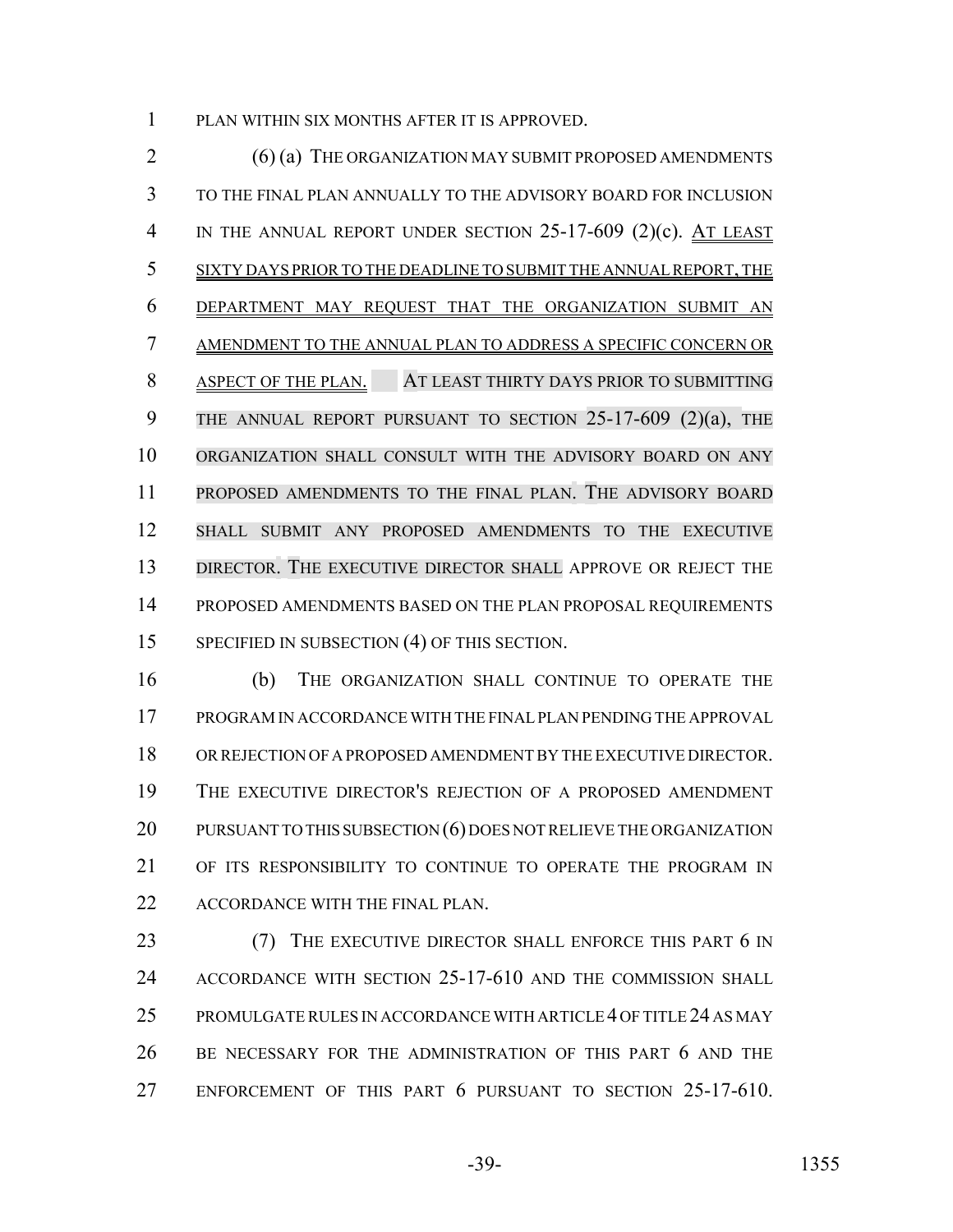NOTWITHSTANDING ANY LAW TO THE CONTRARY, THE ORGANIZATION MAY NOT MAKE ANY DETERMINATION AS TO A PERSON'S COMPLIANCE WITH THIS PART 6. (8) (a) ON JANUARY 1, 2025, AND EACH JANUARY 1 THEREAFTER, AS AN ALTERNATIVE TO PARTICIPATING IN THE PROGRAM, A PRODUCER MAY SUBMIT TO THE ADVISORY BOARD AN INDIVIDUAL PROGRAM PLAN PROPOSAL.APRODUCERMUST NOTIFY THE DEPARTMENT OF ITS INTENT TO SUBMIT AN INDIVIDUAL PROGRAM PLAN PROPOSAL BY JANUARY 1, 2024, AND BY EACH JANUARY 1 THEREAFTER. THE INDIVIDUAL PROGRAM PLAN PROPOSAL MUST: (I) COMPLY WITH THE REQUIREMENTS OF SECTION 25-17-605 (4), AS APPLICABLE; (II) DESCRIBE HOW THE PRODUCER PARTICIPATING IN THE INDIVIDUAL PROGRAM PLAN PROPOSAL WILL CONTRIBUTE TO THE COSTS 15 OF THE DEPARTMENT IN OVERSEEING THE PROGRAM; 16 (III) DESCRIBE HOW THE PRODUCER WILL REIMBURSE SERVICE PROVIDERS THAT PROVIDE RECYCLING SERVICES FOR THE COVERED MATERIALSCOVERED BY THE INDIVIDUALPROGRAM PLAN PROPOSAL; AND

 (IV) DESCRIBEANYALTERNATIVE COLLECTION PROGRAMS RUN BY THE PRODUCER AND ITS RECYCLING RATES.

 (b) THE ADVISORY BOARD SHALL REVIEW AND MAKE RECOMMENDATIONS ON, AND THE EXECUTIVE DIRECTOR SHALL APPROVE OR REJECT, ANY INDIVIDUAL PROGRAM PLAN PROPOSALS IN ACCORDANCE 24 WITH THE PROCEDURES SET FORTH IN SUBSECTION (5) OF THIS SECTION. AFTER THE EXECUTIVE DIRECTOR APPROVES THE INDIVIDUAL PROGRAM PLAN PROPOSAL, THE EXECUTIVE DIRECTOR SHALL DESIGNATE THE INDIVIDUAL PROGRAM PLAN PROPOSAL AS THE PLAN THAT THE PRODUCER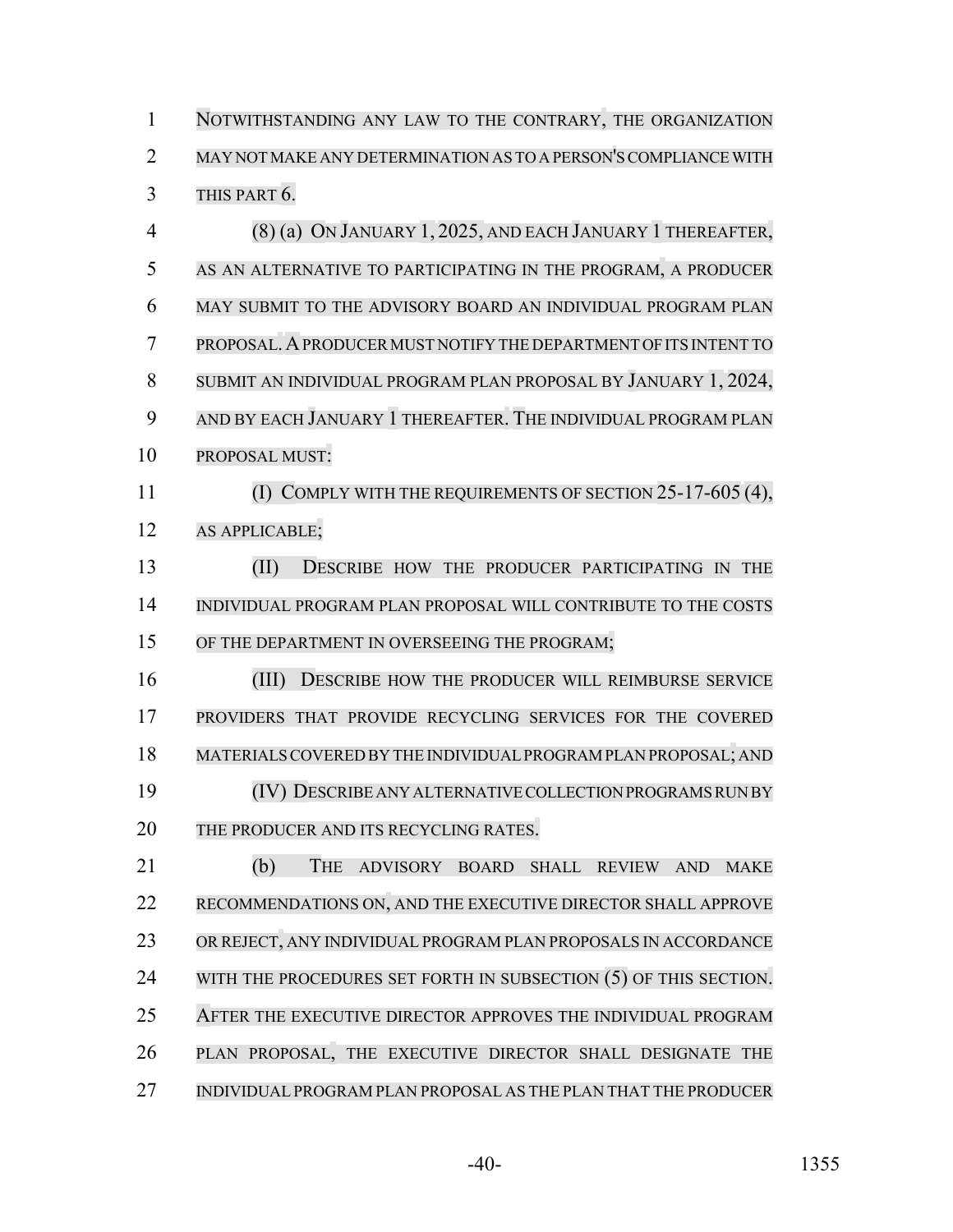IS AUTHORIZED TO IMPLEMENT AND ADMINISTER AS AN ALTERNATIVE TO PARTICIPATING IN THE PROGRAM.

 (c) THE PRODUCER IMPLEMENTING A PLAN DESCRIBED IN SUBSECTION (8)(b) OF THIS SECTION SHALLSUBMIT ANY AMENDMENTS TO 5 THE PLAN TO THE ADVISORY BOARD IN ACCORDANCE WITH SUBSECTION (6) OF THIS SECTION. THE ADVISORY BOARD SHALL REVIEW AND MAKE RECOMMENDATIONS ON, AND THE EXECUTIVE DIRECTOR SHALL APPROVE OR REJECT, ANY AMENDMENTS TO THE PLAN IN ACCORDANCE WITH 9 SUBSECTION **(6)** OF THIS SECTION.

 **25-17-606. Minimum recyclable list - convenience standards.** (1) (a) THE ORGANIZATION SHALL DEVELOP A MINIMUM RECYCLABLE LIST BASED ON THE AVAILABILITY OF RECYCLING SERVICES, RECYCLING COLLECTION AND PROCESSING INFRASTRUCTURE, AND RECYCLING END MARKETS FOR COVERED MATERIALS, AS DETERMINED BY THE NEEDS ASSESSMENT.

 (b) THE ORGANIZATION SHALL UPDATE THE MINIMUM RECYCLABLE LIST, AND SUBMIT ANY UPDATES FOR INCLUSION IN THE ANNUAL REPORT PURSUANT TO SECTION 25-17-609 (2)(a), IN RESPONSE TO RECYCLING COLLECTION AND PROCESSING IMPROVEMENTS AND CHANGES IN RECYCLING END MARKETS. THE ADVISORY BOARD SHALL CONSULT WITH THE ORGANIZATION ON ANY UPDATES TO THE MINIMUM RECYCLABLE LIST 22 IN ACCORDANCE WITH THE PROCEDURES SET FORTH IN SECTION 25-17-605 (6).

 (2) (a) TO BE ELIGIBLE FOR REIMBURSEMENT FOR RECYCLING 25 SERVICES PROVIDED UNDER THE PROGRAM, SERVICE PROVIDERS MUST PROVIDE RECYCLING SERVICES FOR ALL READILY RECYCLABLE MATERIALS IN A MANNER THAT FACILITATES ATTAINING THE RATE TARGETS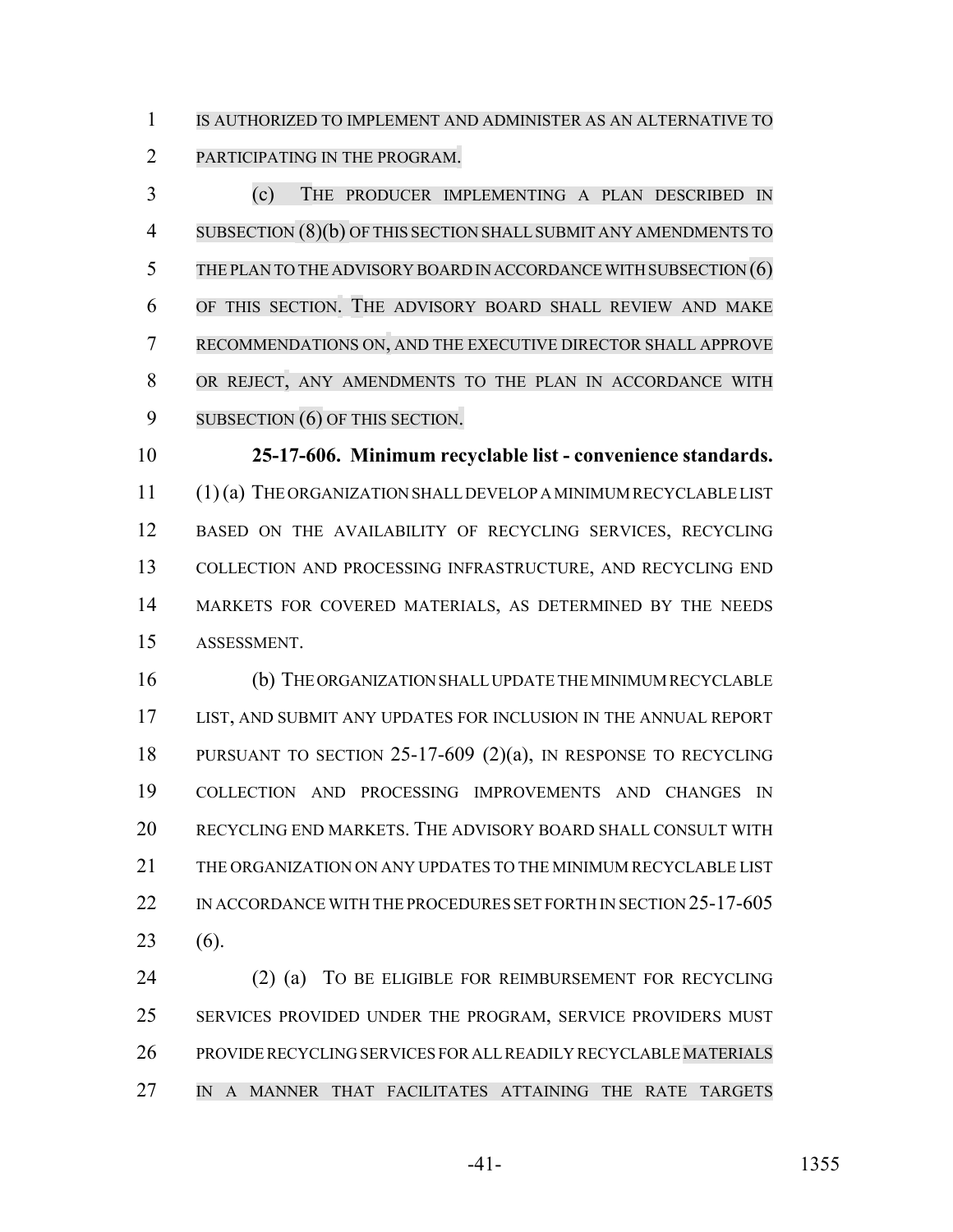1 ESTABLISHED IN THE FINAL PLAN UNDER SECTION 25-17-605 (4)(p).

 (b) THE EXECUTIVE DIRECTOR MAY GRANT A SERVICE PROVIDER AN EXCEPTION TO THE REQUIREMENTS OF SUBSECTION (2)(a) OF THIS SECTION IF THE SERVICE PROVIDER DEMONSTRATES TO THE REASONABLE SATISFACTION OF THE EXECUTIVE DIRECTOR THAT IT IS NOT ABLE TO PROVIDE RECYCLING SERVICES OR MEET THE CONVENIENCE STANDARDS FOR A READILY RECYCLABLE MATERIAL.

 (c) SERVICE PROVIDERS ARE ELIGIBLE FOR REIMBURSEMENT FROM THE ORGANIZATION FOR THE COLLECTION OF COVERED MATERIALS THAT ARE NOT INCLUDED IN THE MINIMUM RECYCLABLE LIST FOR THE REGIONS WHERE THE ORGANIZATION HAS ESTABLISHED A REASONABLE COST FOR THE SUPPLEMENTAL COLLECTION OF COVERED MATERIALS THAT ARE NOT READILY RECYCLABLE AND A RESPONSIBLE END MARKET HAS BEEN 14 ESTABLISHED. THE SERVICES DESCRIBED IN THIS SUBSECTION (2)(c) ARE 15 NOT SUBJECT TO THE CONVENIENCE STANDARDS.

 (d) THE ORGANIZATION SHALL REIMBURSE SERVICE PROVIDERS FOR THE RECYCLING SERVICES COSTS TO PROVIDE RECYCLING SERVICES FOR ALL READILY RECYCLABLE MATERIALS AND COVERED MATERIALS THAT THE ORGANIZATION APPROVES PURSUANT TO SUBSECTION (2)(c) OF THIS SECTION.

 (e) NOTWITHSTANDING ANY LAW TO THE CONTRARY, NOTHING IN THIS PART 6 RESTRICTS A SERVICE PROVIDER FROM COLLECTING OR PROCESSING COVERED MATERIALS THAT ARE NOT INCLUDED IN THE MINIMUM RECYCLABLE LIST.

 (3) (a) THE ORGANIZATION SHALL CONTRACT WITH SERVICE PROVIDERS TO PROVIDE COVERED ENTITIES WITH CONVENIENT AND EQUITABLE ACCESS TO RECYCLING SERVICES FOR ALL READILY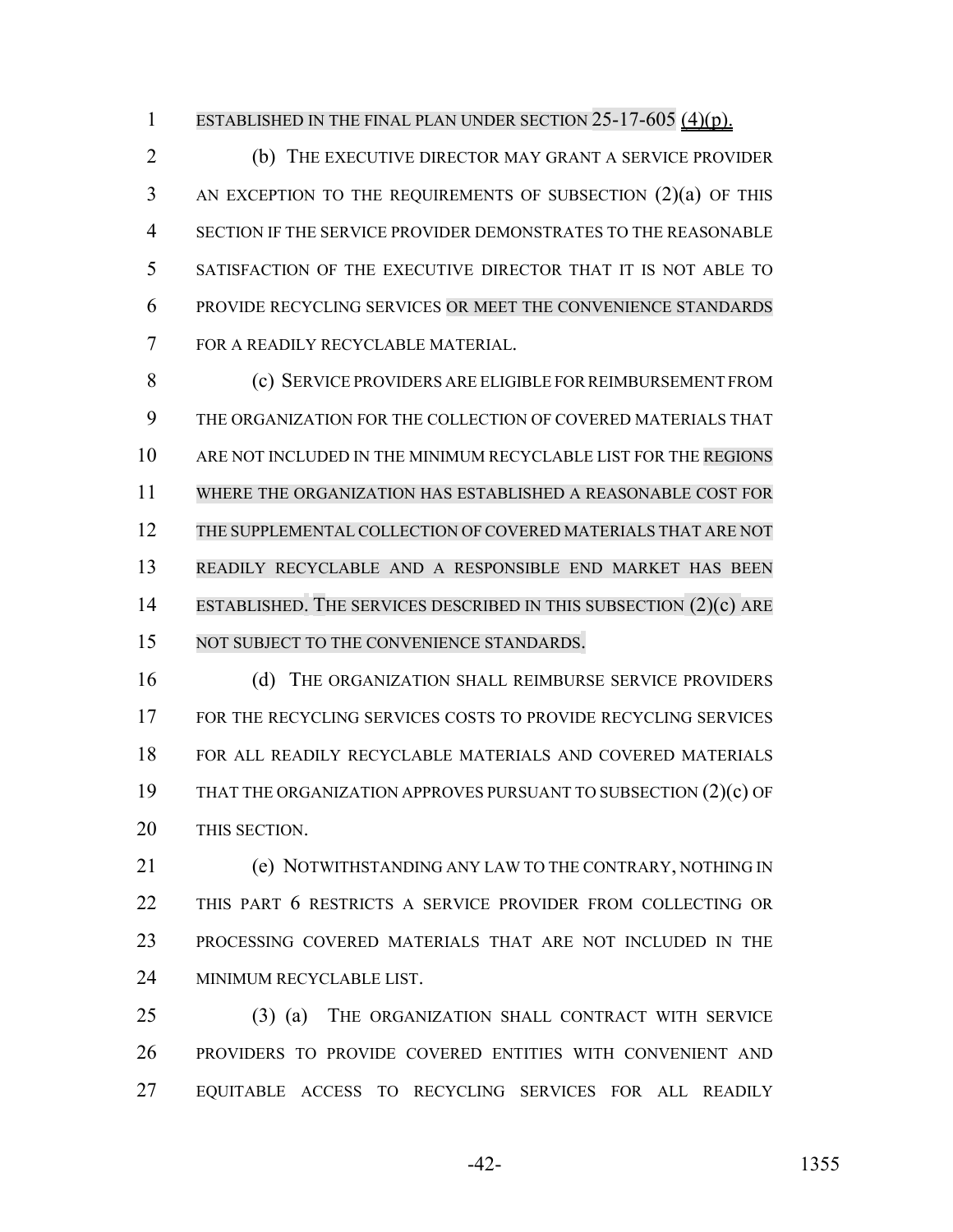RECYCLABLE MATERIALS, AT NO CHARGE TO THE COVERED ENTITY, WITH THE GOAL OF ACHIEVING THE RECYCLING RATE, COLLECTION RATE, AND POSTCONSUMER-RECYCLED-CONTENT RATE TARGETS ESTABLISHED IN THE FINAL PLAN UNDER SECTION 25-17-605 (4)(p).

 (b) THE COLLECTION OF READILY RECYCLABLE MATERIALS MUST BE PROVIDED IN A MANNER THAT IS AS CONVENIENT AS THE COLLECTION OF SOLID WASTE IN THE GEOGRAPHIC AREA IN WHICH THE COVERED ENTITY IS LOCATED.

 (c) ANY COVERED ENTITIES IN THE STATE THAT ARE RECEIVING RECYCLING SERVICES ON DECEMBER 31, 2022, MUST CONTINUE TO RECEIVE EQUIVALENT RECYCLING SERVICES THROUGH THE PROGRAM OR 12 A SERVICE PROVIDER ON AND AFTER DECEMBER 31, 2022.

 (d) THE ORGANIZATION SHALL NOT RESTRICT A PERSON'S ABILITY TO CONTRACT DIRECTLY WITH SERVICE PROVIDERS TO OBTAIN RECYCLING SERVICES FOR COVERED MATERIALS.

 (e) NOTWITHSTANDING ANY LAW TO THE CONTRARY, NOTHING IN THIS PART 6 VOIDS OR CANCELS ANY CONTRACT BETWEEN A RESIDENT AND A SERVICE PROVIDER FOR THE PROVISION OF RECYCLING SERVICES THAT 19 IS EXECUTED PRIOR TO DECEMBER 31, 2022.

 **25-17-607. Education and outreach program.** (1) THE ORGANIZATION SHALL DEVELOP AND IMPLEMENT A STATEWIDE EDUCATION AND OUTREACH PROGRAM THAT IS DESIGNED TO INCREASE THE RECYCLING AND REUSE OF COVERED MATERIALS AND INCLUDES EDUCATION AND OUTREACH ON:

 (a) PROPER END-OF-LIFE MANAGEMENT OF COVERED MATERIALS; (b) THE LOCATION AND AVAILABILITY OF RECYCLING SERVICES UNDER THE PROGRAM; AND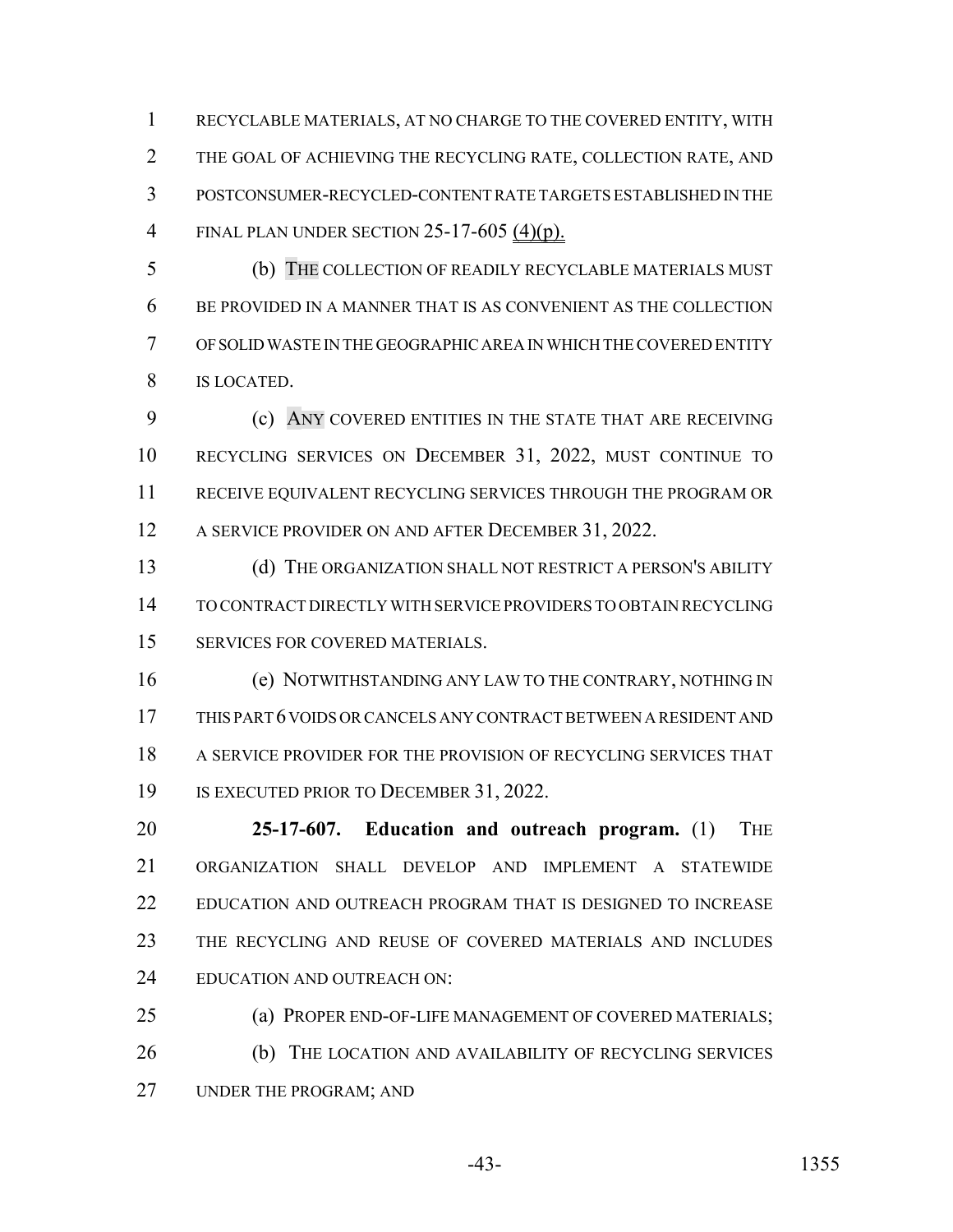(c) HOW TO PREVENT LITTERING IN THE PROCESS OF PROVIDING RECYCLING SERVICES FOR COVERED MATERIALS.

 (2) THE EDUCATION AND OUTREACH PROGRAM MUST, AT A MINIMUM:

 (a) PROVIDE CLEAR AND CONCISE RECYCLING INSTRUCTIONS THAT ARE CONSISTENT STATEWIDE AND ACCESSIBLE FOR ALL DEMOGRAPHIC GROUPS;

 (b) COORDINATE WITH EXISTING RECYCLING EDUCATION MATERIALS AND SERVICES PROVIDED THROUGHOUT THE STATE; AND

 (c) BE DESIGNED TO HELP THE STATE ACHIEVE THE MINIMUM COLLECTION RATE AND MINIMUM RECYCLING RATE TARGETS ESTABLISHED 12 IN THE FINAL PLAN UNDER SECTION 25-17-605 (4)(p) AND REDUCE LEVELS 13 AND IMPACTS OF INBOUND CONTAMINATION FROM COVERED MATERIALS 14 AT MATERIALS RECOVERY FACILITIES AND COMPOST FACILITIES.

 (3) THE ORGANIZATION SHALL CONSULT WITH THE ADVISORY BOARD AND OTHER ENTITIES PROVIDING RECYCLING EDUCATION IN THE STATE ON THE DEVELOPMENT AND DISTRIBUTION OF EDUCATION OUTREACH SERVICES AND MATERIALS. THE ORGANIZATION MAY CONTRACT WITH SERVICE PROVIDERS, LOCAL GOVERNMENTS, AND NONPROFIT ORGANIZATIONS TO CONDUCT RECYCLING EDUCATION AND OUTREACH SERVICES UNDER THE EDUCATION AND OUTREACH PROGRAM 22 DEVELOPED UNDER SUBSECTION (1) OF THIS SECTION.

 (4) THE ORGANIZATION SHALL DEVELOP A PROPOSED METHODOLOGY FOR EVALUATING AND REPORTING ON THE EFFECTIVENESS 25 OF THE EDUCATION AND OUTREACH PROGRAM.

 **25-17-608. Producer requirements - additional producer responsibility organization - coordination plan - rules -**

-44- 1355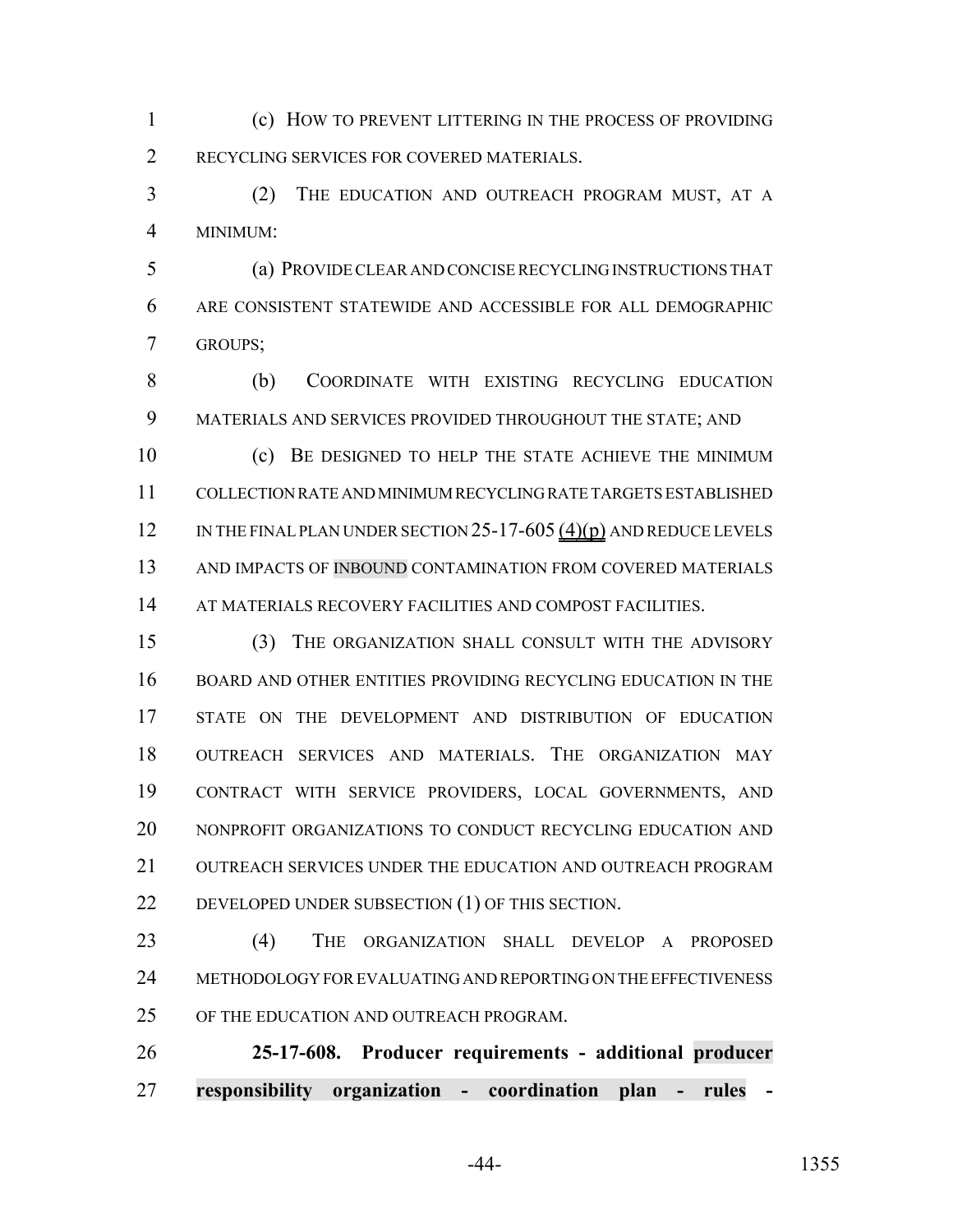**confidentiality - compliance with local government codes - audit.** 2 (1) EFFECTIVE JULY 1, 2025, A PRODUCER SHALL NOT SELL OR DISTRIBUTE ANY PRODUCTS THAT USE COVERED MATERIALS IN THE STATE UNLESS THE PRODUCER IS PARTICIPATING IN THE PROGRAM OR, ON OR AFTER JANUARY 1, 2029, EXCEPT AS SET FORTH IN THE FINALPLAN OR ANY OTHER PLAN APPROVED BY THE EXECUTIVE DIRECTOR PURSUANT TO THIS PART 6. A PRODUCER MUST REPORT THE DATA NECESSARY TO MEET ITS PLAN OBLIGATIONS AND MAY USE PRORATED NATIONAL DATA IF STATE-SPECIFIC DATA IS NOT AVAILABLE OR FEASIBLE TO GENERATE.

 (2) (a) ON JANUARY 1,2029, AND EVERY JANUARY 1 THEREAFTER, A NONPROFIT ORGANIZATION MAY REQUEST THAT THE EXECUTIVE DIRECTOR DESIGNATE THE NONPROFIT ORGANIZATION AS AN ADDITIONAL PRODUCER RESPONSIBILITY ORGANIZATION.

 (b) THE EXECUTIVE DIRECTOR MAY DESIGNATE A NONPROFIT ORGANIZATION AS AN ADDITIONAL PRODUCER RESPONSIBILITY ORGANIZATION IF THE EXECUTIVE DIRECTOR, IN COORDINATION WITH THE ADVISORY BOARD, DETERMINES THAT THE DESIGNATION OF THE ADDITIONAL PRODUCER RESPONSIBILITY ORGANIZATION IS NECESSARY TO: (I) INCREASE RECYCLING RATES;

20 (II) EXPAND RECYCLING SERVICES TO COVERED ENTITIES THAT ARE 21 NOT COVERED UNDER THE FINAL PLAN; OR

**(III)** PROVIDE RECYCLING SERVICES FOR A SPECIFIC TYPE OF COVERED MATERIAL.

**(c)** IF THE EXECUTIVE DIRECTOR DESIGNATES AN ADDITIONAL PRODUCER RESPONSIBILITY ORGANIZATION PURSUANT TO SUBSECTION 26 (2)(b) OF THIS SECTION, THE ADDITIONAL PRODUCER RESPONSIBILITY ORGANIZATION SHALL SUBMIT A COORDINATION PLAN TO THE EXECUTIVE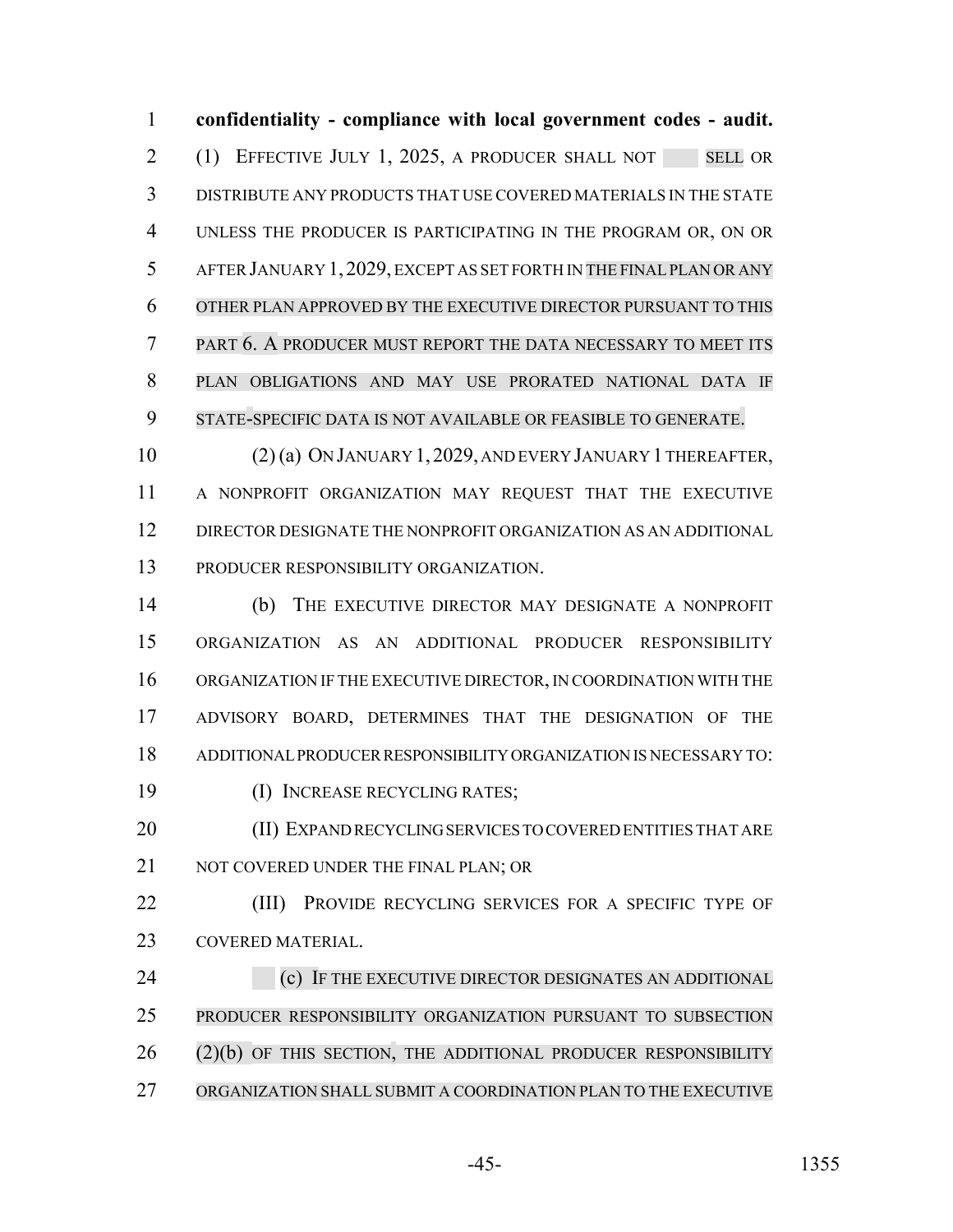DIRECTOR FOR APPROVAL IN ACCORDANCE WITH THE RULES PROMULGATED PURSUANT TO THIS SUBSECTION (2)(c). WITHIN ONE HUNDRED TWENTY DAYS AFTER THE DESIGNATION OF THE FIRST ADDITIONAL PRODUCER RESPONSIBILITY ORGANIZATION, THE EXECUTIVE DIRECTORSHALLPROMULGATEBY RULE STANDARDS AND REQUIREMENTS FOR A COORDINATION PLAN AND FOR COORDINATION BETWEEN THE ORGANIZATION AND ANY ADDITIONAL PRODUCER RESPONSIBILITY ORGANIZATIONS DESIGNATED BY THE EXECUTIVE DIRECTOR. A COORDINATION PLAN APPROVED OR ORDERED BY THE EXECUTIVE DIRECTOR SHALL BE IMPLEMENTED BY THE ORGANIZATION AND ANY ADDITIONAL PRODUCER RESPONSIBILITY ORGANIZATIONS DESIGNATED BY THE EXECUTIVE DIRECTOR. IF THE COORDINATION PLAN CONFLICTS WITH THE FINAL PLAN OR ANY OTHER PLAN APPROVED BY THE EXECUTIVE DIRECTOR PURSUANT TO THIS PART 6, THE PROVISIONS OF THE COORDINATION PLAN PREVAIL. A COORDINATION PLAN APPROVED OR ORDERED BY THE EXECUTIVE DIRECTOR IS VALID UNTIL REVOKED OR UNTIL A NEWCOORDINATION PLAN IS APPROVED OR ORDERED BY THE EXECUTIVE DIRECTOR.

 (3) THE EXECUTIVE DIRECTOR, THE ADVISORY BOARD, THE ORGANIZATION, AN ADDITIONAL PRODUCER RESPONSIBILITY ORGANIZATION, AND ANY OTHER PERSON ADMINISTERING A PLAN 22 APPROVED BY THE EXECUTIVE DIRECTOR PURSUANT TO THIS PART 6:

 (a) MUST KEEP CONFIDENTIAL ANY PROPRIETARY INFORMATION PROVIDED BY A PRODUCER; AND

 (b) SHALL NOT INCLUDE ANY PROPRIETARY INFORMATION 26 PROVIDED BY A PRODUCER IN THE PLAN PROPOSAL, THE AMENDED PLAN PROPOSAL, THE FINAL PLAN, ANY OTHER PLAN APPROVED BY THE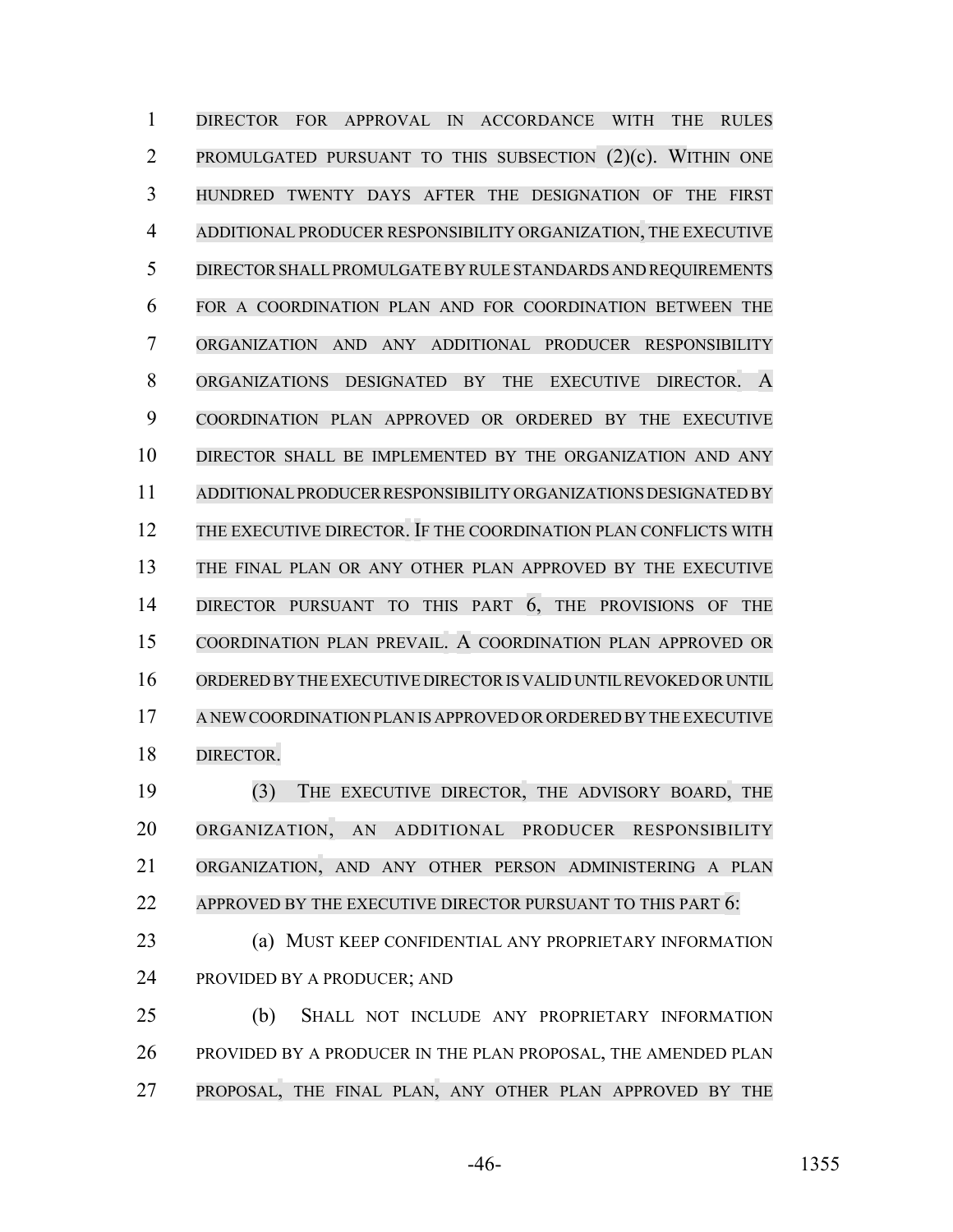EXECUTIVE DIRECTORPURSUANT TO THIS PART 6, OR ANY AMENDMENT TO THE FINAL PLAN OR OTHER PLAN APPROVED BY THE EXECUTIVE DIRECTOR PURSUANT TO THIS PART 6.

 (4) (a) THE PROGRAM AND ANY OTHER PLAN APPROVED BY THE 5 EXECUTIVE DIRECTOR PURSUANT TO THIS PART 6 MUST COMPLY WITH ANY FIRE, SOLID WASTE, OR OTHER RELEVANT ORDINANCES OR RESOLUTIONS ADOPTED BY A LOCAL GOVERNMENT AND WITH APPLICABLE STATE AND FEDERAL LAWS, INCLUDING THE EXEMPTIONS SET FORTH IN SECTION 30-20-102 (5).

 (b) NOTWITHSTANDING ANY LAW TO THE CONTRARY, A LOCAL GOVERNMENT IS NOT REQUIRED TO PROVIDE RECYCLING SERVICES UNDER THE PROGRAM OR ANY OTHER PLAN APPROVED BY THE EXECUTIVE 13 DIRECTOR PURSUANT TO THIS PART 6. TO THE EXTENT THAT A LOCAL GOVERNMENT ELECTS TO PROVIDE RECYCLING SERVICES UNDER THE PROGRAM OR ANY OTHER PLAN APPROVED BY THE EXECUTIVE DIRECTOR PURSUANT TO THIS PART 6, THE ORGANIZATION, ADDITIONAL PRODUCER RESPONSIBILITY ORGANIZATION, OR OTHER PERSON RESPONSIBLE FOR ADMINISTERING A PLAN APPROVED BY THE EXECUTIVE DIRECTOR UNDER THIS PART 6 SHALL REIMBURSE THE LOCAL GOVERNMENT FOR THOSE RECYCLING SERVICES IN ACCORDANCE WITH SECTION 25-17-606 (2) AND THE FINAL PLAN OR ANY OTHER PLAN APPROVED BY THE EXECUTIVE 22 DIRECTOR PURSUANT TO THIS PART 6. (c) A LOCAL GOVERNMENT THAT RECEIVES REIMBURSEMENT FUNDS FROM THE ORGANIZATION SHALL USE SUCH FUNDS FOR THE LOCAL

(5) THE ORGANIZATION, ANY ADDITIONAL PRODUCER

GOVERNMENT'S RECYCLING PROGRAM.

RESPONSIBILITY ORGANIZATION, AND ANY PERSON ADMINISTERING A PLAN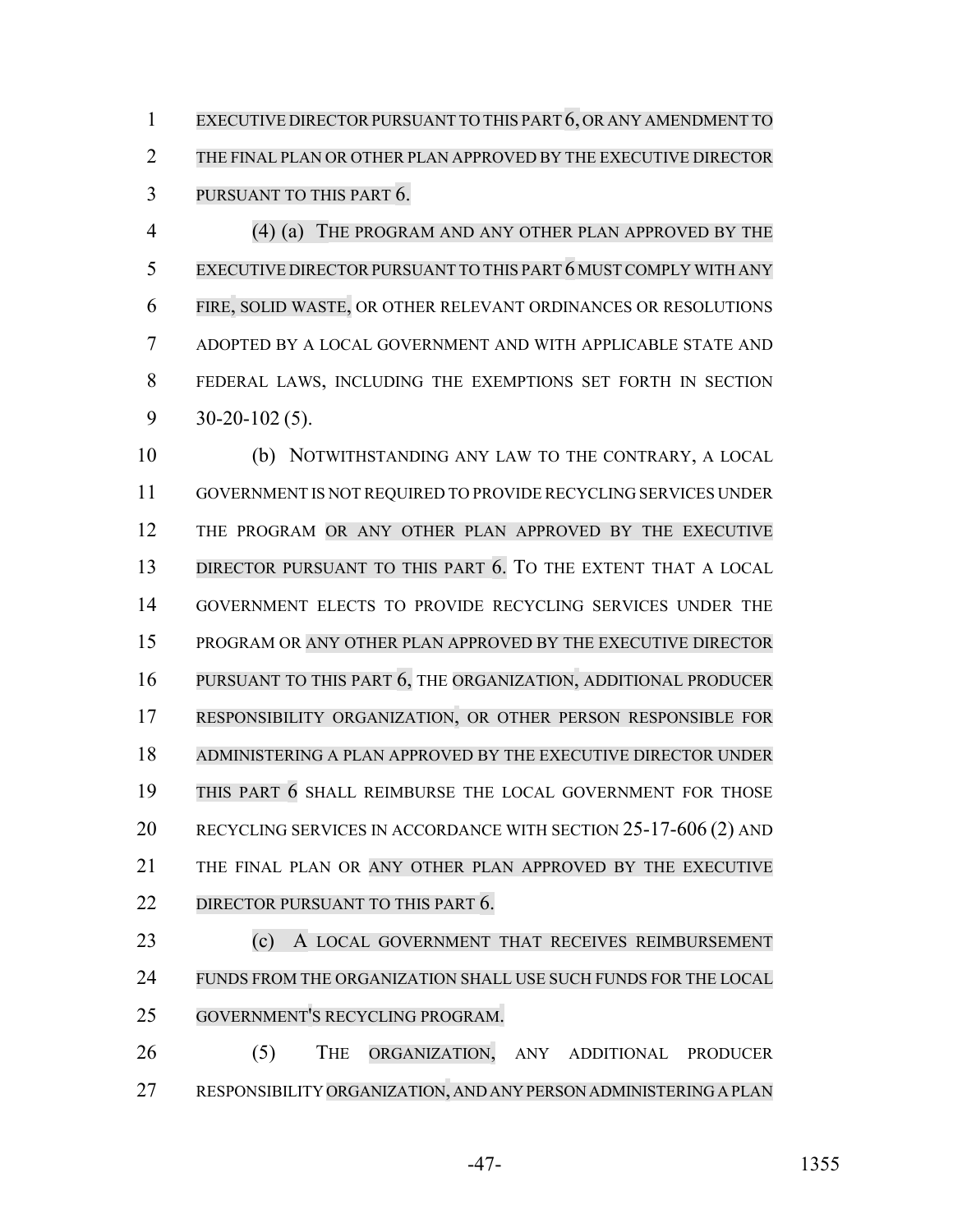APPROVED BY THE EXECUTIVE DIRECTORPURSUANT TO THIS PART 6 SHALL CAUSE TO BE CONDUCTED AN ANNUAL FINANCIAL AUDIT OF THE PROGRAM OR ANY OTHER PLAN APPROVED BY THE EXECUTIVE DIRECTOR PURSUANT TO THIS PART 6 BY AN INDEPENDENT THIRD-PARTY AUDITOR. THE AUDIT MUST INCLUDE A DETAILED LIST OF THE PROGRAM'S OR PLAN'S COSTS AND REVENUES FROM THE PRODUCER RESPONSIBILITY DUES.

 (6) NOTWITHSTANDING ANY LAW TO THE CONTRARY, THE ORGANIZATION AND ANY ADDITIONAL PRODUCER RESPONSIBILITY ORGANIZATION SHALL NOT BE CONSIDERED A STATE-SPONSORED OR STATE-OWNED ENTITY AND SHALL NOT BE CONSIDERED AN ENTERPRISE, AS 11 DEFINED IN SECTION 20 (2)(d) OF ARTICLE X OF THE STATE CONSTITUTION. EMPLOYEES OF THE ORGANIZATION AND ANY ADDITIONAL PRODUCER RESPONSIBILITY ORGANIZATION SHALL NOT BE CONSIDERED EMPLOYEES OF THE STATE.

- (7) THE ORGANIZATION, ANY ADDITIONAL PRODUCER
- RESPONSIBILITY ORGANIZATION, AND ANY PERSON ADMINISTERING A PLAN

17 APPROVED BY THE EXECUTIVE DIRECTOR PURSUANT TO THIS PART 6 SHALL PRESERVE ALL BOOKS AND RECORDS IN ACCORDANCE WITH STATE AND FEDERAL LAWS AND BE OPEN TO INSPECTION BY THE DEPARTMENT AT ANY

TIME.

 **25-17-609. Producer responsibility dues - inspection of records - annual reporting.** (1) (a) EXCEPT AS SET FORTH IN A PLAN APPROVED 23 BY THE EXECUTIVE DIRECTOR PURSUANT TO THIS PART 6 ON OR AFTER JANUARY 1, 2029, BY A DATE DETERMINED BY THE ORGANIZATION THAT 25 IS NO LATER THAN JANUARY 1, 2026, AND ANNUALLY THEREAFTER BY A DATE DETERMINED BY THE ORGANIZATION, A PRODUCER SHALL PAY PRODUCER RESPONSIBILITY DUES TO THE ORGANIZATION BASED ON THE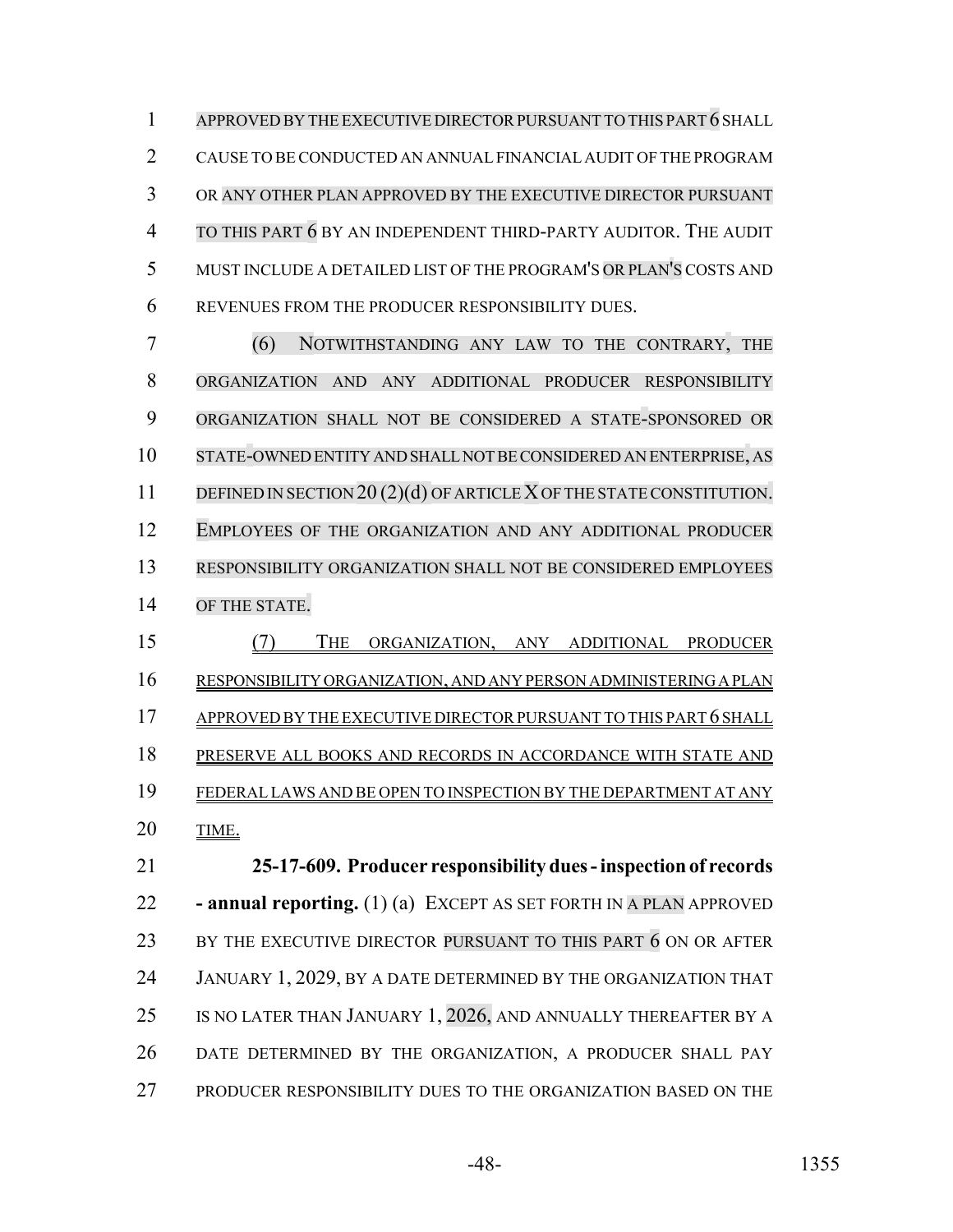FUNDING MECHANISM DESCRIBED IN THE PLAN PROPOSAL PURSUANT TO 2 SECTION 25-17-605 (4)(i).

 (b) A PRODUCER SHALL MAKE ALL DOCUMENTS AND RECORDS RELATED TO THE CALCULATION AND PAYMENT OF PRODUCER RESPONSIBILITY DUES, RECYCLING RATES, COLLECTION RATES, POSTCONSUMER-RECYCLED-CONTENT RATES, AND ANY OTHER MATERIALS NECESSARY FOR THE EXECUTIVE DIRECTOR TO DETERMINE COMPLIANCE 8 WITH THIS PART 6 AVAILABLE FOR INSPECTION BY THE EXECUTIVE DIRECTOR.IN CONNECTION WITH ENFORCING A VIOLATION BY A PRODUCER PURSUANT TO SECTION 25-17-610, THE EXECUTIVE DIRECTOR MAY REQUEST IN WRITING THAT THE PRODUCER PROVIDE ANY SUCH 12 DOCUMENTS OR RECORDS TO THE EXECUTIVE DIRECTOR.

 (c) THE ORGANIZATION, ANY ADDITIONAL PRODUCER RESPONSIBILITY ORGANIZATION, AND ANY PERSON ADMINISTERING A PLAN 15 APPROVED BY THE EXECUTIVE DIRECTOR PURSUANT TO THIS PART 6 SHALL MAINTAIN ALL DOCUMENTS AND RECORDS NECESSARY FOR THE EXECUTIVE DIRECTOR TO DETERMINE COMPLIANCE WITH THIS PART 6 AND SUBMIT ANY SUCH DOCUMENTS AND RECORDS TO THE EXECUTIVE DIRECTOR UPON A REQUEST BY THE EXECUTIVE DIRECTOR PURSUANT TO SUBSECTION (1)(b) OF THIS SECTION.

21 (d) BY JANUARY 1, 2026, AND EACH YEAR THEREAFTER, THE EXECUTIVE DIRECTOR SHALL DEVELOP AN ECO-MODULATION BONUS 23 SCHEDULE THAT IS DESIGNED TO REDUCE THE PRODUCER RESPONSIBILITY DUES OF PRODUCERS THAT MEET CERTAIN BENCHMARKS ESTABLISHED BY THE EXECUTIVE DIRECTOR BY RULE. THE EXECUTIVE DIRECTOR SHALL CONSULT WITH THE ORGANIZATION AND THE ADVISORY BOARD IN DEVELOPING THE ECO-MODULATION BONUS SCHEDULE. THE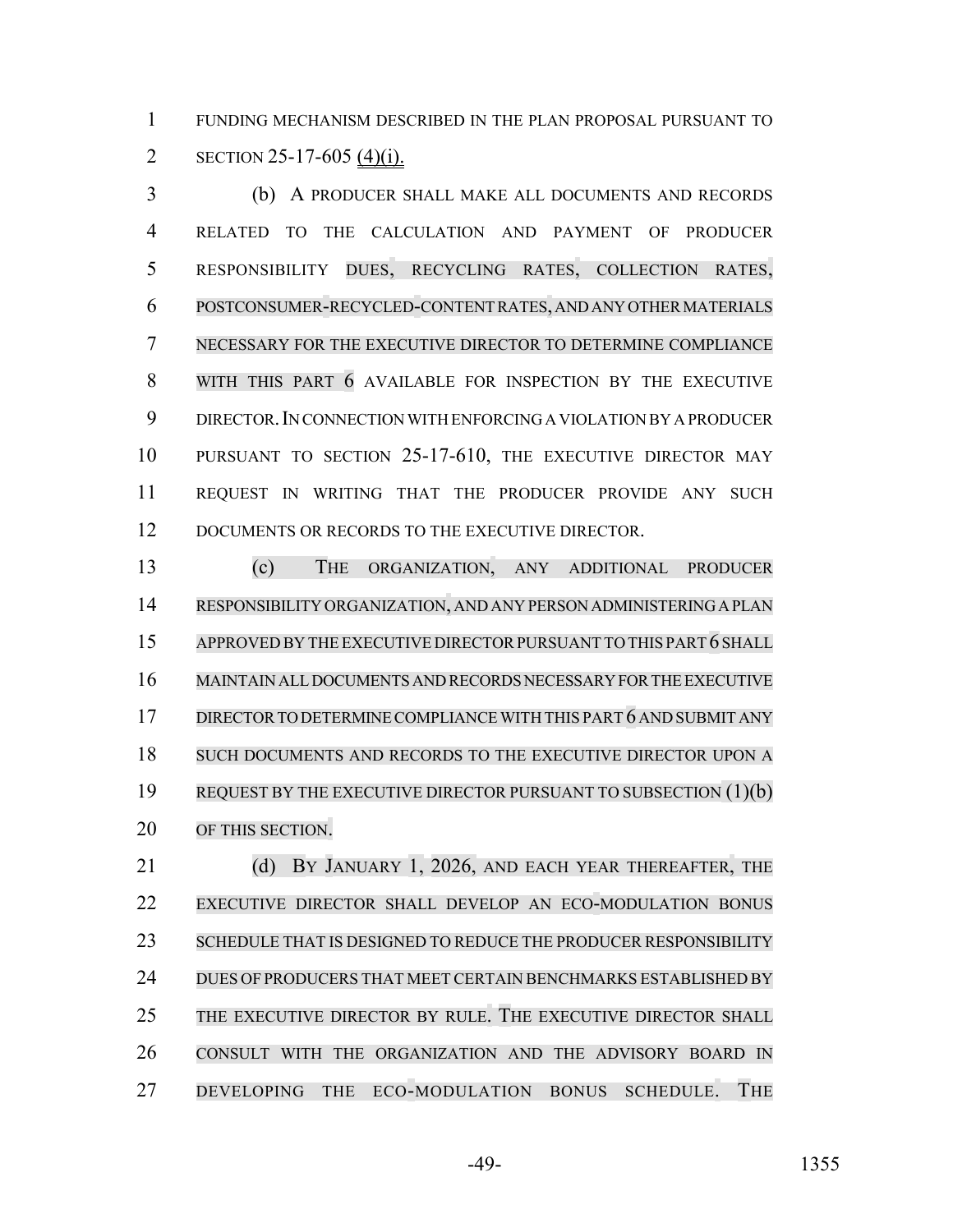ORGANIZATION SHALL REDUCE THE PRODUCER RESPONSIBILITY DUES OF PRODUCERS IN ACCORDANCE WITH THE ECO-MODULATION BONUS SCHEDULE DEVELOPED BY THE EXECUTIVE DIRECTOR.

 (2) (a) BEFORE MARCH 31 OF THE SECOND YEAR OF THE PROGRAM'S IMPLEMENTATION, AND BY MARCH 31 EACH YEAR THEREAFTER, THE ORGANIZATION SHALL SUBMIT A REPORT TO THE ADVISORY BOARD DESCRIBING THE PROGRESS OF THE PROGRAM. WITHIN 8 TWO YEARS AFTER THE IMPLEMENTATION OF THE FINAL PLAN OR ANY 9 UPDATED PLAN PROPOSALS SUBMITTED TO THE ADVISORY BOARD PURSUANT TO SECTION 25-17-605 (4), THE REPORT MUST ALSO INCLUDE 11 AN EVALUATION OF THE IMPACTS OF THE EXEMPTIONS DESCRIBED IN 12 SECTION 25-17-613 (1) ON THE PERFORMANCE OF THE PROGRAM AND THE 13 PRODUCER RESPONSIBILITY DUES SCHEDULE. THE ADVISORY BOARD SHALL REVIEW THE REPORT AND FORWARD THE REPORT TO THE EXECUTIVE DIRECTOR. THE ADVISORY BOARD SHALL ALSO REVIEW ANY PROPOSED AMENDMENTS TO THE FINAL PLAN AND ANY UPDATES TO THE MINIMUM RECYCLABLE LIST AND FORWARD THE AMENDMENTS AND UPDATES TO THE EXECUTIVE DIRECTOR WITH ITS RECOMMENDATION FOR APPROVAL OR REJECTION. THE EXECUTIVE DIRECTOR SHALL POST THE REPORT ON THE DEPARTMENT'S WEBSITE. THE PROGRAM REPORT MUST INCLUDE THE FOLLOWING INFORMATION FROM THE PRECEDING CALENDAR YEAR:

**(I)** A DETAILED DESCRIPTION OF THE PROGRESS TOWARD EACH 23 ELEMENT OF THE FINAL PLAN AS DESCRIBED IN SECTION 25-17-605 (4);

**(II)** A LIST OF ALL THE PRODUCERS, BRANDS, AND COVERED MATERIALS COVERED BY THE FINAL PLAN;

26 (III) A LIST OF PRODUCERS THAT ARE NOT PARTICIPATING IN THE PROGRAM AND ANY PRODUCERS THAT MAY BE OUT OF COMPLIANCE WITH

-50- 1355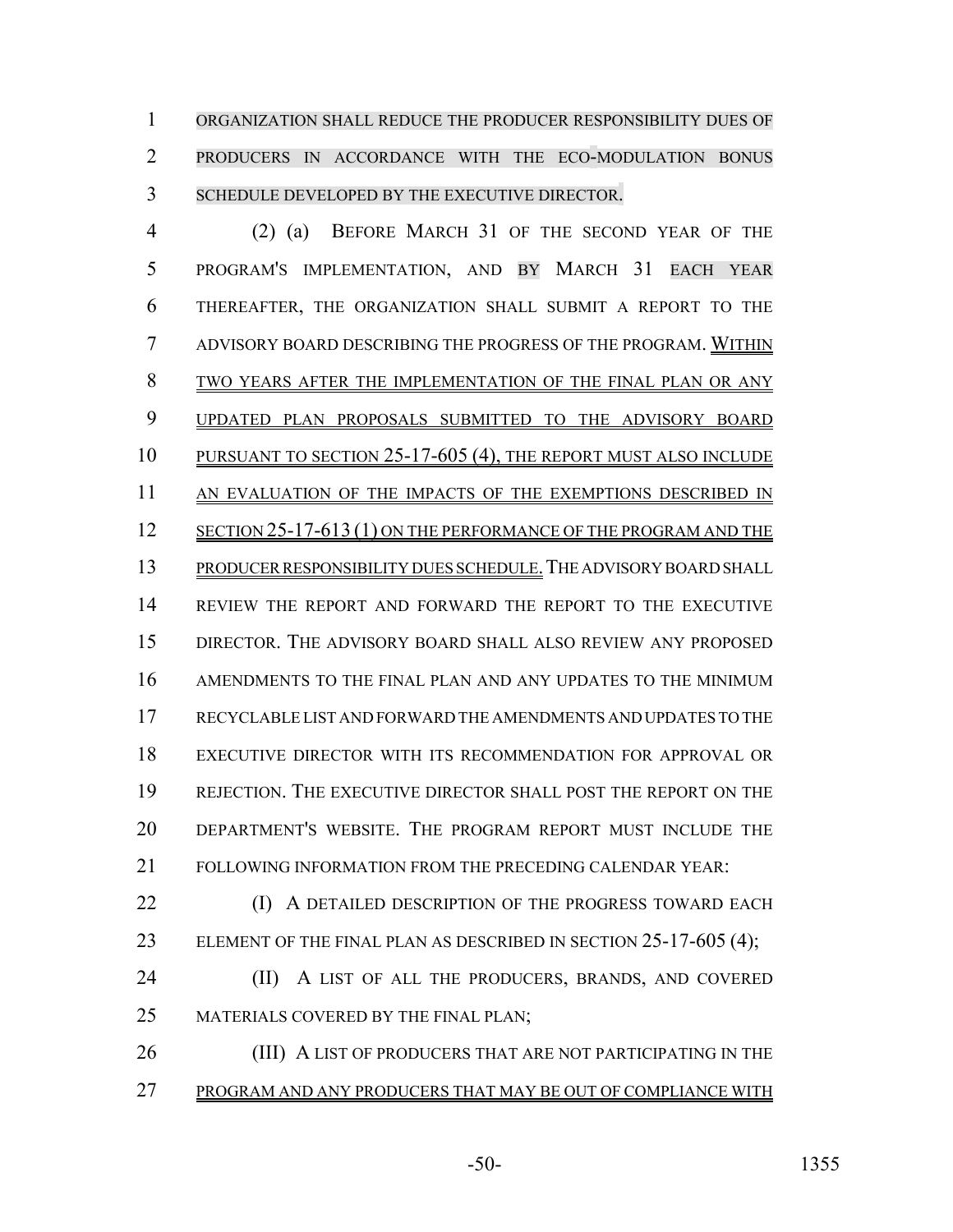#### 1 ONE OR MORE OBLIGATIONS IMPOSED BY THIS PART 6;

 (IV) THE TOTAL WEIGHT OF THE COVERED MATERIALS THAT PRODUCERS USED FOR PRODUCTS THAT ARE SOLD OR DISTRIBUTED IN THE STATE;

 (V) THE TOTAL AMOUNT OF PRODUCER RESPONSIBILITY DUES COLLECTED UNDER THE PROGRAM, INCLUDING AN ANNUAL SCHEDULE OF PRODUCER RESPONSIBILITY DUES ASSESSED BY WEIGHT FOR EACH TYPE OF COVERED MATERIAL AND ANY ANNUAL INCREASES OR DECREASES IN THE 9 DUES SCHEDULE AND THE REASONS FOR THESE ADJUSTMENTS; 10 (VI) THE TOTAL WEIGHT OF EACH TYPE OF COVERED MATERIAL

 THAT IS COLLECTED AND RECYCLED UNDER THE PROGRAM, WITH THE DATA 12 BROKEN DOWN BY:

 (A) MEANS OF COLLECTION, INCLUDING BY CURBSIDE SERVICE OR 14 DROP-OFF CENTER OR OTHER MEANS;

(B) THE NUMBER OF COVERED ENTITIES, BY TYPE AND BY COUNTY,

SERVICED THROUGH CURBSIDE COLLECTION;

 (C) THE METHOD USED TO HANDLE THE COLLECTED COVERED MATERIAL; AND

(D) GEOGRAPHIC AREA;

20 (VII) THE RECYCLING RATE, COLLECTION RATE, AND POSTCONSUMER-RECYCLED-CONTENT RATE FOR EACH TYPE OF COVERED 22 MATERIAL AND A DESCRIPTION OF THE ORGANIZATION'S PROCESS IN ACHIEVING THE MINIMUM RATE TARGETS SET FORTH IN THE FINAL PLAN 24 PURSUANT TO SECTION 25-17-605 (4)(p);

 (VIII) THE RATE SCHEDULES FOR REIMBURSEMENT TO SERVICE PROVIDERS, ANY PROPOSED ADJUSTMENTS TO THE RATE SCHEDULES, AND A SUMMARY OF ANY DISPUTES ARISING BETWEEN THE ORGANIZATION AND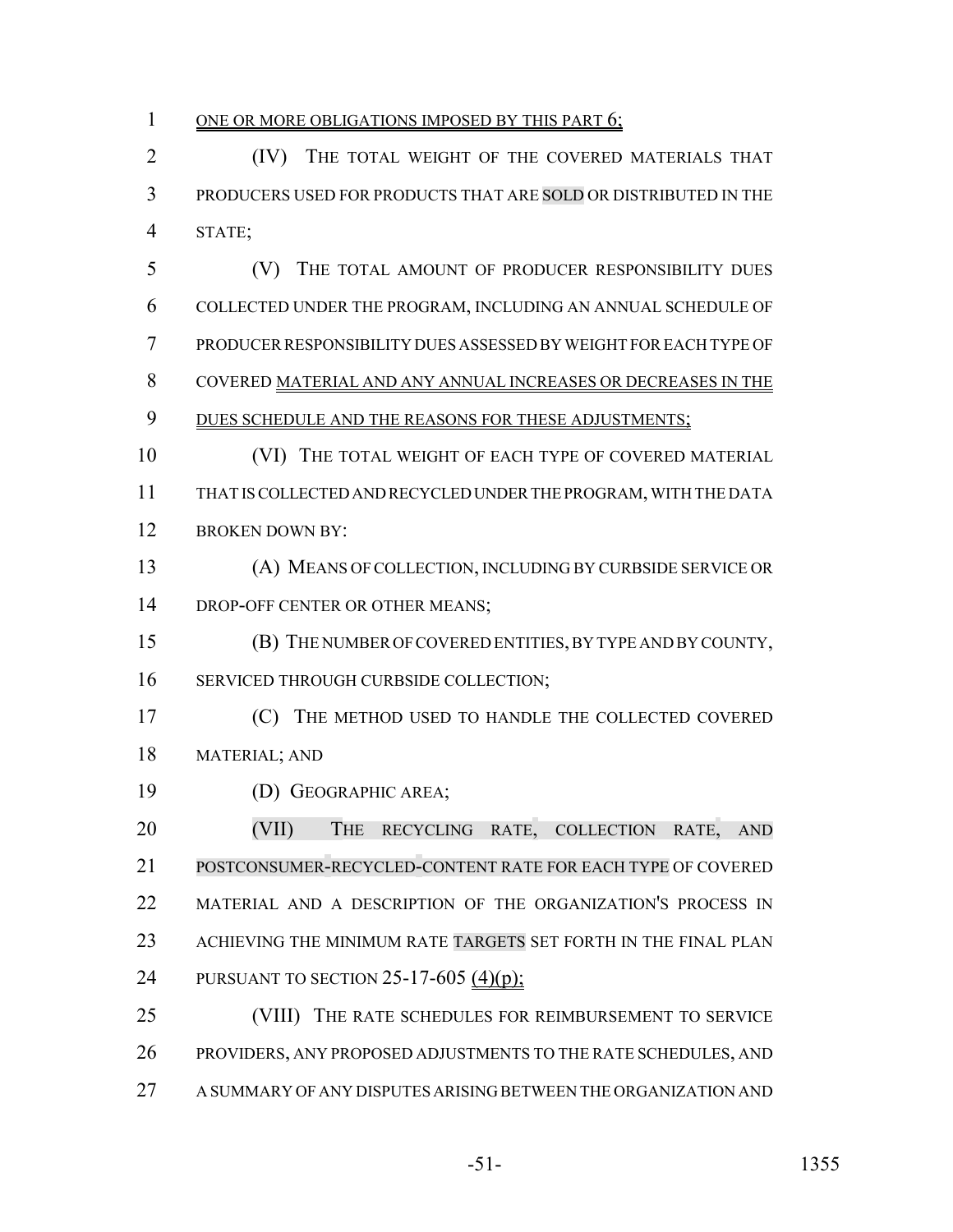SERVICE PROVIDERS CONCERNING RATES AND HOW THE DISPUTES WERE ADDRESSED;

 (IX) A SUMMARY OF THE EDUCATION AND OUTREACH EFFORTS IMPLEMENTED IN ACCORDANCE WITH SECTION 25-17-607, INCLUDING:

(A) SAMPLES OF ANY MATERIALS DISTRIBUTED; AND

 (B) A DESCRIPTION OF THE METHODOLOGY USED AND THE RESULTS 7 OF THE EVALUATION CONDUCTED PURSUANT TO SECTION 25-17-607 (4); 8 (X) A LIST OF THE NAMES, LOCATIONS, AND HOURS OF OPERATION FOR CURBSIDE SERVICES, DROP-OFF CENTERS, AND OTHER ENTITIES 10 ACCEPTING OR COLLECTING COVERED MATERIALS UNDER THE PROGRAM; (XI) A DESCRIPTION OF THE ORGANIZATION'S EFFORTS TO ENSURE THAT COVERED MATERIALS HAVE BEEN RESPONSIBLY MANAGED AND 13 DELIVERED TO RESPONSIBLE END MARKETS UNDER THE PROGRAM;

 (XII) A LIST OF THE RECYCLING END MARKETS OF ANY COVERED MATERIALS, AND, IF THE COVERED MATERIALS ARE PROCESSED THROUGH A METHOD OTHER THAN MECHANICAL RECYCLING, THE LIST MUST INCLUDE:

 (A) A DESCRIPTION OF HOW THE METHOD WILL AFFECT THE ABILITY TO RECYCLE THE COVERED MATERIAL INTO FEEDSTOCK FOR THE 20 MANUFACTURE OF NEW PRODUCTS;

 (B) A DESCRIPTION OF HOW THE METHOD WILL INCREASE THE TYPES AND AMOUNTS OF RECYCLED PLASTIC FOR FOOD AND PHARMACEUTICAL-GRADE PACKAGING AND APPLICATIONS;

**(C) A DESCRIPTION OF ANY APPLICABLE STATE AND FEDERAL AIR,**  WATER, AND WASTE PERMITTING COMPLIANCE REQUIREMENTS FOR THE METHOD; AND

(D) AN ANALYSIS OF THE ENVIRONMENTAL IMPACTS OF THE

-52- 1355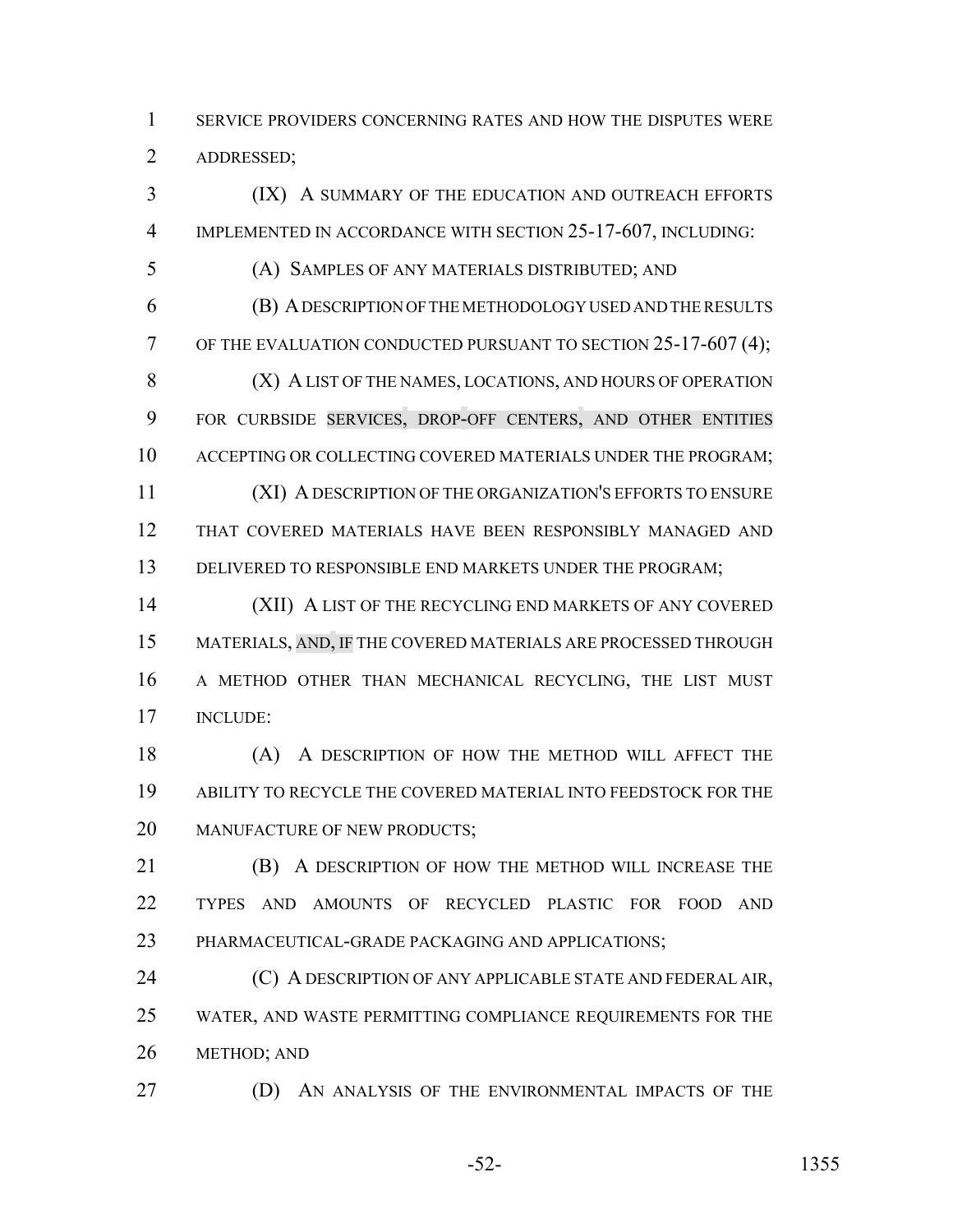METHOD COMPARED TO THE ENVIRONMENTAL IMPACTS OF INCINERATION

OF SOLID WASTE IN LANDFILLS;

 (XIII) A COPY OF AN INDEPENDENT THIRD PARTY'S REPORT 4 AUDITING THE PROGRAM PURSUANT TO SECTION 25-17-608 (5);

 (XIV) A DESCRIPTION OF THE STATUS OF RESERVE FUNDS, AN ASSESSMENT OF THE ADEQUACY OF THOSE FUNDS TO COVER PROGRAM COSTS, AND A DESCRIPTION OF HOW ANY PROGRAM SHORTFALLS WILL BE ADDRESSED;

 (XV) ANY AMENDMENTS TO THE FINAL PLAN IN ACCORDANCE 10 WITH SECTION 25-17-605 (6);

 (XVI) ANY UPDATES TO THE MINIMUM RECYCLABLE LIST IN 12 ACCORDANCE WITH SECTION 25-17-606 (1)(b); AND

 (XVII) A DESCRIPTION OF THE ADVISORY BOARD'S FEEDBACK ON 14 ANY AMENDMENTS TO THE FINAL PLAN PURSUANT TO SECTION 25-17-605 15 (6)(a).

 (b) BEFORE MARCH 31 OF THE SECOND YEAR OF ANY PLAN 17 APPROVED BY THE EXECUTIVE DIRECTOR PURSUANT TO THIS PART 6 THAT 18 IS NOT THE FINAL PLAN, AND BY MARCH 31 EACH YEAR THEREAFTER, AN ADDITIONAL PRODUCER RESPONSIBILITY ORGANIZATION OR OTHER PERSON RESPONSIBLE FOR ADMINISTERING A PLAN APPROVED BY THE EXECUTIVE 21 DIRECTOR PURSUANT TO THIS PART 6 SHALL SUBMIT A REPORT TO THE 22 ADVISORY BOARD DESCRIBING THE PROGRESS OF THE PLAN. THE REPORT MUST INCLUDE THE INFORMATION DESCRIBED IN SUBSECTION (2)(a) OF THIS SECTION, AS APPLICABLE, FROM THE PRECEDING CALENDAR YEAR. THE ADVISORY BOARD SHALL REVIEW THE REPORT AND FORWARD 26 THE REPORT TO THE EXECUTIVE DIRECTOR. THE ADVISORY BOARD SHALL ALSO REVIEW ANY PROPOSED AMENDMENTS TO THE PLAN AND FORWARD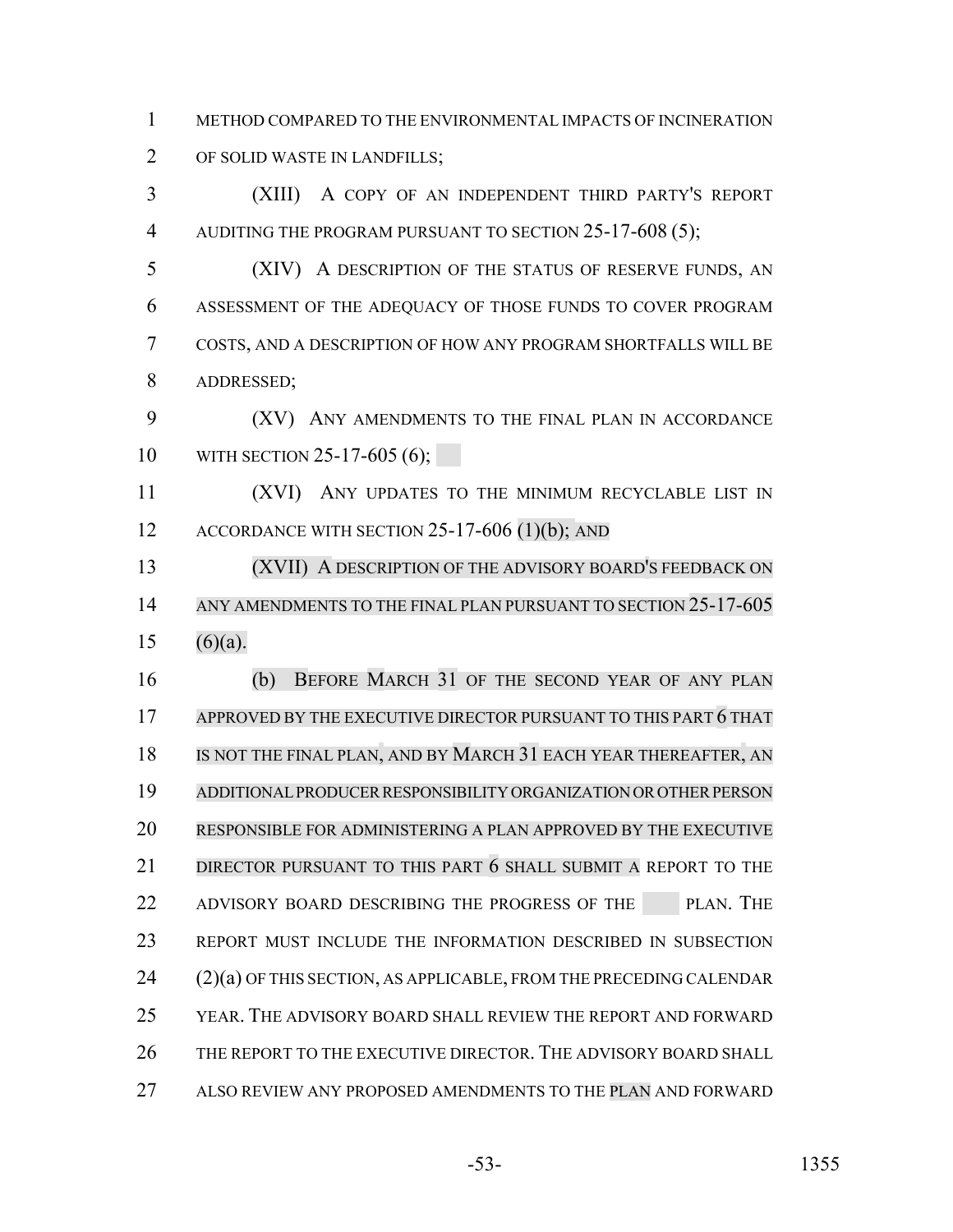THE AMENDMENTS TO THE EXECUTIVE DIRECTOR WITH ITS RECOMMENDATION FOR APPROVAL OR REJECTION. THE EXECUTIVE DIRECTOR SHALL POST THE REPORT ON THE DEPARTMENT'S WEBSITE.

 (c) THE EXECUTIVE DIRECTOR SHALL ANNUALLY COMPILE THE 5 RESULTS OF THE REPORTS RECEIVED PURSUANT TO SUBSECTIONS (2)(a) AND (2)(b) OF THIS SECTION INTO A GENERAL REPORT DESCRIBING THE PROGRESS OF THE PROGRAM AND ANY OTHER PLANS APPROVED BY THE EXECUTIVE DIRECTOR PURSUANT TO THIS PART 6. THE EXECUTIVE DIRECTOR SHALL INCLUDE THE DEPARTMENT'S ACTIVITIES AND EXPENSES THAT WERE REIMBURSED PURSUANT TO SECTION 25-17-615 IN THE GENERAL REPORT. ADDITIONALLY, AT LEAST EVERY THREE YEARS 12 STARTING IN 2028, THE EXECUTIVE DIRECTOR SHALL INCLUDE IN THE GENERAL REPORT THE OUTCOME OF THE CONSUMER COST IMPACT REVIEW 14 CONDUCTED BY THE DEPARTMENT PURSUANT TO SUBSECTION (4) OF THIS SECTION. THE EXECUTIVE DIRECTOR SHALL POST THE REPORT ON THE DEPARTMENT'S WEBSITE AND SUBMIT THE REPORT TO THE GOVERNOR AND 17 SHALL ANNUALLY PRESENT THE GENERAL REPORT TO THE HEALTH AND HUMAN SERVICES COMMITTEE OF THE SENATE AND THE ENERGY AND ENVIRONMENT COMMITTEE OF THE HOUSE OF REPRESENTATIVES, OR THEIR SUCCESSOR COMMITTEES, DURING THE "STATE MEASUREMENT FOR ACCOUNTABLE, RESPONSIVE, AND TRANSPARENT (SMART) 22 GOVERNMENT ACT" HEARINGS HELD PURSUANT TO PART 2 OF ARTICLE 7 23 OF TITLE 2. NOTWITHSTANDING SECTION 24-1-136 (11)(a)(I), THE REPORTING REQUIREMENT SPECIFIED IN THIS SUBSECTION (2)(c) CONTINUES INDEFINITELY.

 (3) IF, BASED ON THE ANNUAL REPORT SUBMITTED UNDER 27 SUBSECTION (2) OF THIS SECTION, THE PROGRAM OR ANY OTHER PLAN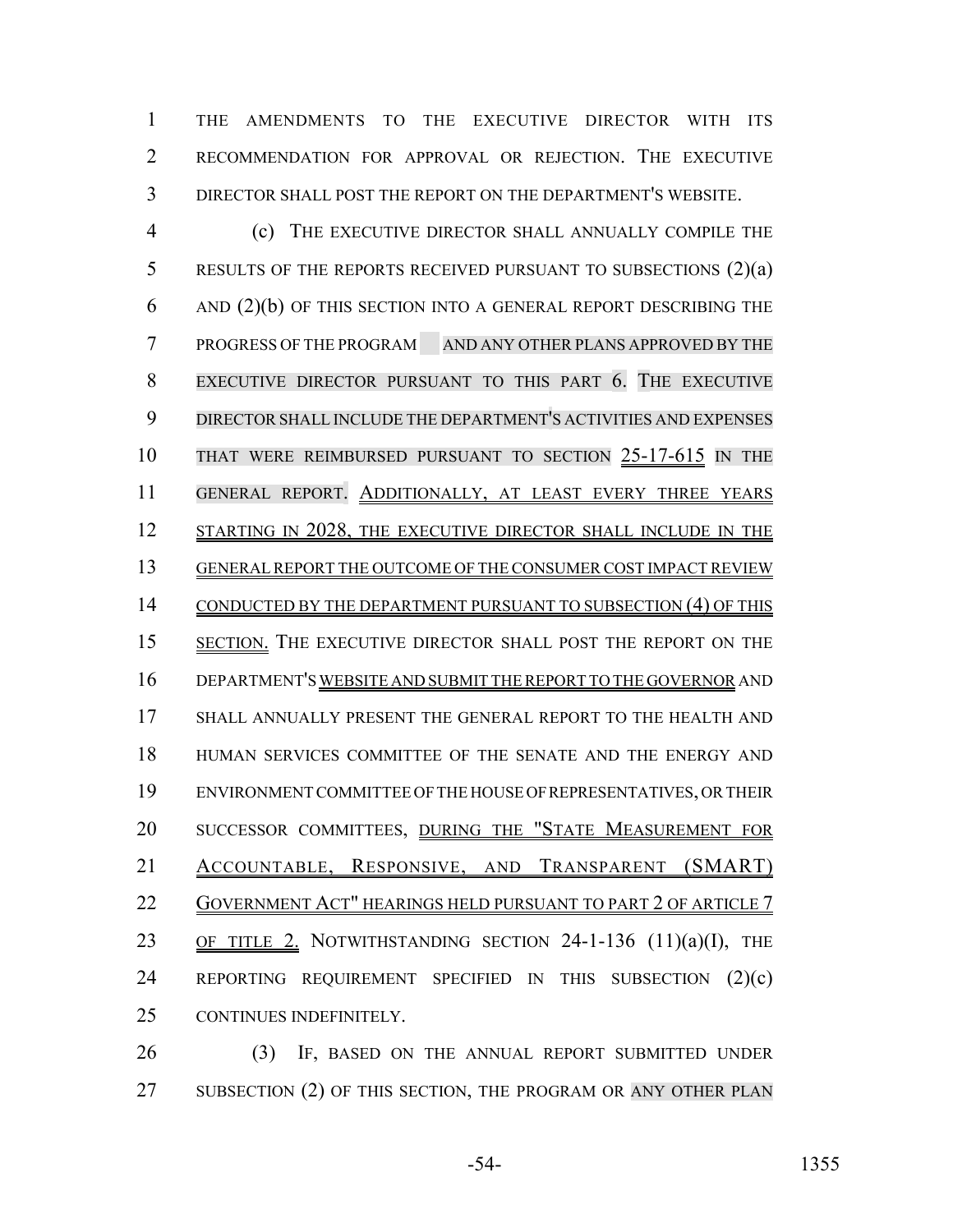APPROVED BY THE EXECUTIVE DIRECTORPURSUANT TO THIS PART 6 IS NOT ON TRACK TO MEET THE MINIMUM COLLECTION RATES, MINIMUM RECYCLING RATES, OR MINIMUM POSTCONSUMER-RECYCLED-CONTENT RATES SET FORTH IN THE PROGRAM OR PLAN, THE EXECUTIVE DIRECTOR MAY REQUIRE THE ORGANIZATION, WITH RESPECT TO THE PROGRAM, OR THE ADDITIONAL PRODUCER RESPONSIBILITY ORGANIZATION OR OTHER PERSON RESPONSIBLE FOR ADMINISTERING THE PLAN, WITH RESPECT TO ANY OTHER PLAN APPROVED BY THE EXECUTIVE DIRECTOR PURSUANT TO 9 THIS PART 6, TO AMEND ITS RESPECTIVE PLAN UNDER SECTION 25-17-605 (6). 11 (4) NO LESS THAN EVERY THREE YEARS, STARTING IN 2028, THE DEPARTMENT SHALL CONDUCT A REVIEW OF CONSUMER COST IMPACTS RESULTING FROM THE PROGRAM, INCLUDING ASSESSMENTS OF INCREASED 14 PRICES FOR COVERED MATERIALS RELATIVE TO THE PRICES FOR THOSE MATERIALS IN OTHER STATES, AS WELL AS LOCAL GOVERNMENT EXPENDITURES AND CONSUMER SPENDING ON RECYCLING SERVICES AND TRASH COLLECTION AND DISPOSAL. **25-17-610. Violations - enforcement - administrative penalty - injunction.** (1) IF THE ORGANIZATION, AN ADDITIONAL PRODUCER RESPONSIBILITY ORGANIZATION, A PERSON ADMINISTERING A PLAN APPROVED BY THE EXECUTIVE DIRECTOR PURSUANT TO THIS PART 6, OR A PRODUCER VIOLATES ANY PORTION OF THIS PART 6, THE ORGANIZATION, ADDITIONAL PRODUCER RESPONSIBILITY ORGANIZATION, PERSON ADMINISTERING A PLAN APPROVED BY THE EXECUTIVE DIRECTOR PURSUANT TO THIS PART 6, OR PRODUCER IS LIABLE FOR AN ADMINISTRATIVE PENALTY NOT TO EXCEED:

(a) FOR A FIRST VIOLATION, AN INITIAL PENALTY OF FIVE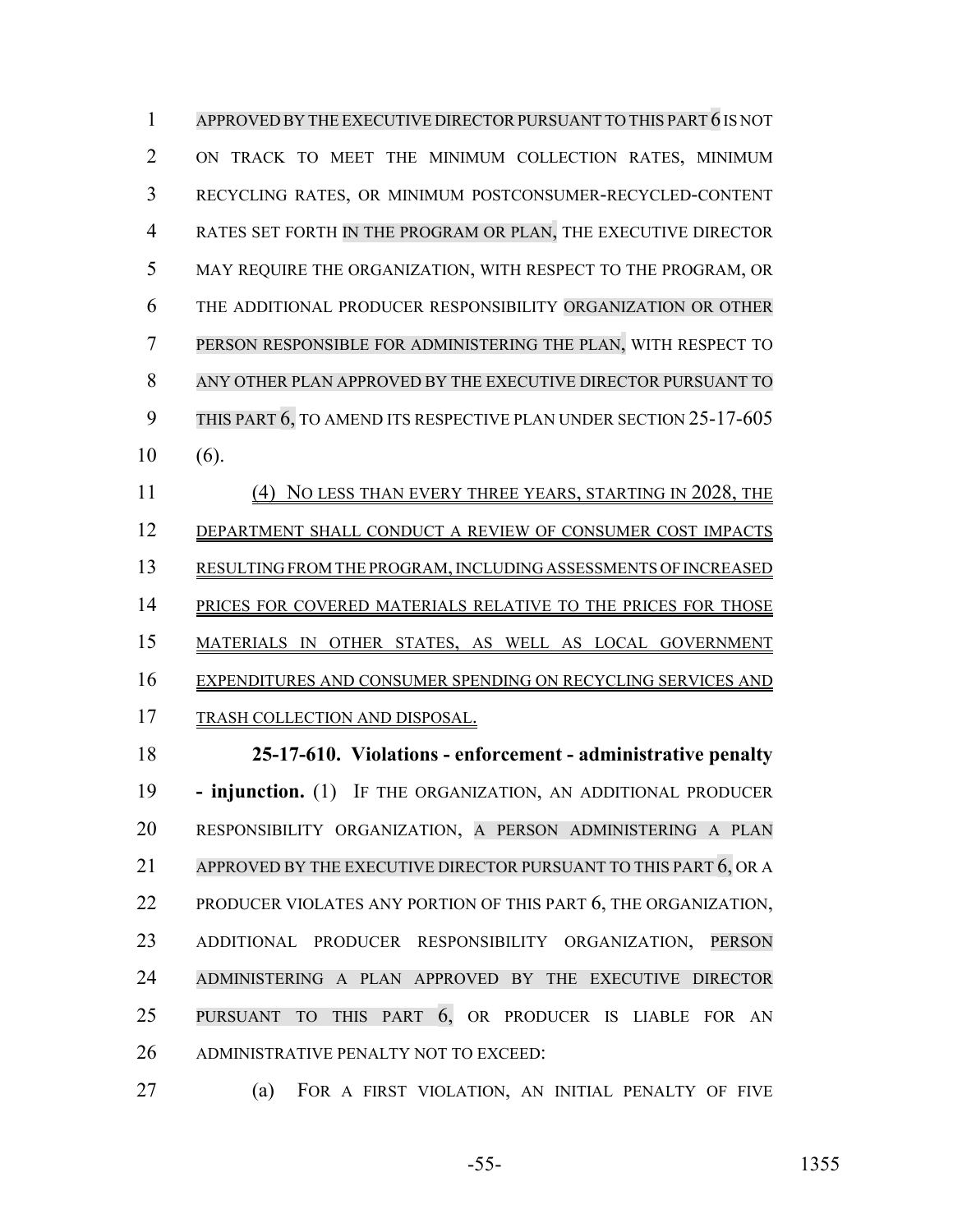THOUSAND DOLLARS FOR THE FIRST DAY OF EACH VIOLATION AND ONE THOUSAND FIVE HUNDRED DOLLARS PER DAY FOR EACH DAY THE VIOLATION CONTINUES;

 (b) FOR A SECOND VIOLATION COMMITTED WITHIN TWELVE MONTHS AFTER A PRIOR VIOLATION, AN INITIAL PENALTY OF TEN THOUSAND DOLLARS FOR THE FIRST DAY OF EACH VIOLATION AND THREE THOUSAND DOLLARS PER DAY FOR EACH DAY THE VIOLATION CONTINUES; AND

 (c) FOR A THIRD OR SUBSEQUENT VIOLATION COMMITTED WITHIN TWELVE MONTHS AFTER TWO OR MORE PRIOR VIOLATIONS, AN INITIAL PENALTY OF TWENTY THOUSAND DOLLARS FOR THE FIRST DAY OF EACH VIOLATION AND SIX THOUSAND DOLLARS PER DAY FOR EACH DAY THE VIOLATION CONTINUES.

 (2) (a) IF THE ORGANIZATION, AN ADDITIONAL PRODUCER RESPONSIBILITY ORGANIZATION, A PERSON ADMINISTERING A PLAN 16 APPROVED BY THE EXECUTIVE DIRECTOR PURSUANT TO THIS PART 6, OR A PRODUCER VIOLATES ANY PORTION OF THIS PART 6, THE EXECUTIVE DIRECTOR SHALL SERVE BY PERSONAL SERVICE OR BY CERTIFIED MAIL AN ORDER THAT IMPOSES AN ADMINISTRATIVE PENALTY ON THE ORGANIZATION, ADDITIONAL PRODUCER RESPONSIBILITY ORGANIZATION, PERSON ADMINISTERING A PLAN APPROVED BY THE EXECUTIVE DIRECTOR 22 PURSUANT TO THIS PART 6, OR PRODUCER.

**(b)** THE ORGANIZATION, ADDITIONAL PRODUCER RESPONSIBILITY ORGANIZATION, PERSON ADMINISTERING A PLAN APPROVED BY THE EXECUTIVE DIRECTOR PURSUANT TO THIS PART 6, OR PRODUCER MAY SUBMIT A WRITTEN REQUEST FOR A HEARING TO THE EXECUTIVE DIRECTOR BY PERSONAL SERVICE OR BY CERTIFIED MAIL WITHIN THIRTY-FIVE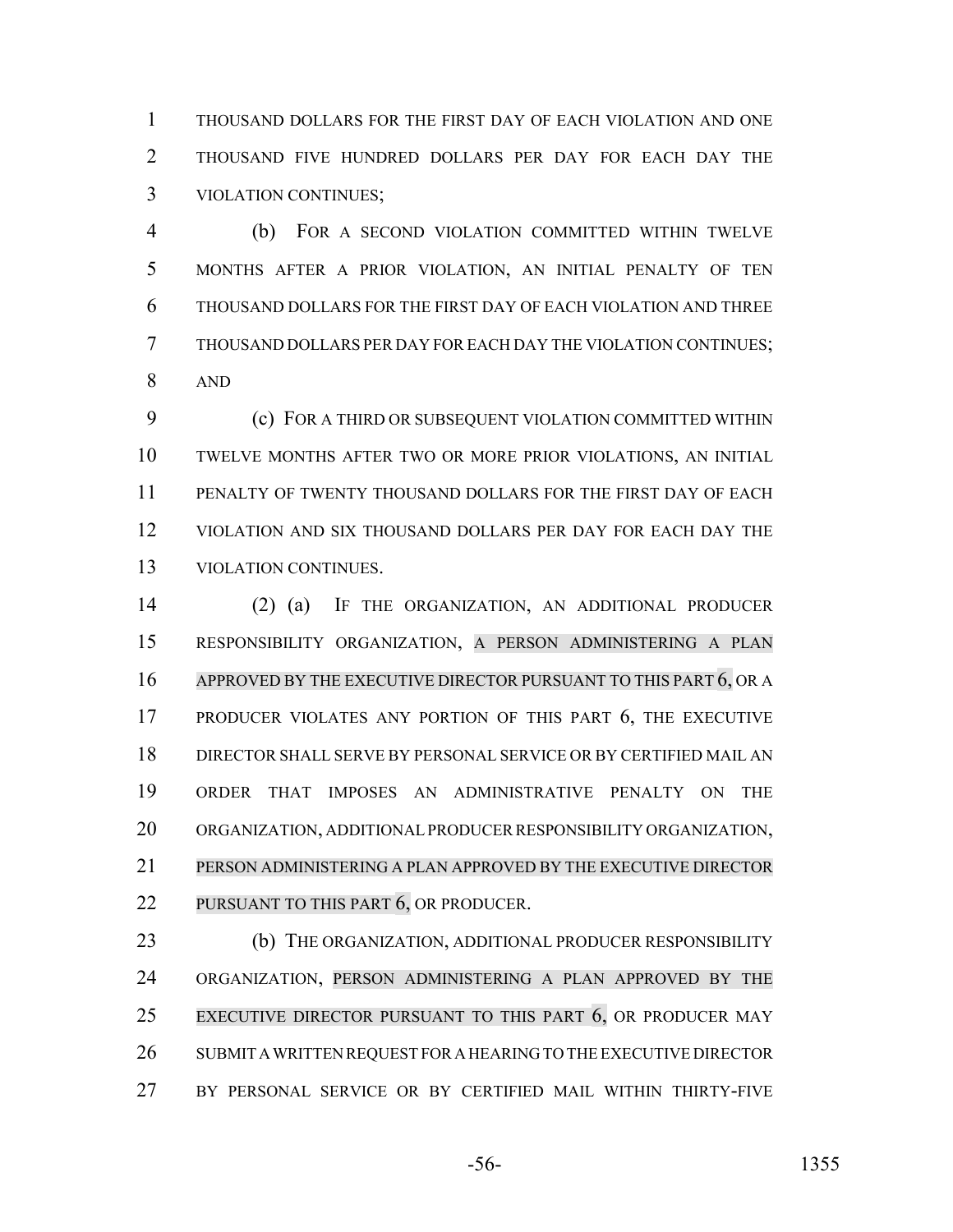CALENDAR DAYS AFTER THE DATE OF THE ORDER IMPOSING AN ADMINISTRATIVE PENALTY. THE COMMISSION SHALL CONDUCT THE HEARING IN ACCORDANCE WITH SECTION 24-4-105.

 (c) IF A REQUEST FOR A HEARING IS FILED, THE REQUIREMENT TO PAY A PENALTY IS STAYED PENDING A FINAL DECISION BY THE COMMISSION AFTER A HEARING ON THE MERITS. THE EXECUTIVE DIRECTOR IS NOT PRECLUDED FROM IMPOSING AN ADMINISTRATIVE PENALTY AGAINST THE ORGANIZATION, ADDITIONAL PRODUCER RESPONSIBILITY ORGANIZATION, PERSON ADMINISTERING A PLAN APPROVED BY THE EXECUTIVE DIRECTOR PURSUANT TO THIS PART 6, OR PRODUCER FOR SUBSEQUENT VIOLATIONS 11 OF THIS PART 6 COMMITTED DURING THE PENDENCY OF THE STAY.

12 (d) THE EXECUTIVE DIRECTOR BEARS THE BURDEN OF PROOF BY A PREPONDERANCE OF THE EVIDENCE IN A HEARING HELD PURSUANT TO THIS SECTION.

 (3) THE EXECUTIVE DIRECTOR MAY ENTER INTO A SETTLEMENT AGREEMENT WITH THE ORGANIZATION, ADDITIONAL PRODUCER RESPONSIBILITY ORGANIZATION, PERSON ADMINISTERING A PLAN 18 APPROVED BY THE EXECUTIVE DIRECTOR PURSUANT TO THIS PART 6, OR PRODUCER ASSESSED AN ADMINISTRATIVE PENALTY UNDER THIS SECTION. 20 (4) THE EXECUTIVE DIRECTOR SHALL TRANSFER ANY MONEY COLLECTED UNDER THIS SECTION TO THE STATE TREASURER, WHO SHALL CREDIT THE MONEY TO THE RECYCLING RESOURCES ECONOMIC OPPORTUNITY FUND CREATED IN SECTION 25-16.5-106.5 (1).

24 (5) NOTWITHSTANDING ANY LAW TO THE CONTRARY, NOTHING IN THIS PART 6:

(a) CREATES A PRIVATE RIGHT OF ACTION; OR

(b) AUTHORIZES ENFORCEMENT OF THIS PART 6 AGAINST ANYONE

$$
-57-
$$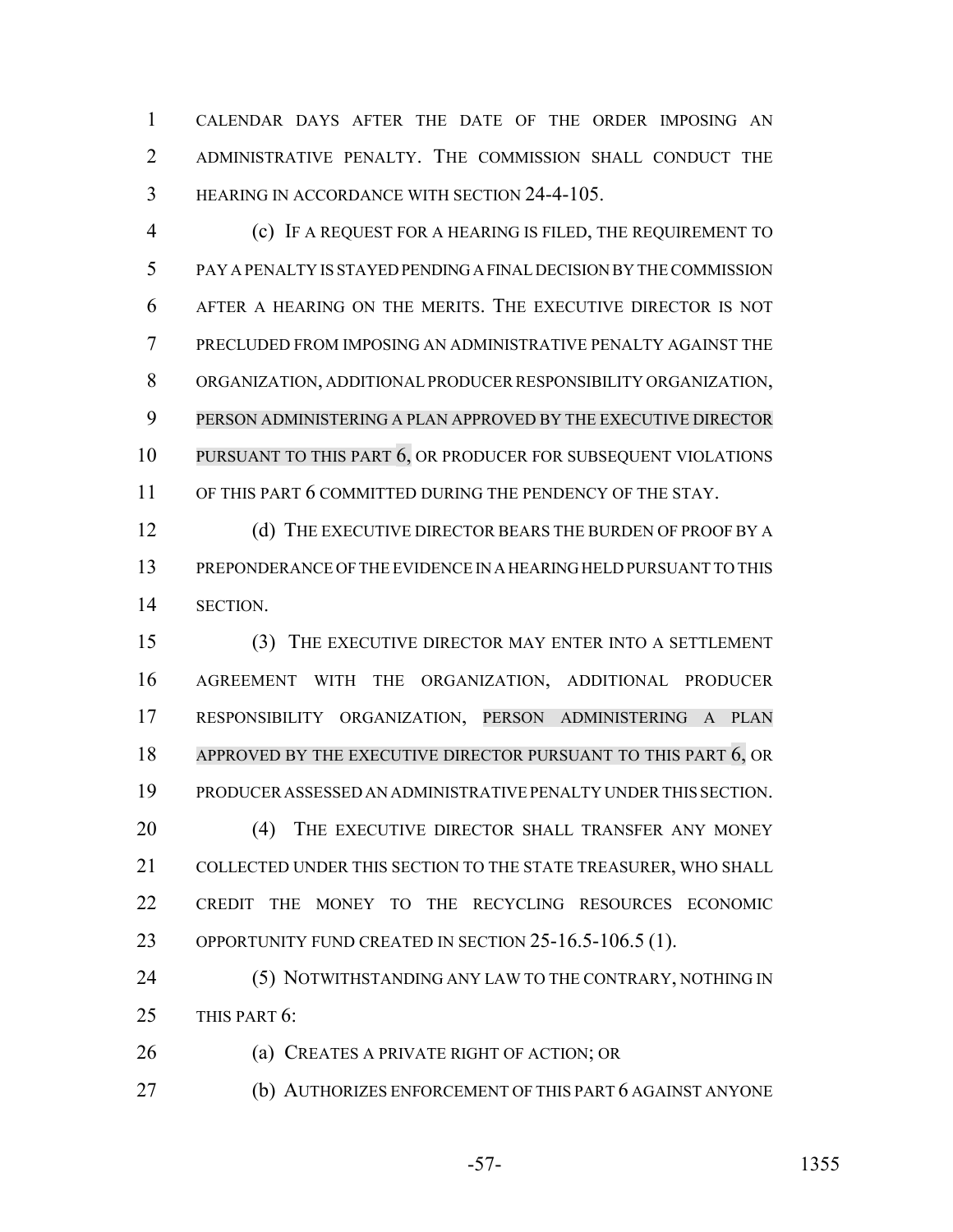OTHER THAN THE ORGANIZATION, AN ADDITIONAL PRODUCER RESPONSIBILITY ORGANIZATION, A PERSON ADMINISTERING A PLAN APPROVED BY THE EXECUTIVE DIRECTOR PURSUANT TO THIS PART 6, OR A PRODUCER.

 **25-17-611. Limited exemption from antitrust, restraint of trade, and unfair trade practices provisions.** IF THE PROGRAM OR ANY OTHER PLAN APPROVED BY THE EXECUTIVE DIRECTOR PURSUANT TO THIS PART 6 ENGAGES IN AN ACTIVITY PERFORMED SOLELY IN FURTHERANCE OF 9 IMPLEMENTING THE PROGRAM OR PLAN AND IN COMPLIANCE WITH THIS PART 6, THE ACTIVITY IS NOT A VIOLATION OF THE ANTITRUST, RESTRAINT OF TRADE, AND UNFAIR TRADE PRACTICES PROVISIONS OF THE "UNFAIR PRACTICES ACT", ARTICLE 2 OF TITLE 6, OR THE "COLORADO ANTITRUST ACT OF 1992", ARTICLE 4 OF TITLE 6.

 **25-17-612. Eligibility for state or local incentive programs.** NOTHING IN THIS PART 6 AFFECTS A PERSON'S ELIGIBILITY FOR ANY STATE OR LOCAL INCENTIVE PROGRAMS FOR WHICH THE PERSON IS OTHERWISE ELIGIBLE.

 **25-17-613. Producer exemptions - rules.** (1) A PRODUCER IS 19 EXEMPT FROM THE REQUIREMENTS OF THIS PART 6 IF THE PRODUCER IS: (a) A PERSON WITH LESS THAN FIVE MILLION DOLLARS IN REALIZED GROSS TOTAL REVENUE, NOT INCLUDING ON-PREMISES ALCOHOL SALES, 22 DURING THE PRIOR CALENDAR YEAR;

 (b) A PERSON THAT HAS USED LESS THAN ONE TON OF COVERED 24 MATERIALS FOR PRODUCTS SOLD OR DISTRIBUTED WITHIN OR INTO THE 25 STATE DURING THE PRIOR CALENDAR YEAR;

- 26 (c) THE STATE OR A LOCAL GOVERNMENT;
- 27 (d) A NONPROFIT ORGANIZATION;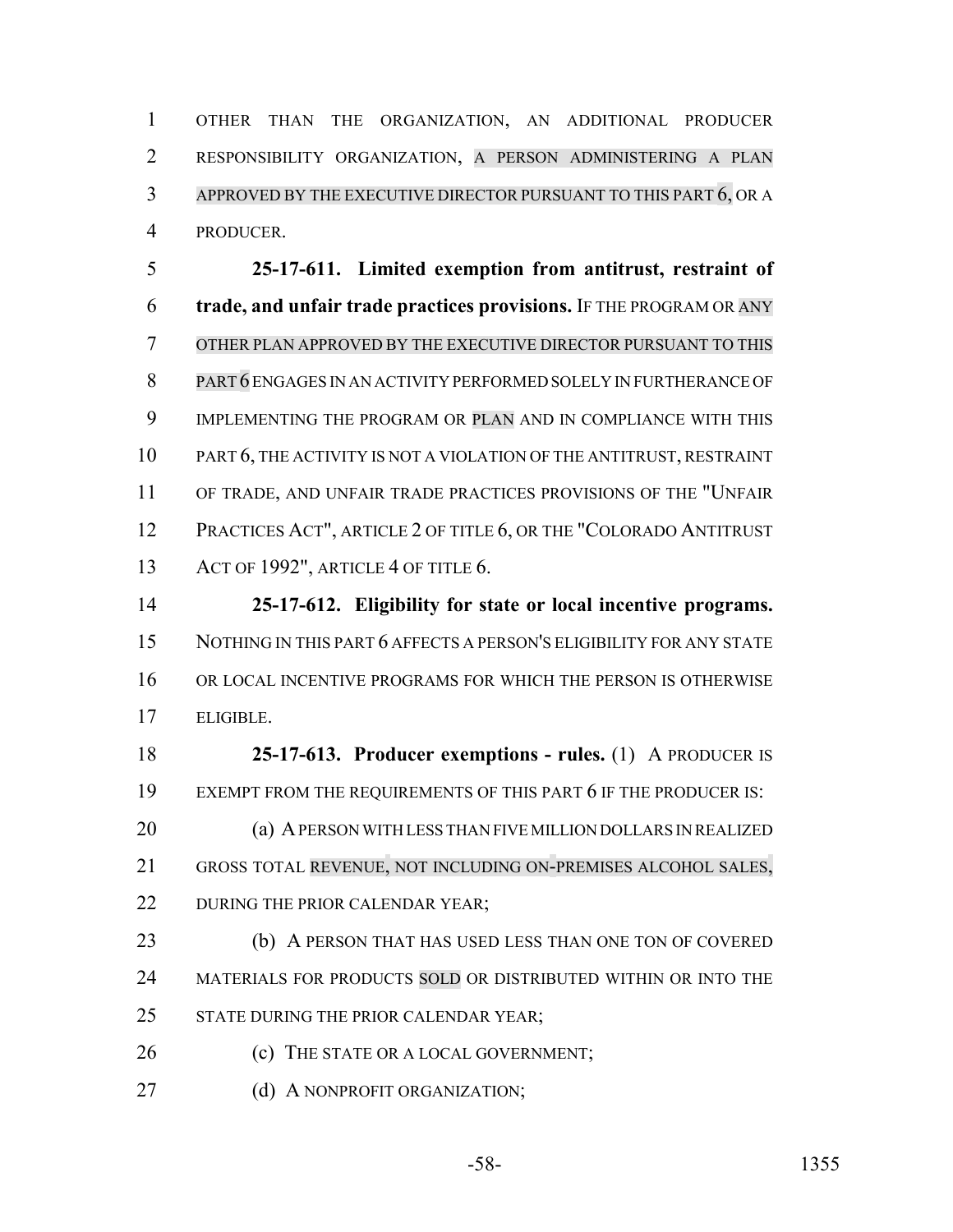(e) AN AGRICULTURAL EMPLOYER,ASDEFINEDIN SECTION 8-3-104 (1), REGARDLESS OF WHERE THE AGRICULTURAL EMPLOYER IS LOCATED, WITH LESS THAN FIVE MILLION DOLLARS IN REALIZED GROSS TOTAL REVENUE IN THE STATE FROM CONSUMER SALES OF AGRICULTURAL PRODUCTS SOLD UNDER THE BRAND NAME OF THE FARMER, EGG PRODUCER, GROWER, OR INDIVIDUAL GROWER COOPERATIVE;

 (f) AN INDIVIDUAL BUSINESS OPERATING A RETAIL FOOD ESTABLISHMENT THAT IS LOCATED AT A PHYSICAL BUSINESS LOCATION AND THAT IS LICENSED UNDER SECTION 25-4-1607 (1)(a) OR SECTION 32-106.5 (1) TO SECTION 32-106.5 (5) OF THE DENVER CODE OF ORDINANCES; OR

 (g) A BUILDER, A CONSTRUCTION COMPANY, OR CONSTRUCTION CONTRACTORS.

 (2) THE COMMISSION SHALL ADJUST BY RULE THE DOLLAR 15 LIMITATION SET FORTH IN SUBSECTION (1)(a) OF THIS SECTION ON JULY 1, 2023, AND ON JULY 1 OF EACH YEAR THEREAFTER, BASED ON THE PERCENTAGE CHANGE IN THE UNITED STATES DEPARTMENT OF LABOR'S BUREAU OF LABOR STATISTICS CONSUMER PRICE INDEX FOR DENVER-AURORA-LAKEWOOD FOR ALL ITEMS AND ALL URBAN 20 CONSUMERS, OR ITS SUCCESSOR INDEX.

 **25-17-614. Restriction on fees.** A PERSON SHALL NOT CHARGE ANY KIND OF POINT-OF-SALE OR POINT-OF-COLLECTION FEE TO CONSUMERS TO RECOUP ITS COSTS IN MEETING THE OBLIGATIONS OF OR 24 COMPLYING WITH THIS PART 6.

 **25-17-615. Producer responsibility program for statewide recycling administration fund - creation - purpose.** (1) THERE IS

-59- 1355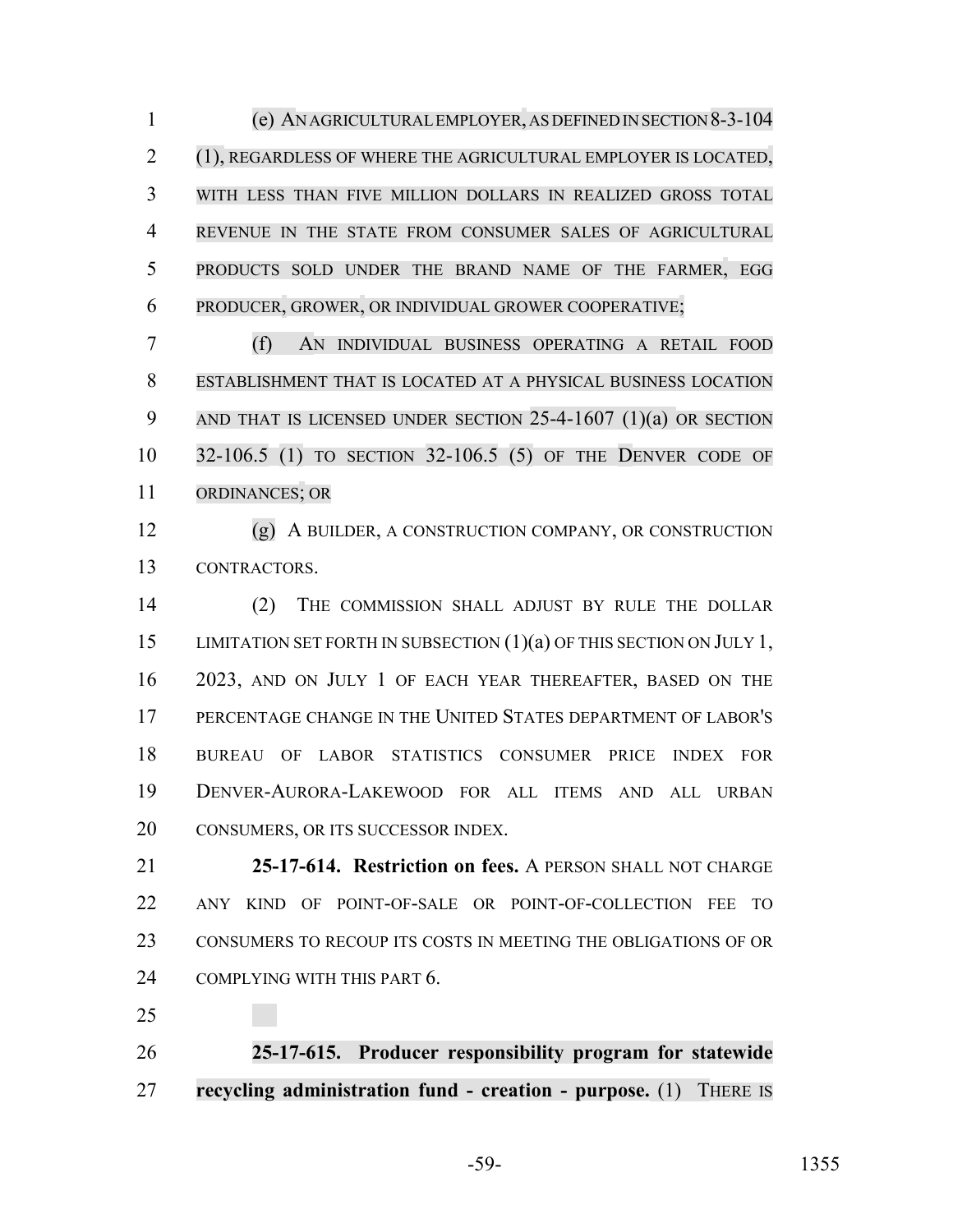| $\mathbf{1}$   | HEREBY CREATED IN THE STATE TREASURY THE PRODUCER RESPONSIBILITY    |
|----------------|---------------------------------------------------------------------|
| $\overline{2}$ | PROGRAM FOR STATEWIDE RECYCLING ADMINISTRATION FUND, REFERRED       |
| 3              | TO IN THIS SECTION AS THE "FUND". THE FUND CONSISTS OF ALL PRODUCER |
| $\overline{4}$ | RESPONSIBILITY DUES TRANSFERRED TO THE FUND PURSUANT TO THIS        |
| 5              | SECTION AND MONEY THAT THE GENERAL ASSEMBLY TRANSFERS TO THE        |
| 6              | FUND FOR USE BY THE DEPARTMENT. THE ORGANIZATION SHALL TRANSMIT     |
| 7              | A PORTION OF THE PRODUCER RESPONSIBILITY DUES TO THE STATE          |
| 8              | TREASURER FOR DEPOSIT IN THE FUND FOR PURPOSES OF REIMBURSING:      |
| 9              | (a) THE DEPARTMENT, INCLUDING THE ADVISORY BOARD, FOR THE           |
| 10             | REASONABLE COSTS INCURRED IN ADMINISTERING AND IMPLEMENTING         |
| 11             | ANY PORTION OF THIS PART 6; AND                                     |
| 12             | (b)<br>THE DEPARTMENT FOR THE REASONABLE COSTS INCURRED IN          |
| 13             | ENFORCING THIS PART 6 PURSUANT TO SECTION 25-17-610.                |
| 14             | (2) (a) BY JUNE 30, 2026, THE DEPARTMENT SHALL NOTIFY THE           |
| 15             | ORGANIZATION OF THE COSTS IN ADMINISTERING, IMPLEMENTING, AND       |
| 16             | ENFORCING THIS PART $6$ SINCE THE EFFECTIVE DATE OF THIS PART $6$ . |
| 17             | BY JUNE 30 OF EACH YEAR AFTER JUNE 30, 2026, THE<br>(b)             |
| 18             | DEPARTMENT SHALL NOTIFY THE ORGANIZATION OF THE COSTS OF            |
| 19             | ADMINISTERING, IMPLEMENTING, AND ENFORCING THIS PART 6 DURING THE   |
| 20             | <b>IMMEDIATELY PRECEDING YEAR.</b>                                  |
| 21             | (c) UPON RECEIPT OF THE DEPARTMENT'S COST ACCOUNTING, THE           |
| 22             | ORGANIZATION SHALL TRANSMIT TO THE STATE TREASURER, FOR DEPOSIT     |
| 23             | IN THE FUND, AN AMOUNT OF PRODUCER RESPONSIBILITY DUES NECESSARY    |
| 24             | TO REIMBURSE THE DEPARTMENT FOR ITS COSTS.                          |
| 25             | (3)<br>THE GENERAL ASSEMBLY SHALL ANNUALLY APPROPRIATE              |
| 26             | MONEY FROM THE FUND TO THE DEPARTMENT FOR THE PURPOSES SET          |
| 27             | FORTH IN SUBSECTION (1) OF THIS SECTION.                            |

-60- 1355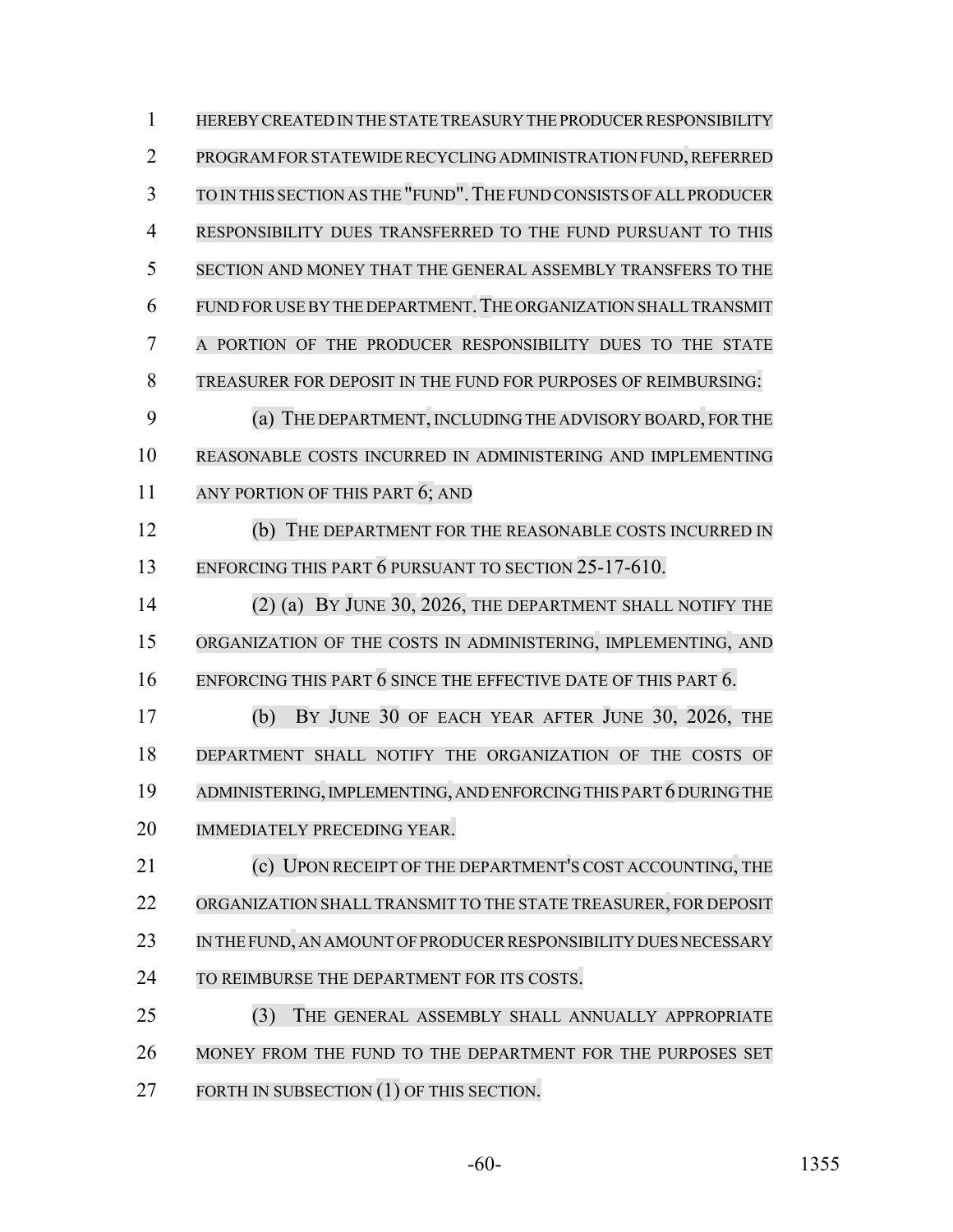| $\mathbf{1}$   | (4) ALL UNEXPENDED AND UNENCUMBERED MONEY IN THE FUND                             |
|----------------|-----------------------------------------------------------------------------------|
| $\overline{2}$ | AT THE END OF ANY STATE FISCAL YEAR REMAINS IN THE FUND AND SHALL                 |
| 3              | NOT BE CREDITED OR TRANSFERRED TO THE GENERAL FUND OR ANY OTHER                   |
| $\overline{4}$ | FUND. ALL INTEREST DERIVED FROM THE DEPOSIT AND INVESTMENT OF                     |
| 5              | MONEY IN THE FUND REMAINS IN THE FUND AND DOES NOT REVERT TO THE                  |
| 6              | <b>GENERAL FUND.</b>                                                              |
| 7              | 25-17-616. No obligation to provide recycling services.                           |
| 8              | NOTWITHSTANDING ANY LAW TO THE CONTRARY, A PRIVATE SERVICE                        |
| 9              | PROVIDER IS NOT REQUIRED TO PROVIDE RECYCLING SERVICES UNDER THE                  |
| 10             | PROGRAM OR ANY OTHER PLAN APPROVED BY THE EXECUTIVE DIRECTOR                      |
| 11             | PURSUANT TO THIS PART 6.                                                          |
| 12             | <b>SECTION 2.</b> In Colorado Revised Statutes, 25-16.5-106.5, add                |
| 13             | $(1)(a)(I.5)$ as follows:                                                         |
| 14             | 25-16.5-106.5. Recycling resources economic opportunity fund                      |
| 15             | <b>- creation - repeal.</b> $(1)(a)$ The recycling resources economic opportunity |
| 16             | fund, referred to in this section as the "fund", is hereby created in the state   |
| 17             | treasury. The fund consists of:                                                   |
| 18             | (I.5)<br>MONEY CREDITED TO THE FUND PURSUANT TO SECTION                           |
| 19             | $25 - 17 - 610(4);$                                                               |
| 20             | <b>SECTION 3. Appropriation.</b> (1) For the 2022-23 state fiscal                 |
| 21             | year, \$119,130 is appropriated to the department of public health and            |
| 22             | environment. This appropriation is from the general fund. To implement            |
| 23             | this act, the department may use this appropriation as follows:                   |
| 24             | (a) $$98,627$ for use by the solid waste control program for solid                |
| 25             | waste control, which amount is based on an assumption that the program            |
| 26             | will require an additional 0.8 FTE; and                                           |
| 27             | (b) \$20,503 for the purchase of legal services.                                  |